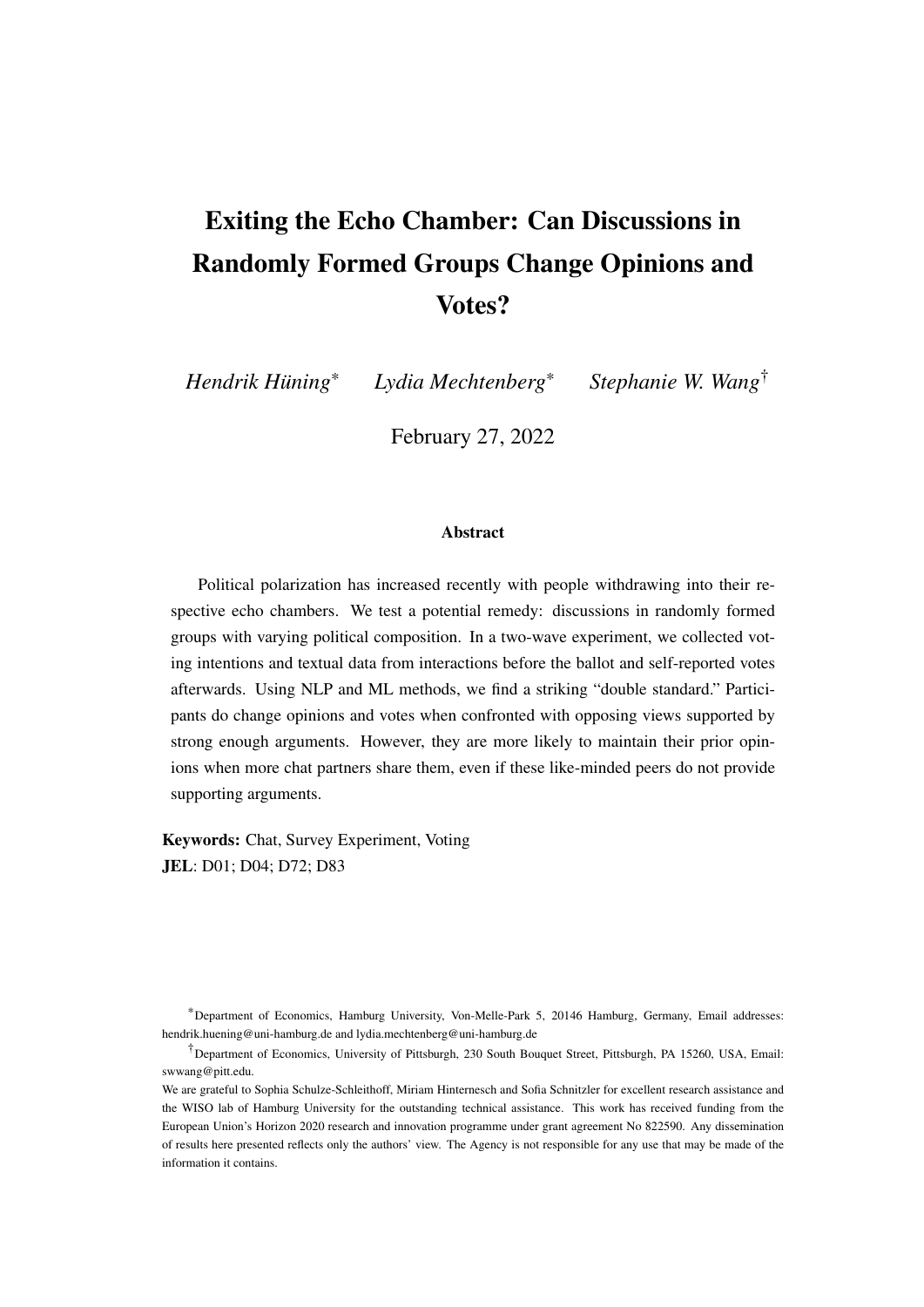# 1 Introduction

There has been a marked rise in political polarization in recent years [\(Bail et al. 2018;](#page-23-0) [Pew Research Center 2014\)](#page-26-0). People consume media sources that share their political orientation, talk with like-minded people, and are generally ensconced in their respective echo chambers. Political opinions are entrenched, and misinformation that confirms prior views proliferates, unchallenged within each group.

We explore an understudied potential interruption to this information trap: communication in a *randomly* composed group of people about the issue at hand. Much of the existing experimental interventions aimed at changing political beliefs focus on information provision [\(Haaland et al. 2022;](#page-24-0) [Ahler and Sood 2018;](#page-23-1) [Kendall et al.](#page-25-0)  $2015$  $2015$  $2015$ .<sup>1</sup> As yet, these interventions usually avoid direct peer-to-peer interaction.<sup>[2](#page-0-0)</sup> We ask whether people would learn from each other if they deliberated a contentious issue online in a group with those who held different opinions, i.e. people they were unlikely to encounter in their usual ecosystem. This is an easily implementable and scalable counterfactual to the usual exchanges that take place in homogeneous social groups. In contrast to much of the existing literature, we also elicit (self-reported) votes in an actual ballot that our participants placed some days after their chat interaction. Hence, we test whether direct chat interaction in a randomly matched group triggers both changes in opinions and changes in behavior.

Will deliberation in a heterogeneous group lead to opinion change? Most economic models assume that people weigh new information from others according to quality, and update their beliefs. Under this assumption, models of information aggregation usually predict that communication amongst peers improves accuracy and leads to belief convergence. Specifically, informative communication can increase the accuracy of beliefs according to the theoretical literature on persuasive cheap talk [\(Crawford and Sobel 1982;](#page-23-2) [Crawford 1998;](#page-23-3) [Green and Stokey 2007;](#page-24-1) [Chakraborty and Harbaugh 2010\)](#page-23-4), Bayesian persuasion [\(Kamenica and Gentzkow](#page-25-1) [2011;](#page-25-1) [Kamenica 2019\)](#page-25-2), Bayesian learning in social networks [\(Gale and Kariv 2003;](#page-24-2) [Mueller-Frank 2013;](#page-25-3) [Mossel et al. 2015;](#page-25-4) [Mossel et al. 2016\)](#page-25-5), and deliberation [\(Ger](#page-24-3)[ardi and Yariv 2007,](#page-24-3) [Goeree and Yariv 2011,](#page-24-4) [Iaryczower et al. 2018\)](#page-25-6). Opinion change towards the better informed can also be found in lab experiments testing cheap-talk models [\(Blume et al. 2020\)](#page-23-5), models of Bayesian persuasion (Fréchette

<sup>&</sup>lt;sup>1</sup>[Balietti et al. 2021 aim at the negative effects of political polarization and exogenously expose](#page-24-5) [the participants of their survey experiment to opinions they would not encounter otherwise. However,](#page-24-5) [Balietti et al. 2021 do not let participants interact directly and do not systematically investigate the](#page-24-5) [effect of argument use on persuasion.](#page-24-5)

<sup>&</sup>lt;sup>2</sup>[One potential reason for this reluctance is the assumption, formed upon observing polarization in](#page-24-5) [social media, that direct interaction could easily get out of hand, escalating into unfriendly exchanges](#page-24-5) [that increase rather than decrease polarization \(Balietti et al. 2021\).](#page-24-5)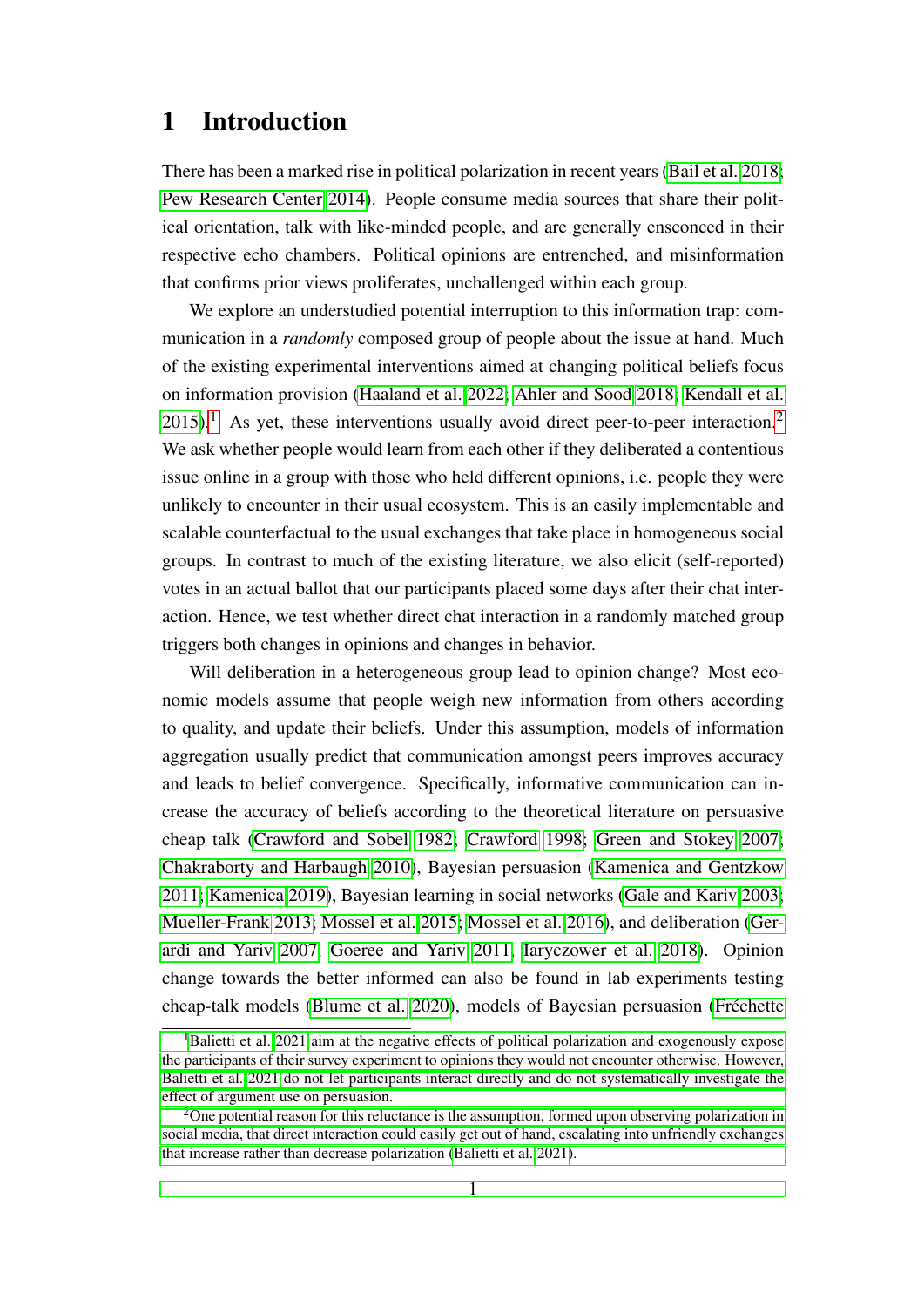[et al. 2018\)](#page-24-5), communication networks [\(Buechel and Mechtenberg 2019;](#page-23-7) [Grimm and](#page-24-6) [Mengel 2020\)](#page-24-6) and deliberation [\(Goeree and Yariv 2011\)](#page-24-4).<sup>[3](#page-0-0)</sup>

However, optimistic predictions on opinion change have also been challenged by observational evidence: opinions on important economic issues differ widely and persistently.[4](#page-0-0) Meanwhile, experiments, usually in the lab, have documented underweighing and biased interpretation of countervailing information (see [Golman et al.](#page-24-7) [2017,](#page-24-7) for a survey), providing evidence for self-serving biases that could prevent opinion change, such as confirmatory bias [\(Rabin and Schrag 1999,](#page-26-1) [Charness and](#page-23-8) [Dave 2017\)](#page-23-8) or overconfidence [\(Ortoleva and Snowberg 2015\)](#page-25-7).

We hypothesize that in major debates on issues of consequence, both the quality of the messages exchanged and self-serving biases determine the extent to which people learn from each other. To investigate this, we conduct a survey-chat experiment in the field. We report findings from a two-wave experiment in which groups of randomly matched participants discussed how to vote on the Local Rent Control Initiative on the 2018 California ballot. This initiative would allow local governments to implement rent control. After the election, we asked participants in the follow-up survey how they actually voted. Altogether, we collected the participants' prior opinions on how they would vote, all chat text, and self-reported actual votes. We analyzed the chat data using argument-mining techniques that combine NLP approaches such as the language model BERT with machine learning methods. In particular, we measured argument use on the chat-message level. We did so by training a machine learning algorithm on a subset of chat data as well as on textual data generated by participants who did not chat but wrote down one argument in favor of rent control and one argument against.<sup>[5](#page-0-0)</sup> We then applied the trained algorithm to the overall data set. It assigned each chat message a probability of being an argument, instead of a claim only, with an accuracy of 91 percent.<sup>[6](#page-0-0)</sup> We also used human coders as a robustness check.

26 percent of our sample changed their opinion. Opinion composition of the chat group matters. The more chat partners in the group who share her views, the

 $3$ See [DellaVigna and Gentzkow](#page-23-9) [\(2010\)](#page-23-9) for an overview on the empirical literature on persuasion that contains a section on persuading voters.

<sup>&</sup>lt;sup>4</sup>For a sociological approach on why economists tend to disagree on economic issues, see [Marietta](#page-25-8) [and Perlman](#page-25-8) [\(2000\)](#page-25-8).

<sup>&</sup>lt;sup>5</sup>Thereby, we make methodological contributions to the burgeoning economic literature using textual analysis [\(Gentzkow et al. 2019\)](#page-24-8).

<sup>6</sup>To be more precise, the algorithm was trained to detect arguments versus messages that contained no argument, which includes both unjustified claims and unrelated messages such as greetings. Chat discussions were very focused on the topic, though; hence off-topic messages, except greetings, were rare. Importantly, this method of tagging chat messages does not presume an external standard of argument use (e.g., expert opinions on rent control). Instead, it relies on purely internal standards implicitly applied by participants themselves.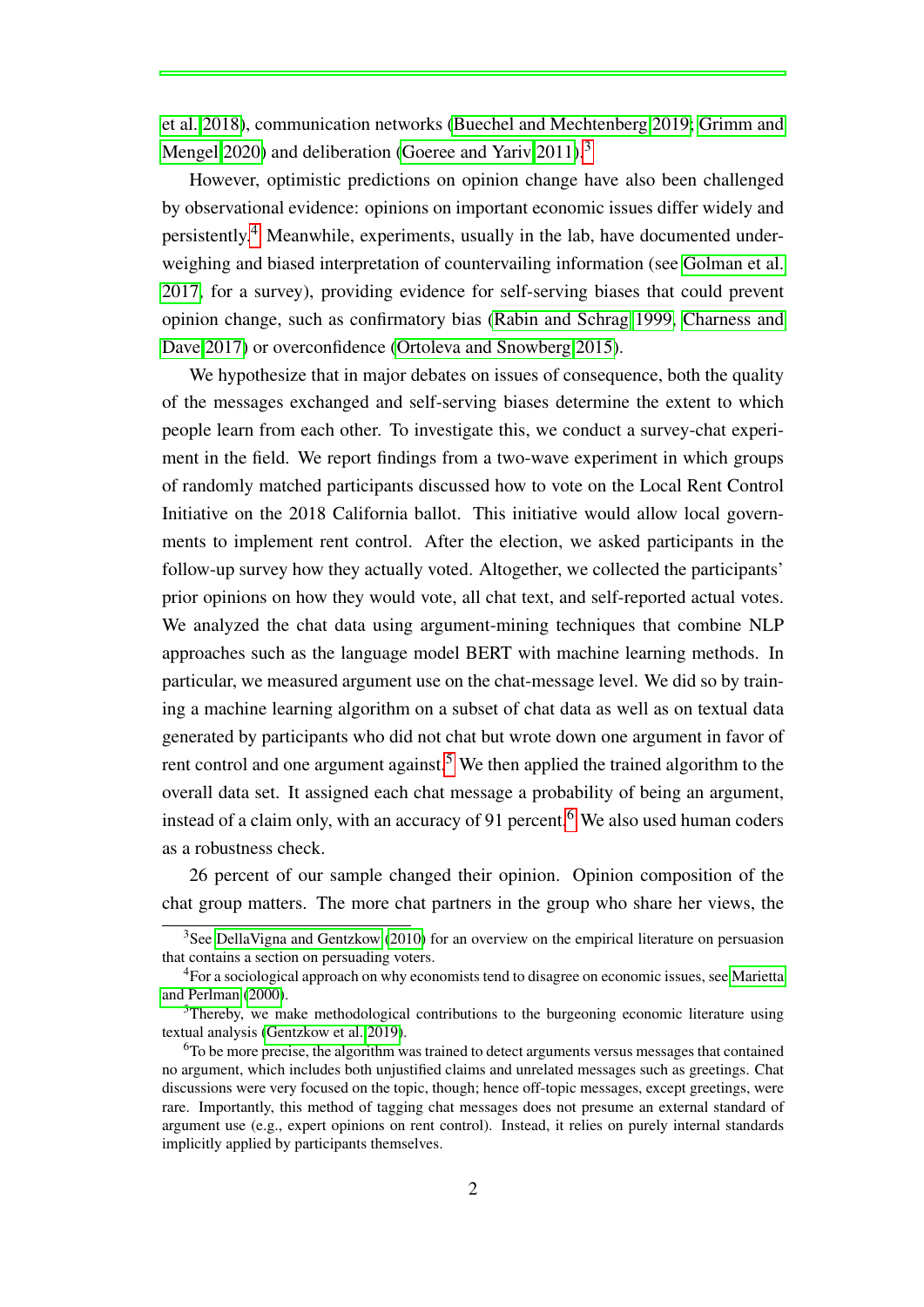less likely a participant is to change her opinion. This is in line with echo chambers forestalling the convergence of opinions in societies. Interestingly, opponents to the rent-control initiative, which are the minority in our sample, are significantly more likely to use arguments than the initiative's supporters. Accordingly, arguments affect opinion change only for those who were initially in favor of rent control. That is, participants are more likely to change to voting against rent control when their chat partners expressed more anti-rent-control arguments. Together, these two countervailing effects - the majority of supporters of rent control confirming each other and the minority of opponents using persuasive arguments - could explain why average voting behavior does not differ between the chat treatment and a control treatment without chat. In sum, opinion change, in the direction of anti-rent-control, seems to be driven by persuasive arguments; however, the more chat partners with congruent prior opinions in the group, the less likely a participant is to change opinions. Hence, we find evidence for a double standard consistent with self-serving biases: While peers who share our opinions make us more entrenched regardless of whether they use arguments, peers who oppose our opinions need to use arguments to convince us to change our views. A majority, however, insulate their existing opinions against countervailing arguments. This may be analogous to the asymmetric response to good news vs. bad news found in previous experiments on individual updating [\(Eil](#page-24-9) [and Rao 2011;](#page-24-9) Möbius et al. 2011) whereby good news (peers in agreement in our case) is easily incorporated in the belief updating whereas bad news (peers in opposition) is more likely to be ignored.

We ask what effect anonymous online exchanges have on opinions and votes on an important economic issue and through which channels. Our setting is a typical one for public discourse in this digital age. We provide field evidence that reconciles two strands of literature, one showing that individuals weigh information communicated by others according to signal quality and another which suggests that people place too much weight on information that confirms their priors. Moreover, we bridge the gap between commonplace discussions, for which precise measures of information quality are hard to obtain, and experimental explorations of models with precise signal quality. Our results highlight an important cost of political polarization: when confronted with strong enough arguments from an opposing side, people do change their opinions, but such exchanges are becoming increasingly rare since people are left alone in their echo chambers.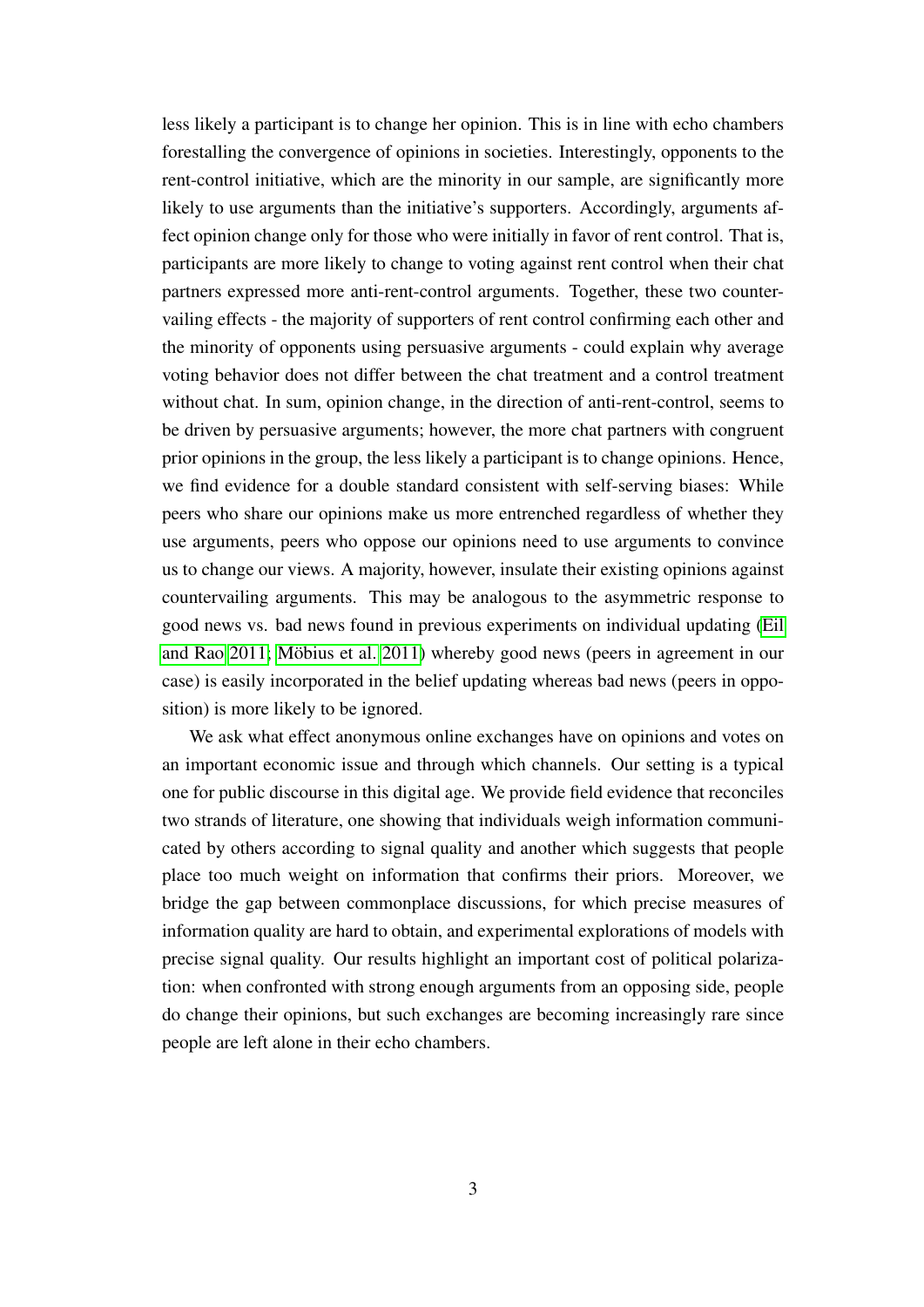# 2 Experimental Design

The online survey experiment was conducted in two waves around the Local Rent Control Initiative ballot on the November 6, 2018 California election. With this ballot, Californians could vote in favor or against Proposition 10 that expands local governments' authority to enact rent control in their communities. Wave 1 started eight days before the ballot, i.e. on October 29th, and was terminated on November 5th. The second wave started ten days after the ballot on November 16th and was terminated on December 4th. Recruitment and payment of subjects was delegated to Respondi.[7](#page-0-0) The experiment itself was programmed in o-tree and conducted by the WISO laboratory at Hamburg University.

The surveys from wave 1 and 2 were both filled out by participants online. Wave 1 comprises 80 questions and elicits participants' voting intentions (likeliness to vote in favor from *very likely* to *not at all likely*), prior beliefs about the effects of rent control, participants' media consumption, their written arguments in favor of or against rent control, and socio-demographic information (e.g. age, gender, and whether they were renting, renting out, or owning a house). Wave 2 comprises 20 questions and elicits subjects' final votes, the importance of economic-, liberty-, and fairness-based arguments in their voting decision, and questions about participation in other ballot questions.

Half of all subjects were randomly invited to participate in an online chat to discuss the pros and cons of rent control at the end of wave 1, i.e., prior to the actual ballot. Subjects were assigned randomly to chat-groups of five individuals. This random assignment allows us to analyze the effects of opinions and arguments in the chat groups on opinion change and voting behavior in a causal way. The chat environment was similar in design to WhatsApp, a chat platform likely familiar to most of our subjects.

# 3 Data

In total, 2934 subjects participated in wave 1 of our online survey experiment (Compare [Figure A1\)](#page-28-0). At the end of wave 1, 2404 of those participants were randomly invited to chat, leaving 530 uninvited. Participants had to wait in a digital waiting room until five subjects could be grouped for a chat. Chat invitations were oversampled compared to non-invitations because we required that chat-groups always start with five subjects resulting in some chat-groups not being formed due to time delays. In our case, 1278 subjects were allocated to *NoChat* because the chat-group could

 $7$ www.respondi.com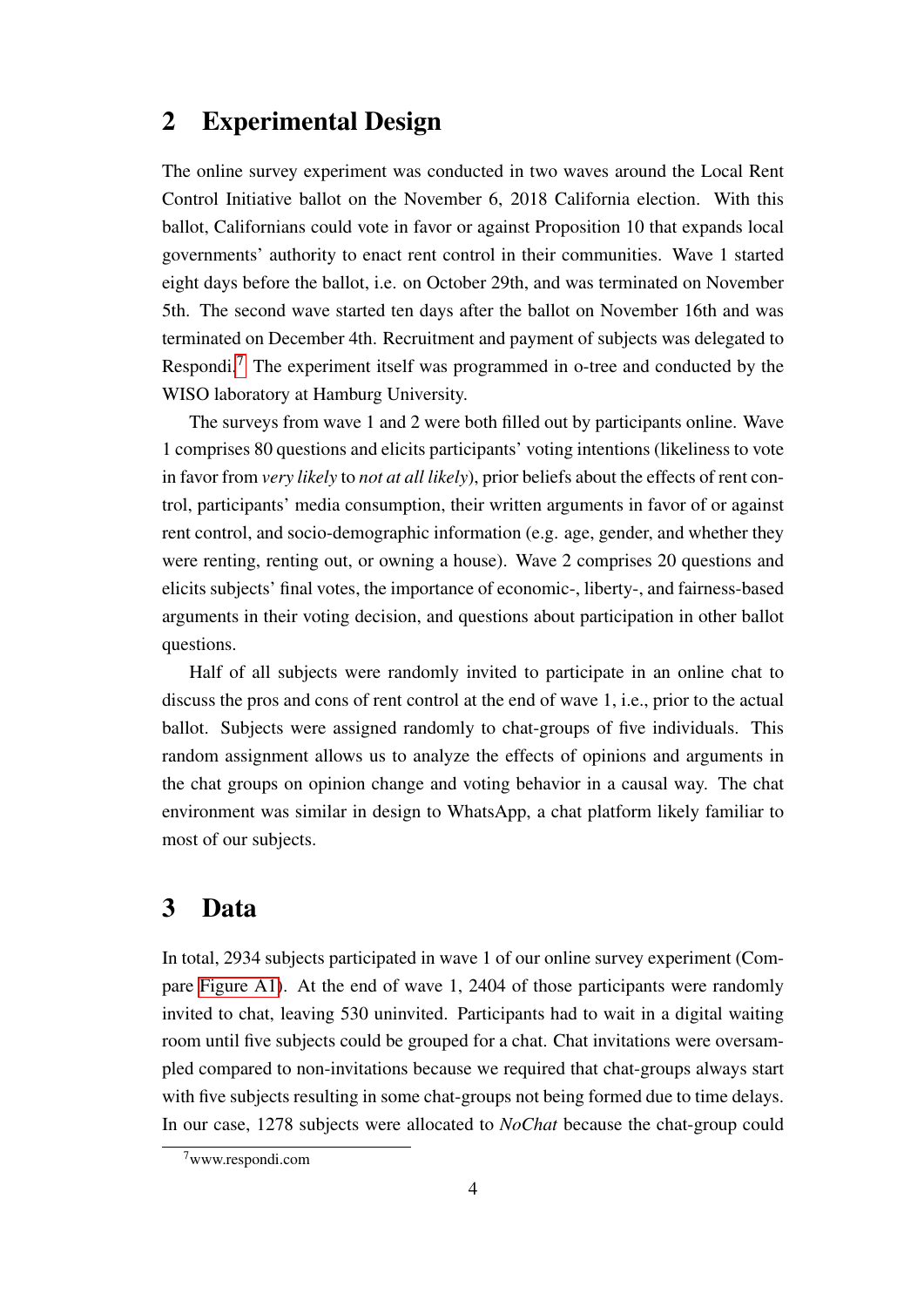not be formed. Thus, 1126 subjects ended up in 264 chats. In some cases, chatgroups only contained four or three subjects because subjects left the experiment. Chats lasted on average 10.7 minutes and created 6415 messages. Out of the 1808 subjects assigned to *NoChat*, 817 subjects participated in wave 2, while 743 out of the 1126 chatters participated in wave 2. Attrition between wave 1 and 2 amounts to 1374 participants. In [Appendix C](#page-50-0) we show that our results are robust to this selection effect using a Heckman selection procedure.

From the 1560 subjects that participated in both waves, we excluded 54 subjects because they stated that they already voted before the survey (early voters), leaving us with 1506 subjects in both waves. In wave 2, 704 (47%) subjects stated that they voted in favor of rent control and 586 (39%) stated that they voted against rent control. Finally, 216 (14%) subjects declined to answer this question. The sample is thus significantly more in favor of rent control than the actual outcome of the ballot (41% in favor and 59% against rent control).<sup>[8](#page-0-0)</sup>

[Table 1](#page-5-0) and [Table A1](#page-27-0) summarize some descriptive statistics about our participants. Importantly, 44% of subjects are renters and only 11% are renting out. With regard to personal experience with rent control 16% state that they live or lived in a rent-controlled area. Regarding party affiliation, 45% of subjects describe themselves as Democrat while 22% see themselves as Republican and 29% as Independent. With regard to voter turnout, [Table 2](#page-6-0) provides some details for our sample. It

<span id="page-5-0"></span>

|                              | Mean    |               |      | Overall  |          |     |  |  |
|------------------------------|---------|---------------|------|----------|----------|-----|--|--|
| Variable                     | Overall | <b>NoChat</b> | Chat | St. Dev. | Min      | Max |  |  |
| female                       | 0.63    | 0.63          | 0.63 | 0.48     | $\theta$ |     |  |  |
| number of children           | 1.07    | 0.98          | 1.17 | 1.22     | $\theta$ | 4   |  |  |
| renting                      | 0.44    | 0.45          | 0.44 | 0.50     | $\theta$ |     |  |  |
| renting out                  | 0.11    | 0.10          | 0.13 | 0.32     | $\theta$ |     |  |  |
| republican                   | 0.22    | 0.20          | 0.23 | 0.41     | $\theta$ |     |  |  |
| democrat                     | 0.45    | 0.46          | 0.45 | 0.50     | $\theta$ |     |  |  |
| independent                  | 0.29    | 0.28          | 0.29 | 0.45     | $\theta$ |     |  |  |
| lived rent controlled before | 0.16    | 0.16          | 0.15 | 0.36     | $\theta$ |     |  |  |
| chat participation           | 0.48    | 0.00          | 1.00 | 0.50     | $\Omega$ |     |  |  |

Table 1: Summary statistics

Notes: The table summarizes key statistics from the survey questions from Wave 1.

indicates that the vast majority of subjects followed through with their plan of casting a ballot (81%). A few subjects did not plan to vote and actually did not vote (4.8%) and even fewer who planned to vote did not show up (3.9%). Moreover, we see only minor differences in voter turnout for subjects who participated in the chat and those who did not.

<sup>8</sup>See [https://ballotpedia.org/California\\_Proposition\\_10,\\_Local\\_Rent\\_Control\\_](https://ballotpedia.org/California_Proposition_10,_Local_Rent_Control_Initiative_(2018)) [Initiative\\_\(2018\)](https://ballotpedia.org/California_Proposition_10,_Local_Rent_Control_Initiative_(2018))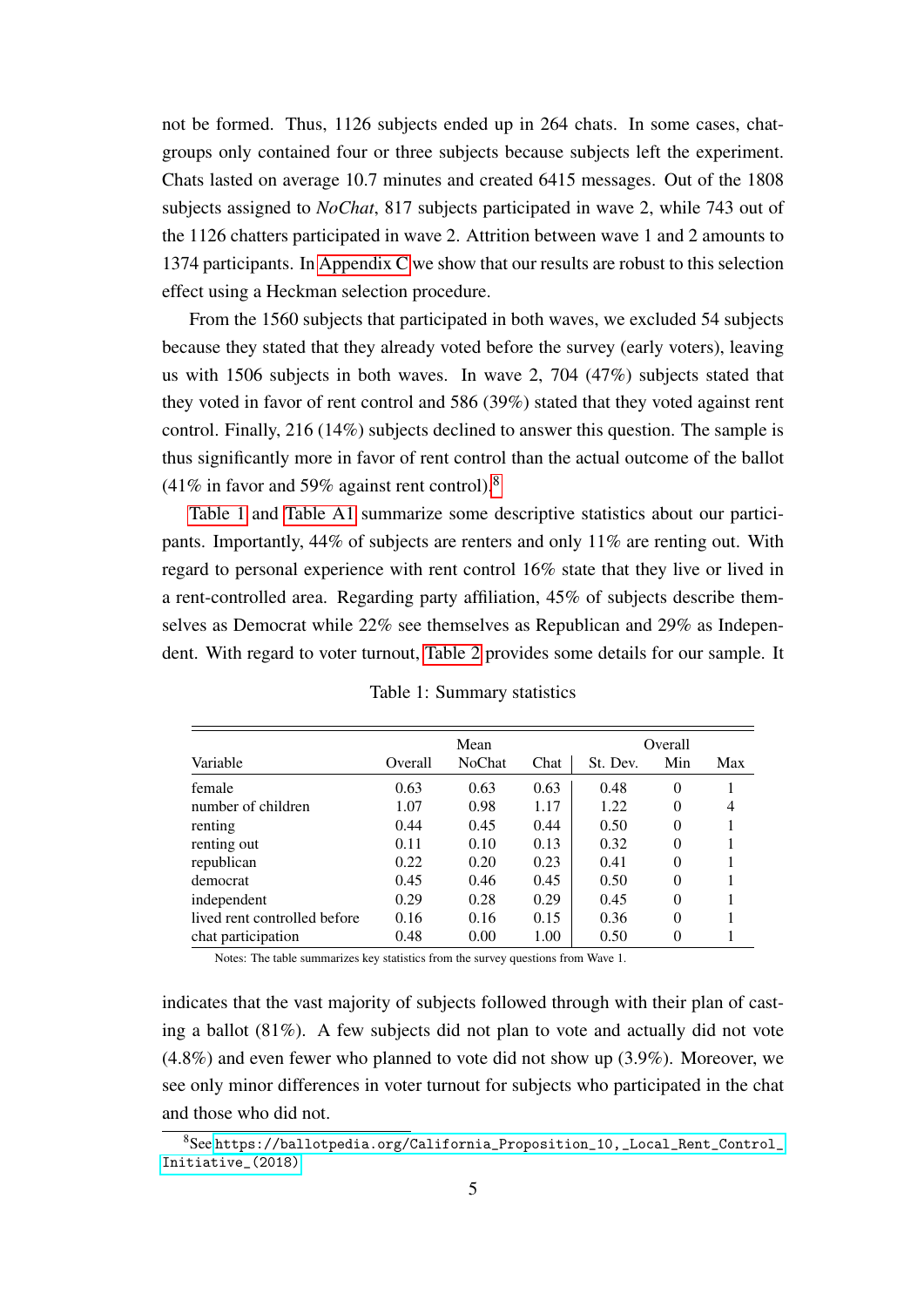<span id="page-6-0"></span>

| Type            | Overall      | NoChat       | Chat         |
|-----------------|--------------|--------------|--------------|
| PlannedNoShow   | 71 $(4.8\%)$ | $34(2.3\%)$  | $37(2.5\%)$  |
| PlannedShow     | 1210 (81.0%) | 613 (41.0%)  | 597 (40.0%)  |
| UnplannedNoShow | 58 (3.9%)    | 40 $(2.7\%)$ | 18 (1.2%)    |
| UnplannedShow   | 14 (0.9%)    | $7(0.5\%)$   | $7(0.5\%)$   |
| UnsureNoShow    | 78 (5.2%)    | 48 (3.2%)    | 30 $(2.0\%)$ |
| UnsureShow      | 63 $(4.2\%)$ | $36(2.4\%)$  | $27(1.8\%)$  |

Table 2: Voter turnout

Notes: The table displays frequencies and percentages of planned and actual voting behavior, i.e. planning to vote or not and showing up or not. Twelve subjects did not answer.

# 4 Methods

## 4.1 Opinion Change

Since we are interested in whether and how the chat discussions change the participants' opinions, we construct the following opinion change variables using subjects' answers to the question on how likely they will vote in favor of rent control, gathered in wave 1, and their reported actual votes in wave 2. If a subject states that she is *very likely* or *pretty likely* to vote in favor of rent control but finally voted against it, she is typed a *YesNo* opinion changer. Similarly, a subject who claimed to be *not that likely or not at all likely* to vote in favor of rent control but finally did so is defined as type *NoYes*. Those that first claim to be *neither not likely nor likely* to vote in favor and finally voted against or in favor of rent control are defined as types *UnsureNo* and *UnsureYes*, depending on their final vote. Importantly, we do not classify these lat-ter two as opinion changers since they had no preconceived opinion to begin with.<sup>[9](#page-0-0)</sup> All other subjects who do not change their opinion are defined as *NoNo* and *YesYes* types. We then aggregate all types of opinion changers to a binary opinion change variable (*opinion change bin*) and a categorical opinion change variable with three categories (*opinion change cat*). [Table 3](#page-7-0) summarizes the construction of both variables and contains the frequencies of all types. A majority of 74% did not change their opinion, while 10% changed their opinion to a No-vote. Both measures are subsequently used in binary and multinomial regressions to investigate the effect of chat content and composition of prior opinions in the chat on opinion change.

Our third variable of interest is the distance of a subject's actual voting behavior, i.e., her reported voting decision in wave 2, to her prior voting intention. This distance variable is constructed as follows. First, we normalize the prior voting intention, i.e. the likeliness of voting in favor of rent control, to a range of -1 (*not at*

<sup>&</sup>lt;sup>9</sup>All main results are robust to including the unsure types as opinion changers.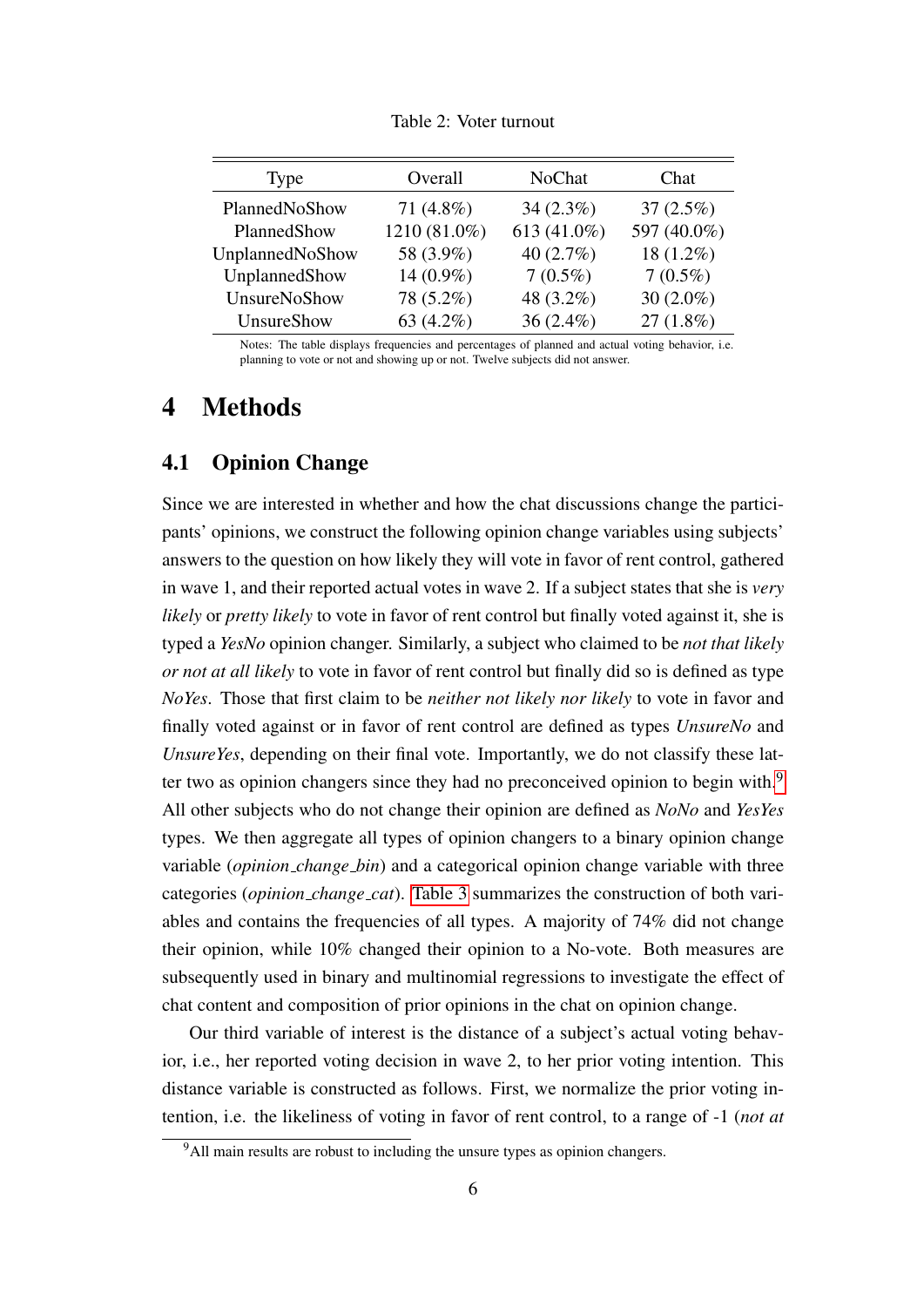<span id="page-7-0"></span>

| Type                                 | Frequency                | Opinion_change_bin | Opinion_change_cat                            |
|--------------------------------------|--------------------------|--------------------|-----------------------------------------------|
| <b>NoNo</b><br><b>Yes Yes</b>        | 360 (30%)<br>535 (44%)   | No_change $(=0)$   | No_change $(Cat. 1)$                          |
| YesNo<br><b>NoYes</b>                | $117(10\%)$<br>47 $(4%)$ | Change $(=1)$      | $Ch_to$ No $(Cat. 2)$<br>$Ch_to_Yes (Cat. 3)$ |
| <b>UnsureNo</b><br><b>Unsure Yes</b> | 73 (6%)<br>69 (6%)       |                    |                                               |

Table 3: Construction of opinion change

Notes: Due to missing values, *opinion change bin* and *opinion change cat* cannot be calculated for 305 (20%) subjects. In the following, No change (Category 1) serves as the benchmark in our multinomial regression analysis.

*all likely*) to 1 (*very likely*). Second, we re-label actual voting behavior to -1 (against rent control) and 1 (in favor of rent control). Third, we subtract the normalized prior voting intention from the re-labeled actual voting behavior. Finally, we divide the resulting measure by two to construct a normalized measure that ranges from -1 to 1. We denote this variable as *opinion change dist* and [Figure 1](#page-7-1) illustrates its distribution. The variable *opinion change dist* measures the magnitude of a subject's

<span id="page-7-1"></span>

Figure 1: Distributions of *opinion change dist*

opinion change. For instance, consider a subject who is a priori *pretty likely* to vote in favor of rent control but ends up voting against it. This change of opinion is stronger in magnitude (value -0.75) than a subject who is a priori *not that likely* to vote in favor and finally votes against rent control (value -0.25). Overall, individuals who followed through with their clear ex-ante voting intention are located in the middle of the scale at zero. Individuals who changed to a Yes-vote are located in the positive domain, and individuals changing to a No-vote are located in the negative domain. It is important to note that, unlike our first two opinion change variables, this distance variable explicitly considers participants who are ex-ante unsure how to vote. An unsure individual can either vote in favor of rent control, receiving the distance value 0.5, or vote against, receiving the distance value -0.5.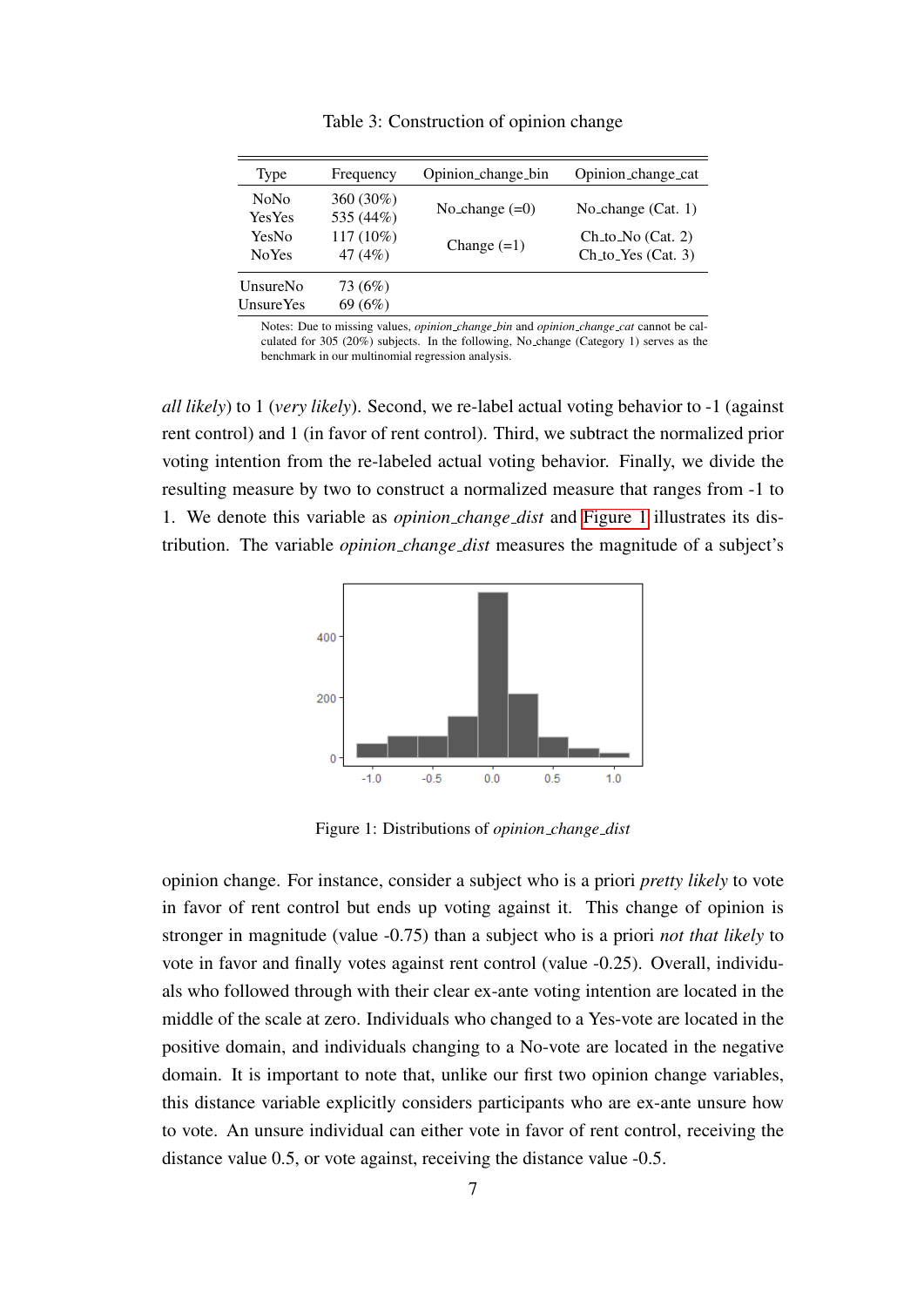### 4.2 Pre-chat Positions on Rent Control

The heterogeneity of opinions about rent control among chat partners is a potentially important influential factor in the chat discussions that affects an individual's voting decision. We therefore construct a pre-chat position measure from the answers to the question how likely a subject will vote in favor of rent control. We label a subject stating that she will *very likely* or *pretty likely* vote in favor of rent control as having the *Position* equal to Yes  $(= 1)$ . Similarly, we label a subject who is *not that likely* or *not at all likely* to vote in favor of rent control as having the *Position* equal to No  $(=-1)$ . For each such subject we calculate the number of opposing positions minus the number of aligned positions from all peers matched to her in one chat group. More formally, for an individual *i* that is a priori against rent control, we calculate  $\sum_{j=1}^{n} Position_j$ , with  $j \neq i$ , while *n* is the number of subjects in *i*'s chat group without subject *i*. For an individual who is a priori in favor of rent control, we calculate  $(-1) * \sum_{j=1}^{n} Position_j$ .

In other words, for each individual, we calculate the number of subjects opposing her in the chat minus the number of subjects who share her position and call it *diff exante pos*. This variable takes values between −4 and 4. For instance, consider an individual who is a priori in favor of rent control, and assume that one of her four chat partners is also in favor of it while three are against it. Then, we formally get: *diff\_exante\_pos*=  $3 - 1 = 2$ . Thus, we account for the heterogeneity of positions in the chat conditional on a subject's prior position. This measure can be calculated for 598 subjects. 271 subjects face an "overweight" of aligned positions, 187 subjects face more opposing views than aligned views in the chat, and 140 experience a balanced chat group with regard to the other chat members' positions on rent control.

In using this distance measure, we impose a model in which any subject assigns the same weight to contrary opinions as to opinions aligned to her own. Hence, the model corresponding to this measure excludes confirmatory bias as well as observable heterogeneity in the quality of information. We additionally construct the variables *exante pos op* and *exante pos al* equal to the number of chat partners with opposing and aligned positions, respectively. These variables are used in separate regressions in order to test for potential biases in information processing.

Note that there is a shortcoming of these measures. A subject stating a positive or negative position towards rent control during the survey does not necessarily communicate this during the chat discussion.<sup>[10](#page-0-0)</sup> If the decision to remain silent in the chat depends on the prior position, our measures are biased. Hence, we test for such a bias and re-do all analyses with re-constructed measures that do not take into

 $10$  see also Biermann, Hüning, and Mechtenberg (2021) for a similar finding.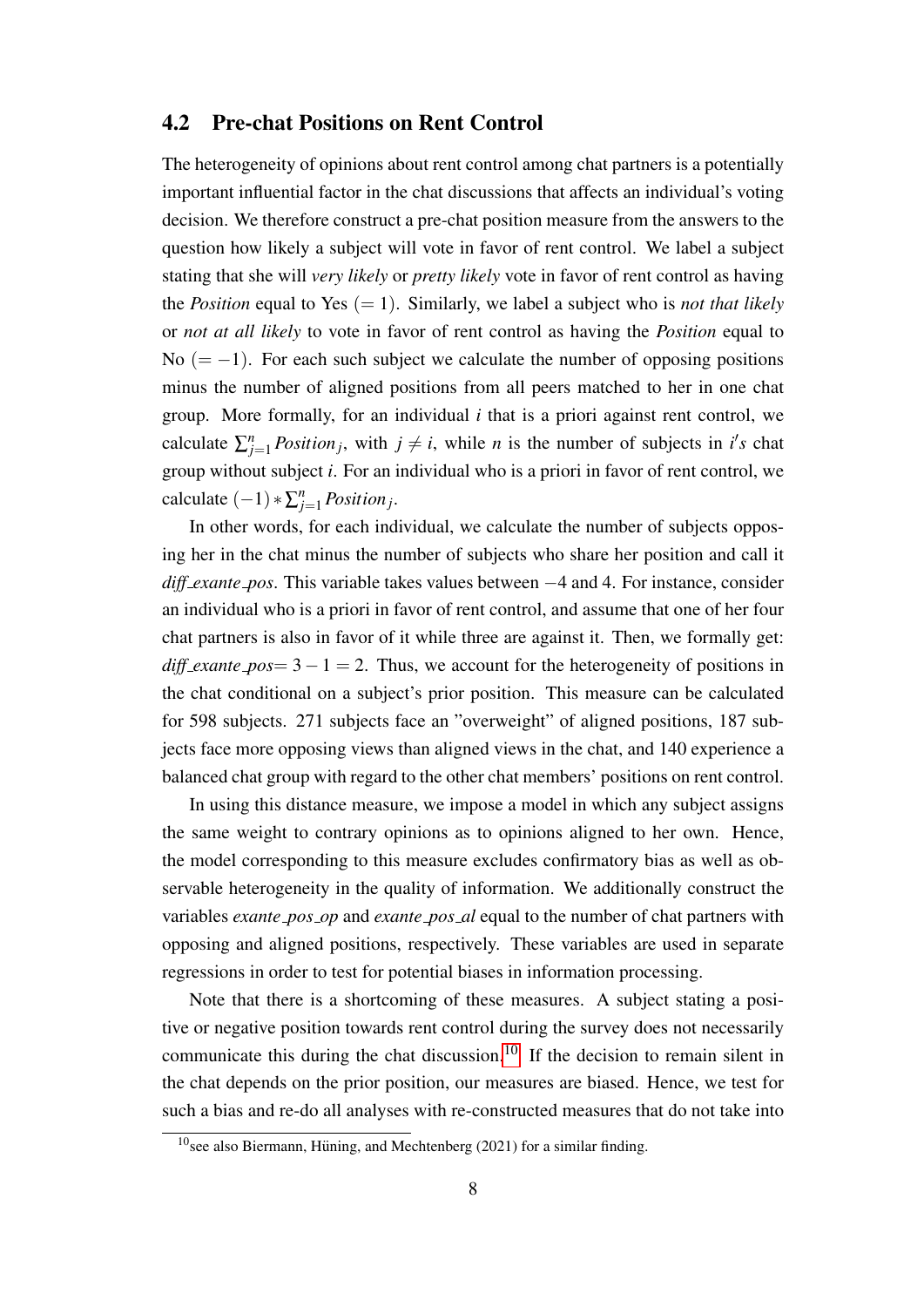account the silent subjects.

## 4.3 In-chat Argumentative Positions

Besides mere opinions on rent control, the argumentative discourse among chat partners also potentially affects an individual's voting decision. We measure the heterogeneity in argumentative positions towards rent control among chat partners by applying argument mining techniques (see [Lippi and Torroni](#page-25-10) [\(2016\)](#page-25-10) and [Cabrio and](#page-23-10) [Villata](#page-23-10) [\(2018\)](#page-23-10) for an overview of the literature). Argument mining uses NLP and Machine Learning techniques to detect arguments, or components thereof, in natural language text. In the following, we summarize our procedure.<sup>[11](#page-0-0)</sup>

First, a random forest classification model is trained to classify out-of-sample chat messages as containing an argument or not. An argument is defined as a message containing both a claim and a premise or a premise where the claim is implicit [\(Toulmin 1958,](#page-26-2) [Walton 2009\)](#page-26-3). Second, all chat messages detected in the first step as containing arguments are fed into a second algorithm predicting the position of that argument, i.e. pro or contra rent control. This results in raw probabilities for each argumentative message being in favor of or against rent control. Raw probabilities against rent control are multiplied by  $-1$ . Third, the sum of these modified raw probabilities measures an individual's average argumentative position on rent control. For instance, an individual formulates three arguments, two in favor of rent control and one against (modified raw probabilities are 0.6, 0.8 and -0.7). Then, her average argumentative position is 0.7 and positive, i.e. the individual argues more in favor of than against rent control.

Finally, the heterogeneity of argumentative positions among chat partners is summarized in the same way as the pre-chat positions on rent control. We thus calculate for each individual the strength of arguments that are opposing her position minus the strength of arguments that align with her position. More specifically, for an individual *i* who is a priori against rent control, we calculate  $\sum_{j=1}^{n} ArgPosition_j$ , with  $j \neq i$ , where *n* is the number of other subjects in  $i's$  chat group. In contrast, for an individual that is a priori in favor of rent control, we calculate  $(-1) * \sum_{j=1}^{n} ArgPosition_j$ . We refer to this variable as *diff\_arg\_scores*. For instance, consider a subject who is a priori in favor of rent control, and suppose that two chat-partners argue more in favor than against rent control (Aligned Scores: 2.7, 3.1), while two others argue more against than in favor of rent control (Opposing Scores: 4.1, 0.5). Then, we formally get:

 $11$  For details of this procedure and methods see Appendix B.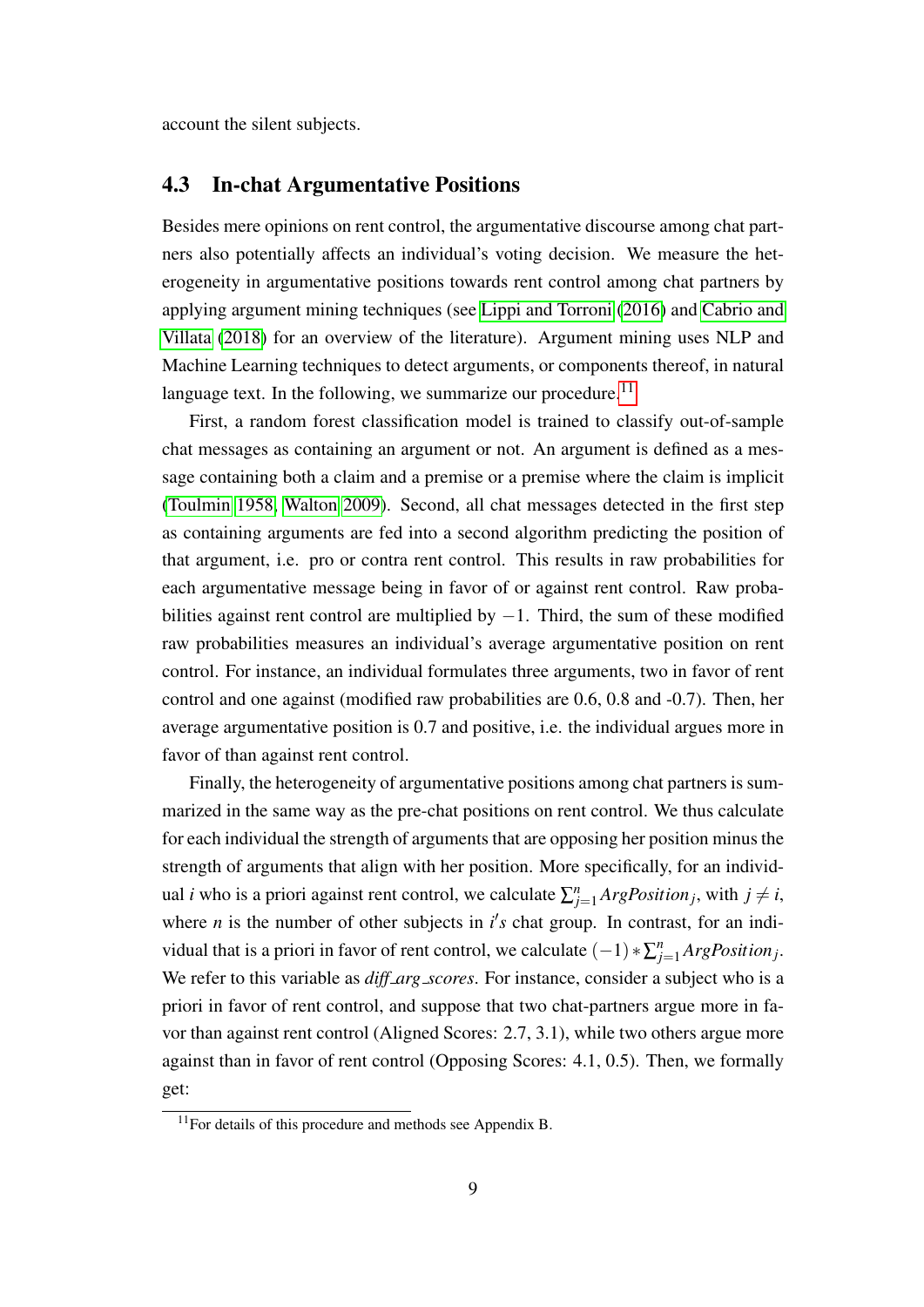$$
diff\_arg\_score = Opposing\_Scores - Aligned\_Scores
$$
  
=  $(4.1 + 0.5) - (2.7 + 3.1) = -1.2$ 

Note that the variable *diff\_arg\_scores* is constructed to impose a rational-voter model: heterogeneity of individual message quality, measured by average argument score, is observable; and subjects weigh information that their matched peers pass on to them according to that quality only. Hence, biased information processing as in models of confirmatory bias is again excluded by assumption. In order to allow for biased information processing we construct the variables *arg score op* and *arg score al* that measure the argument strength of chat partners with opposing and with aligned arguments, respectively. These variables are used in separate regressions.

The two variables *diff exante pos* and *diff arg scores* are both constructed conditional on a subject's own prior position on rent control. This is necessary for our investigation of opinion change since we consider changing opinions mutually in both directions. For our investigation of *opinion change dist*, however, we construct the same variables not conditioning on a subject's own position. The variable *exante pos avg* (*arg score avg*) measures the number of (argumentative) positions in favor of rent control minus the number of (argumentative) positions against rent control by the subject's chat partners.

Finally, before presenting our regression results, we illustrate Spearman's correlations of all independent variables used in the regression analysis in [Table A3.](#page-29-0) For the number of opposed and aligned positions within one chat group, i.e. *exante pos op* and *exante pos al*, one would expect a strong negative correlation since the total number of chat participants per group is fixed at five. The correlation coefficient, however, is rather moderate at -0.25 (column 12). This has two reasons. First, some chat participants state that they are unsure how to vote and thus are not counted in the number of opposed and aligned positions within one chat group. Second, if one of individual i's chat partner did not answer the question with regard to her ex-ante voting intention, the variables *exante pos op* and *exante pos al* are still calculated for all non-missing chat partners.

## 5 Results

We start by highlighting a key result [\(Figure 2\)](#page-11-0). Participants who face at least one chat-partner with an aligned prior position on rent control are more reluctant to change opinion compared to the rest (left panel: 13% vs. 20%; MWU, p-value: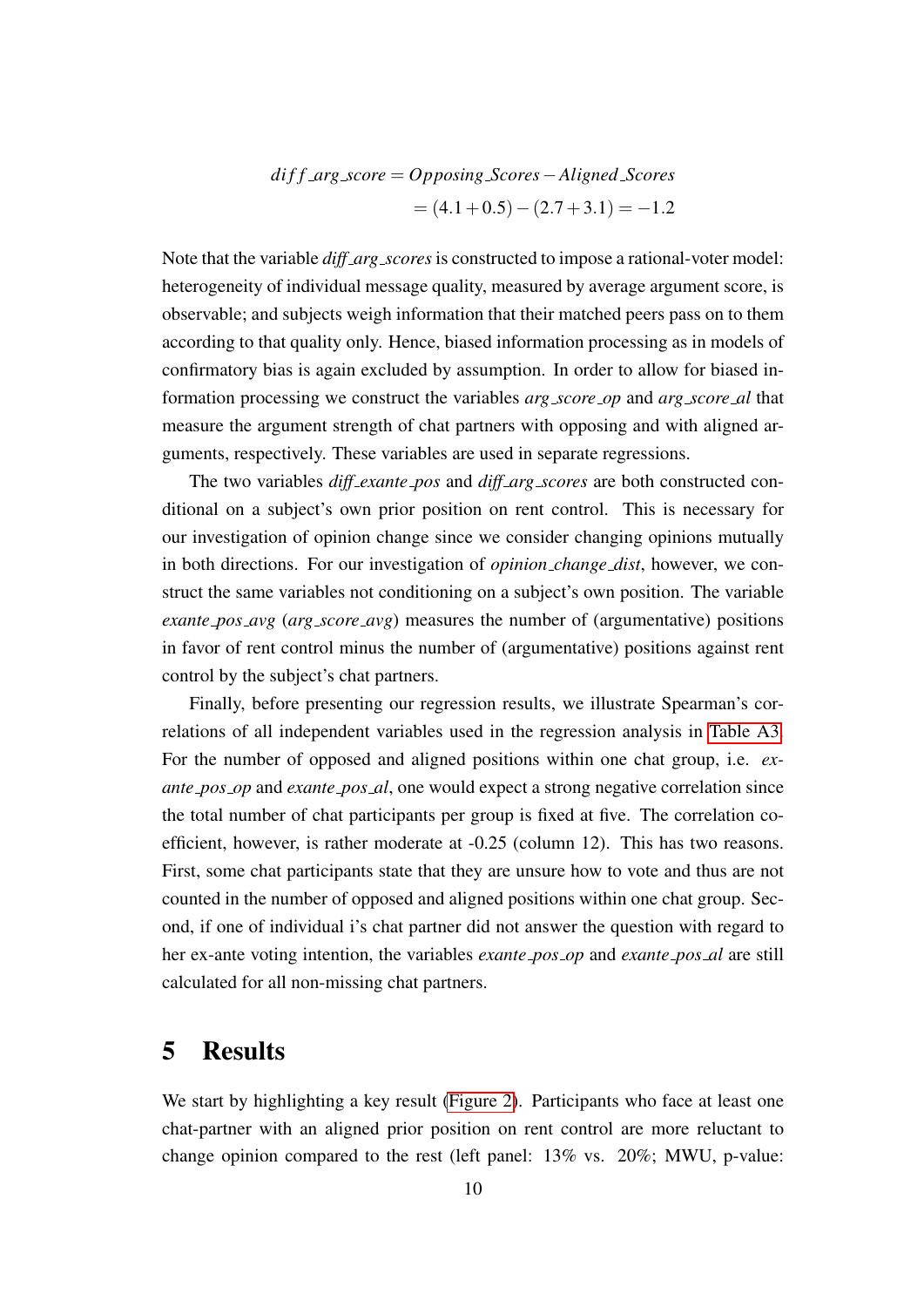0.036). By contrast, participants who face at least one chat partner providing arguments against her prior position are twice as likely to change their opinion compared to the rest (right panel: 8.9% vs. 17.8%; MWU, p-value: 0.007). Participants get more entrenched in their positions when meeting like-minded people, but opposing arguments can convince them to change their opinion.

<span id="page-11-0"></span>



(b) Chat-partner with and without opposing arguments

Figure 2: Opinion change (in %) by aligned chat partners and opposing arguments

We first investigate the determinants of any opinion change (*opinion change bin*). Next, we distinguish between the two directions of change, i.e. from being a priori in favor of rent control to a No-vote and vice versa (*opinion change cat*). We also investigate opinion change as the distance between an individual's prior position and final vote (*opinion change dist*). In all cases, we present results for the overall dataset (All) and a subsample with only chat participants (Chat).

## 5.1 Opinion Change - Binary

[Table 4](#page-13-0) summarizes the results for our simplest measure of opinion change, i.e. comparing those who changed opinion versus those who did not (*opinion change bin*).

First, we do not find evidence that chat participation per se has an effect on opin-ion change (column 1).<sup>[12](#page-0-0)</sup> Second, the more a subject is confronted with positions in her chat group that are against her own, measured by *diff exante pos*, the higher are

 $12$ As [Figure A1](#page-28-0) highlights, 991 subjects participated in wave 1 (in NoChat) but did not participate in wave 2. As a robustness check for our null finding , we add those subjects to the regressions and assume that they did not change their opinion. Results, depicted in [Table A10,](#page-35-0) indicate that correcting for this selection effect does not change our overall results.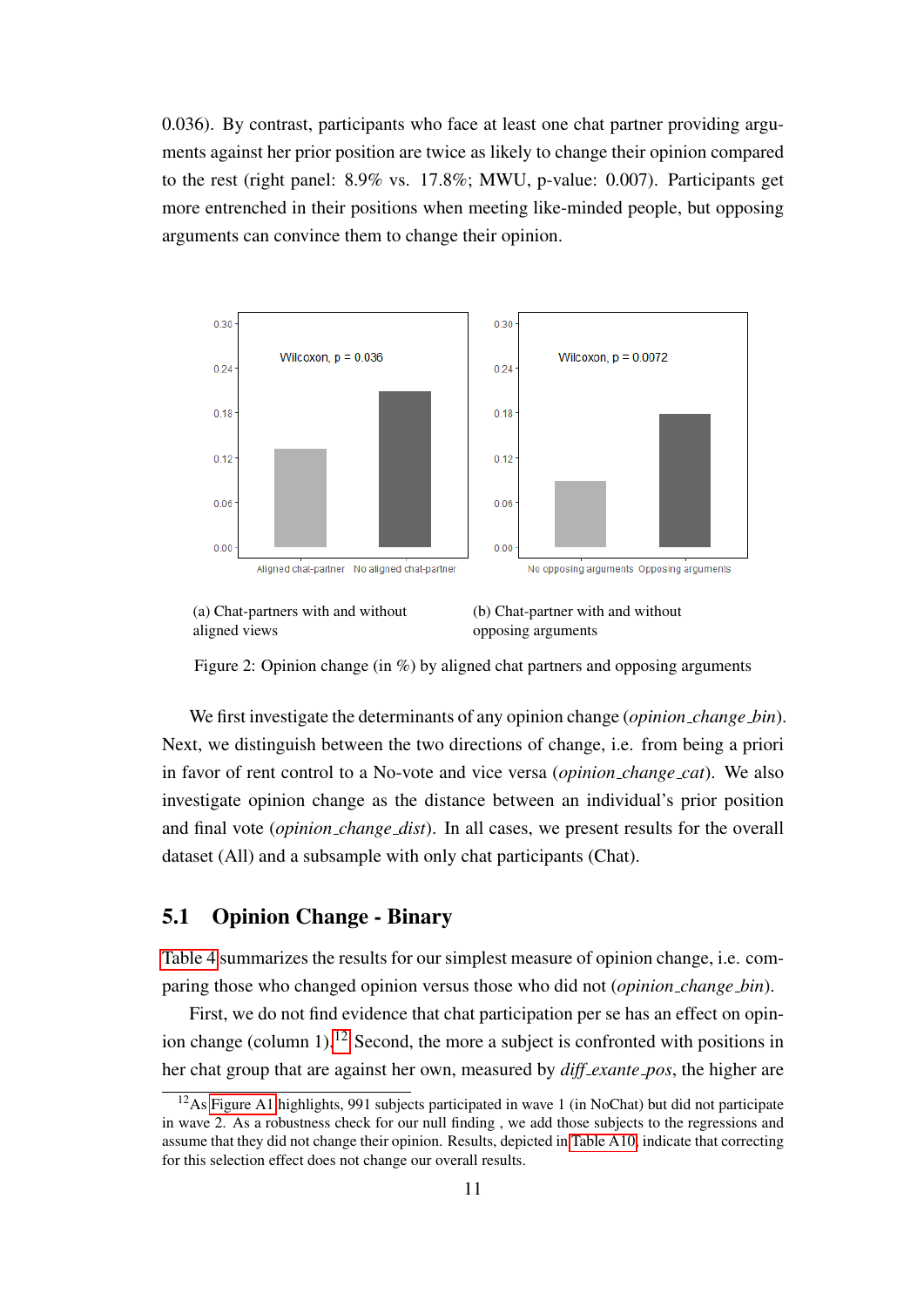the odds that she will change her opinion. Message quality matters, too: the more opposing arguments relative to aligned arguments a subject faces from chat partners, the higher the odds of changing opinion (columns 3). After adding *diff arg score* to the regression with *diff exante pos*, the effect of the latter gets reduced and insignificant (column 4). A Sobel's test indicates that this reduction is significant (p-value: 0.017). Hence, chat partners using arguments may mediate the effect of the chatgroup composition on opinion change. This mediation effect is validated in more detail in [Appendix B.](#page-46-0)

In columns 5 to 7, we decompose *diff exante pos* and *diff arg score* into their respective components. While the variable *exante pos op* (*exante pos al*) denotes the number of chat partners with opposed (aligned) views, the variables *arg score op* and *arg score al* denote opposing and aligned argument strength of chat partners, respectively. Here, it becomes evident that the number of aligned positions and the quality of opposing arguments determine the tendency to change opinion: while the number of aligned views decreases the odds of changing opinion regardless of arguments, the strength of opposing arguments increases the odds of changing opinion. In other words, only the strength of opposing arguments can counteract potential confirmatory bias in our setting.

Up to now we did not focus on the direction of opinion change. However, [Table 5](#page-14-0) reveals systematic and relevant differences between subjects who are a priori in favor and subjects who are a priori against rent control. Most importantly, compared to subjects who are a priori against rent control, subjects a priori in favor are more reluctant to express their opinion in the chat and much less likely to use arguments.<sup>[13](#page-0-0)</sup> Hence, our findings on the effects of chat composition and argument use may mask some asymmetries in opinion change between the two sides. Therefore, we now move on to investigate opinion change in each direction separately.

### 5.2 Opinion Change - Directional

[Table 7](#page-17-0) summarizes the results that inform us on opinion change splitting those that do change opinion into those who change to *No* (*Ch to No*) and those who change to *Yes* (*Ch to Yes*).

First, consistent with our previous finding, we find no evidence that chat participation per se affects opinion change in either direction (columns 1 and 2). Second, we investigate how the chat partners' initial positions on rent control and their argumentative strength in the chat affect individual opinion change when we im-

 $13$ Moreover, compared to those a priori in favor, those a priori against hold the other subjects' understanding of the issue of rent control in lower esteem and have less respect for those who change their opinion. They also have higher income and are less likely to be renters.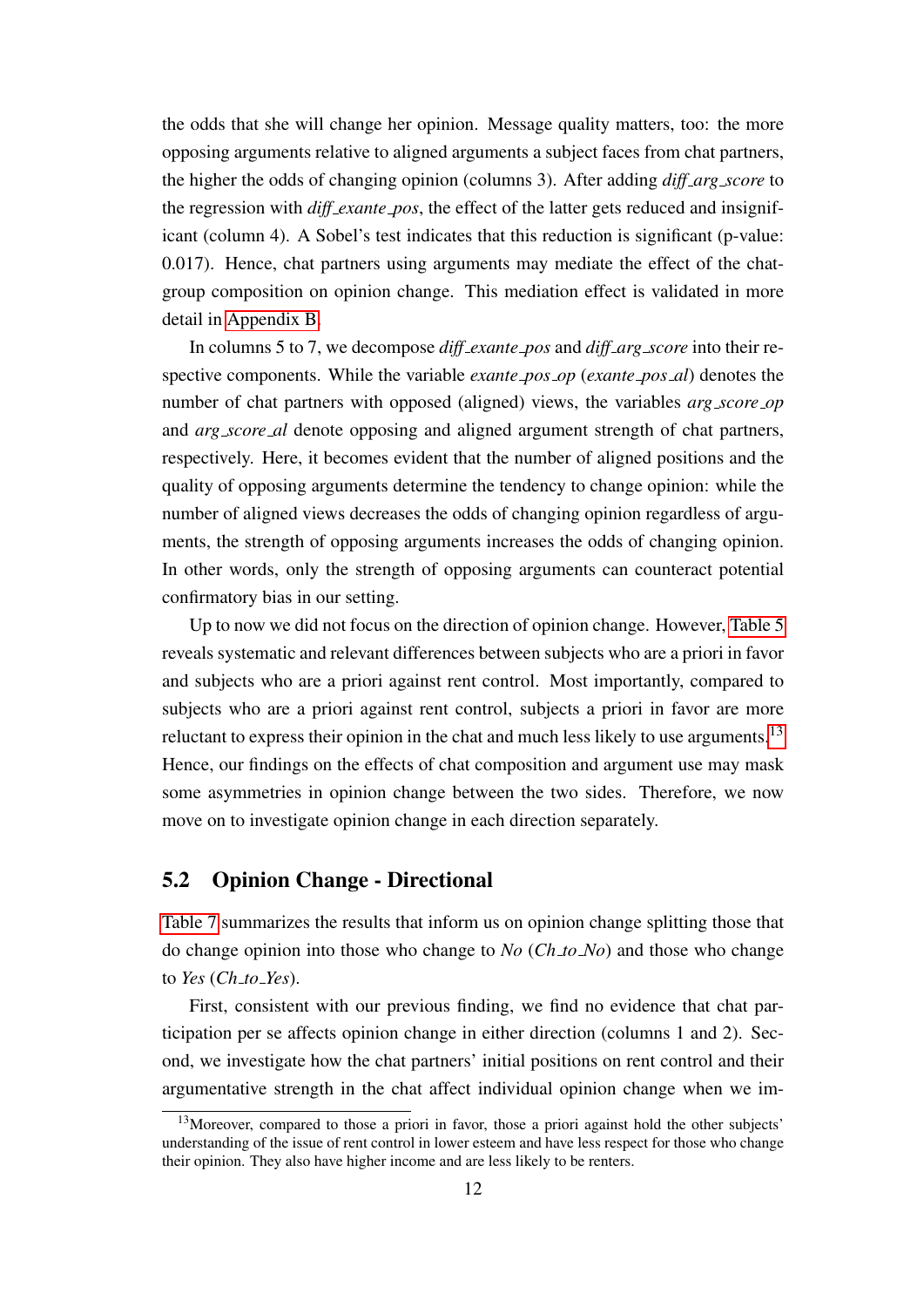<span id="page-13-0"></span>

|                                       | All                     | Chat                  | Chat                  | Chat                  | Chat                  | Chat                  | Chat                  |
|---------------------------------------|-------------------------|-----------------------|-----------------------|-----------------------|-----------------------|-----------------------|-----------------------|
| chat                                  | $-0.080$<br>(0.174)     |                       |                       |                       |                       |                       |                       |
| diff_exante_pos                       |                         | 0.186<br>(0.078)      |                       | 0.124<br>(0.084)      |                       |                       |                       |
| diff_arg_score                        |                         |                       | 0.157<br>(0.056)      | 0.124<br>(0.060)      |                       |                       |                       |
| exante_pos_op                         |                         |                       |                       |                       | $-0.002$<br>(0.147)   |                       | $-0.095$<br>(0.161)   |
| exante_pos_al                         |                         |                       |                       |                       | $-0.380$<br>(0.150)   |                       | $-0.333$<br>(0.156)   |
| arg_score_op                          |                         |                       |                       |                       |                       | 0.165<br>(0.080)      | 0.159<br>(0.088)      |
| arg_score_al                          |                         |                       |                       |                       |                       | $-0.146$<br>(0.107)   | $-0.081$<br>(0.108)   |
| Constant                              | $-1.459$<br>(0.330)     | $-1.621$<br>(0.633)   | $-1.664$<br>(0.633)   | $-1.634$<br>(0.637)   | $-1.268$<br>(0.669)   | $-1.667$<br>(0.633)   | $-1.243$<br>(0.676)   |
| Obs.<br>Controls<br>Akaike Inf. Crit. | 1,039<br>Yes<br>905.551 | 518<br>Yes<br>440.111 | 518<br>Yes<br>437.816 | 518<br>Yes<br>437.664 | 518<br>Yes<br>439.760 | 518<br>Yes<br>439.800 | 518<br>Yes<br>439.045 |

#### Table 4: Opinion change (Binary)

Notes: The table reports results of binomial regressions with *opinion change bin* as the dependent variable. The variable *chat* is a dummy equal to one for chat participants and zero otherwise. The variable textitdiff exante pos denotes the chat composition an individual faces (opposed minus aligned views of chat-partners) and *diff arg score* denotes the argumentative positions an individual faces in the chat (opposed arguments minus aligned arguments of chat-partners). Furthermore, *exante pos op* (*exante pos al*) denotes the number of chat partners with opposed (aligned) views. The variable *arg score op* (*arg score al*) denotes the sum of opposing (aligned) arguments of chat partners. The regressions include the following *Controls*: The variable *value opinionchange* denotes an individual's attitude towards opinion change and *diff understand rentcon* denotes an individual's perceived understanding of rent control compared to the average understanding. The variable *female* (*renting out*) is a dummy that is equal to one for female subjects (subjects that rent out property) and zero otherwise. The variable *age* reflects eight age categories ranging from "18-24" to "85 or older". The variable *info yes camp* (*info no camp*) is a dummy indicating if a subject received information from the Yes (No) campaign and zero otherwise. *chat length* controls for the length of the chat in minutes. Log odds are reported as coefficients and standard errors are in parentheses.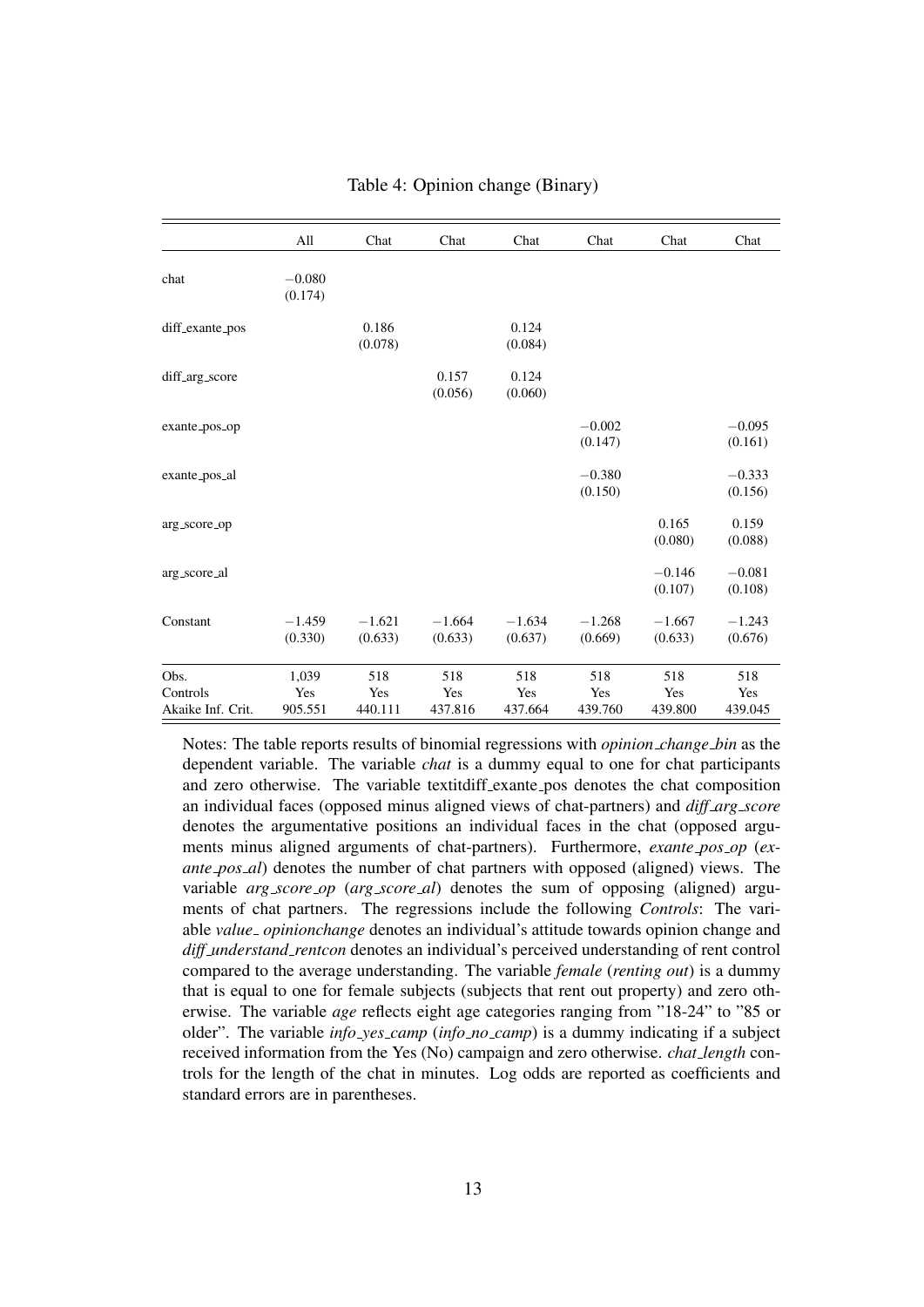<span id="page-14-0"></span>

|                             | Against<br>Mean | In Favor<br>Mean | <b>MWU</b><br>p-value |
|-----------------------------|-----------------|------------------|-----------------------|
| diff_understand_rentcon     | 1.16            | 0.68             | 0.00                  |
| understand_rentcon          | 3.65            | 3.61             | 0.20                  |
| understand_rentcon (others) | 2.49            | 2.93             | 0.00                  |
| opinion_expressed_bin       | 0.81            | 0.75             | 0.07                  |
| opinion_expressed_count     | 1.93            | 1.45             | 0.00                  |
| abs_argument_strength       | 1.02            | 0.73             | 0.00                  |
| school_educ                 | 3.58            | 3.47             | 0.11                  |
| female                      | 0.61            | 0.63             | 0.81                  |
| age                         | 3.89            | 3.19             | 0.00                  |
| value_opinionchange         | 7.00            | 7.54             | 0.00                  |
| democrat                    | 0.32            | 0.58             | 0.00                  |
| republican                  | 0.36            | 0.16             | 0.00                  |
| independent                 | 0.31            | 0.24             | 0.10                  |
| household_inc               | 8.49            | 7.06             | 0.00                  |
| renting                     | 0.26            | 0.54             | 0.00                  |
| renting_out                 | 0.16            | 0.09             | 0.00                  |

Table 5: Characteristics by Prior

Notes: The table displays means by prior voting intention. Additionally the p-value of a MWU-test is presented. Variables are as described in [Table 4.](#page-13-0) Moreover, *opinion expressed bin* is equal to one if the participant expressed her opinion in the chat and zero otherwise. *opinion expressed count* is the corresponding count variable, i.e. how often participants expressed their opinion.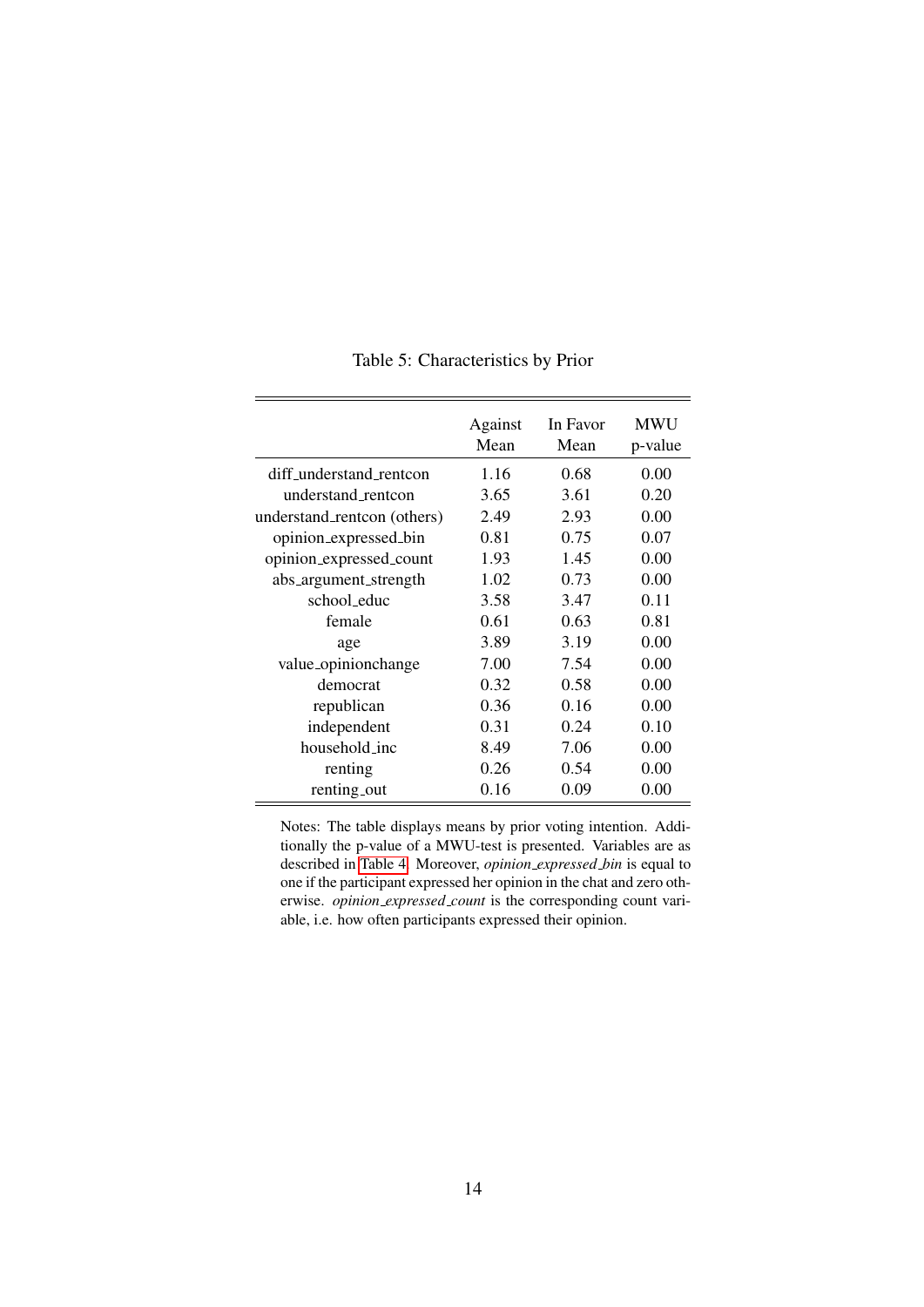|                             | No Change<br>Mean | <b>Opinion Change</b><br>Mean | <b>MWU</b><br>p-value |
|-----------------------------|-------------------|-------------------------------|-----------------------|
| diff_understand_rentcon     | 0.89              | 0.76                          | 0.03                  |
| understand_rentcon          | 3.65              | 3.47                          | 0.01                  |
| understand_rentcon (others) | 2.77              | 2.72                          | 0.90                  |
| opinion_expressed_bin       | 0.81              | 0.68                          | 0.00                  |
| opinion_expressed_count     | 1.73              | 1.46                          | 0.04                  |
| abs_argument_strength       | 0.84              | 0.78                          | 0.11                  |
| school_educ                 | 3.53              | 3.49                          | 0.69                  |
| female                      | 0.62              | 0.64                          | 0.39                  |
| age                         | 3.48              | 3.36                          | 0.62                  |
| value_opinionchange         | 7.35              | 7.29                          | 0.95                  |
| democrat                    | 0.48              | 0.49                          | 0.71                  |
| republican                  | 0.23              | 0.27                          | 0.23                  |
| independent                 | 0.28              | 0.22                          | 0.11                  |
| household_inc               | 7.56              | 7.72                          | 0.55                  |
| renting                     | 0.43              | 0.45                          | 0.69                  |
| renting_out                 | 0.11              | 0.12                          | 0.87                  |

## Table 6: Characteristics by Opinion Change Type

Notes: The table displays means by opinion change type, i.e. no change versus change. Additionally the p-value of a MWU-test is presented. Variables are as described in [Table 5.](#page-14-0)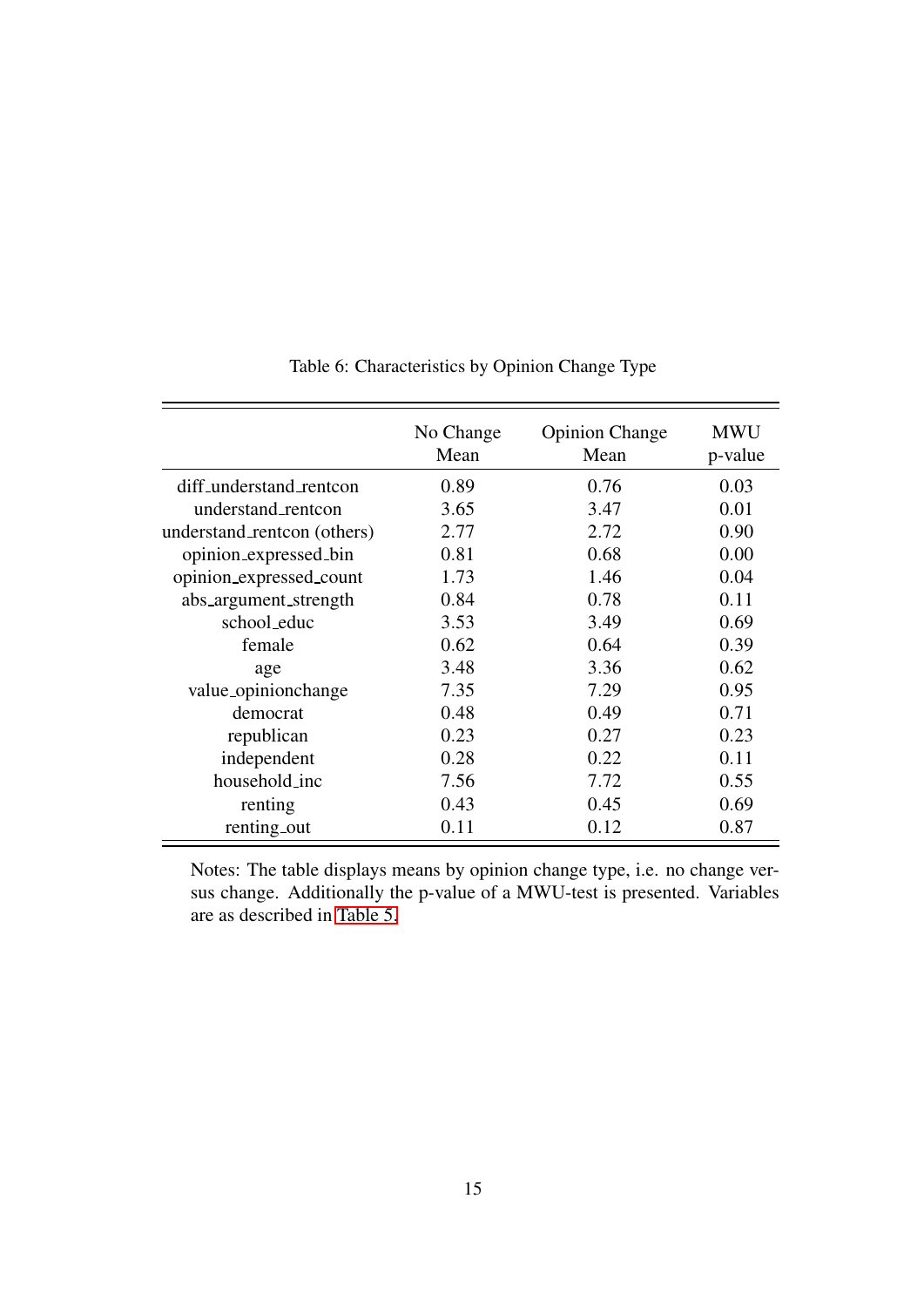pose equal weights on aligned and opposing positions and arguments. That is, we regress opinion change on *diff exante pos* and *diff arg score*. We re-constructed *diff exante pos* to account for the asymmetry in opinion expression between subjects a priori in favor and subjects a priori against rent control, and excluded subjects who remained fully silent in the chat from the construction of this variable. We do not find significant effects of the opinion composition of chat groups under the equal-weights assumption (columns 3 and 4).

By contrast, when considering arguments, we find that they do matter, but only for opinion changes toward voting *No* (column 3): the difference in peers' argumentative position measured by *diff\_arg\_score* increases the odds of being an opinion changer of type *Ch to No* (column 3), but not of type *Ch to Yes* (column 4).

Intuitively, this asymmetry in the effects of *diff arg score* is expected, given that subjects a priori in favor of rent control are making much fewer arguments than those a priori against. If the opposing side refrains from using arguments, opinion change in that direction is unlikely to be triggered by said arguments. In addition, subjects who are initially against rent control also exhibit higher confidence in understanding the issue, compared to both subjects who are initially in favor of rent control and those who are unsure (Wilcoxon-rank-sum tests, p-values: 0.001). There is weak evidence that confidence tends to reduce the odds of changing opinion [\(Table A4,](#page-30-0) column 1). Hence, subjects initially opposed to rent control may be less open to arguments against their position than subjects initially in favor.

Next, we split the two variables *diff exante pos* and *diff arg score* into their directional components and test these variables in separate regressions (columns 5 and 6), as we did before for the binary regressions, but with *exante pos al* and *exante\_pos\_op* re-constructed dropping subjects who remained fully silent in the chat. Hence, we now drop the assumption that subjects assign equal weights to positions or arguments opposed to their own position and those aligned to it, while again taking into account the asymmetric chat behavior of the two sides of the debate. The results reveal that the more opinions aligned with her own a subject encounters in her chat group (*exante\_pos\_al*), the lower the subject's odds of changing her opinion. This effect holds true for both directions of opinion change. In contrast, we do not find any effect of opposing positions on opinion change. Instead, we again find that stronger opposing *arguments* (*arg score op*) increase the odds of changing to a *No*-vote, though still not the odds of changing to a Yes-vote. Together, these findings indicate a confirmatory bias: opinions of peers are effective only if aligned with the subject's own opinion; then, they insulate the latter against opinion change. Opinions opposing the subject's own, however, need to be backed up by arguments.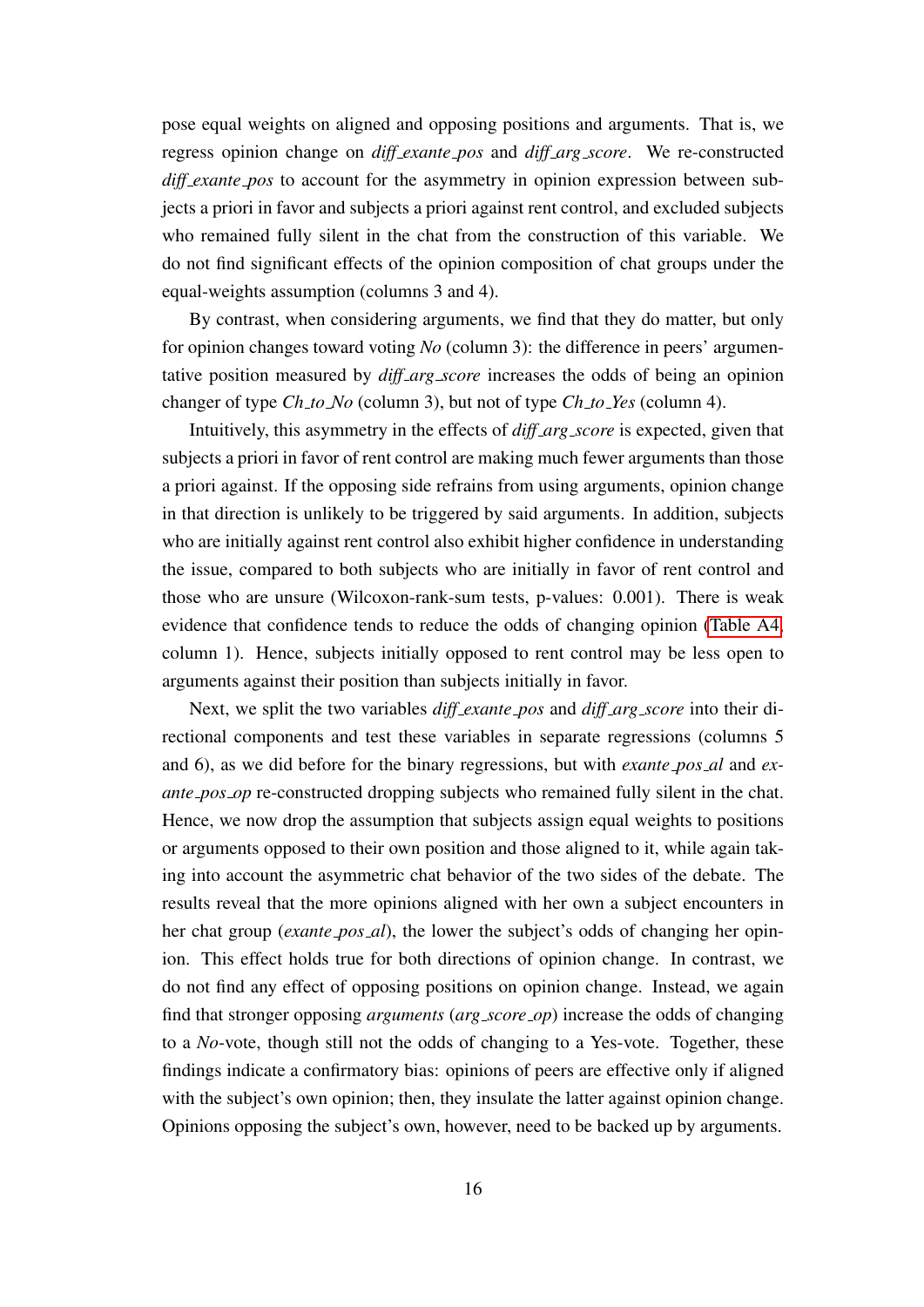<span id="page-17-0"></span>

|                                       | All<br>$Ch\_to\ No$      | All<br>$Ch\_to\_Yes$     | Chat<br>$Ch\_to\_No$  | Chat<br>$Ch\_to\_Yes$ | Chat<br>$Ch\_to\_No$  | Chat<br>$Ch\_to\_Yes$ |
|---------------------------------------|--------------------------|--------------------------|-----------------------|-----------------------|-----------------------|-----------------------|
| chat                                  | 0.001<br>(0.202)         | $-0.288$<br>(0.309)      |                       |                       |                       |                       |
| diff_exante_pos                       |                          |                          | 0.167<br>(0.109)      | $-0.001$<br>(0.182)   |                       |                       |
| diff_arg_score                        |                          |                          | 0.170<br>(0.069)      | 0.018<br>(0.107)      |                       |                       |
| exante_pos_op                         |                          |                          |                       |                       | $-0.126$<br>(0.186)   | $-0.308$<br>(0.328)   |
| exante_pos_al                         |                          |                          |                       |                       | $-0.411$<br>(0.194)   | $-0.707$<br>(0.342)   |
| arg_score_op                          |                          |                          |                       |                       | 0.220<br>(0.100)      | 0.069<br>(0.181)      |
| arg_score_al                          |                          |                          |                       |                       | $-0.141$<br>(0.138)   | 0.159<br>(0.161)      |
| Constant                              | $-1.413$<br>(0.378)      | $-3.798$<br>(0.622)      | $-1.434$<br>(0.715)   | $-4.474$<br>(1.269)   | $-1.286$<br>(0.727)   | $-4.365$<br>(1.287)   |
| Obs.<br>Controls<br>Akaike Inf. Crit. | 1039<br>Yes<br>1,096.652 | 1039<br>Yes<br>1,096.652 | 518<br>Yes<br>535.991 | 518<br>Yes<br>535.991 | 518<br>Yes<br>535.674 | 518<br>Yes<br>535.674 |

# Table 7: Opinion change (Multinomial)

Notes: The table reports results of multinomial regressions with *opinion change cat* as the dependent variable. All independent variables are as described in [Table 4.](#page-13-0) Log odds are reported as coefficients and standard errors are in parentheses.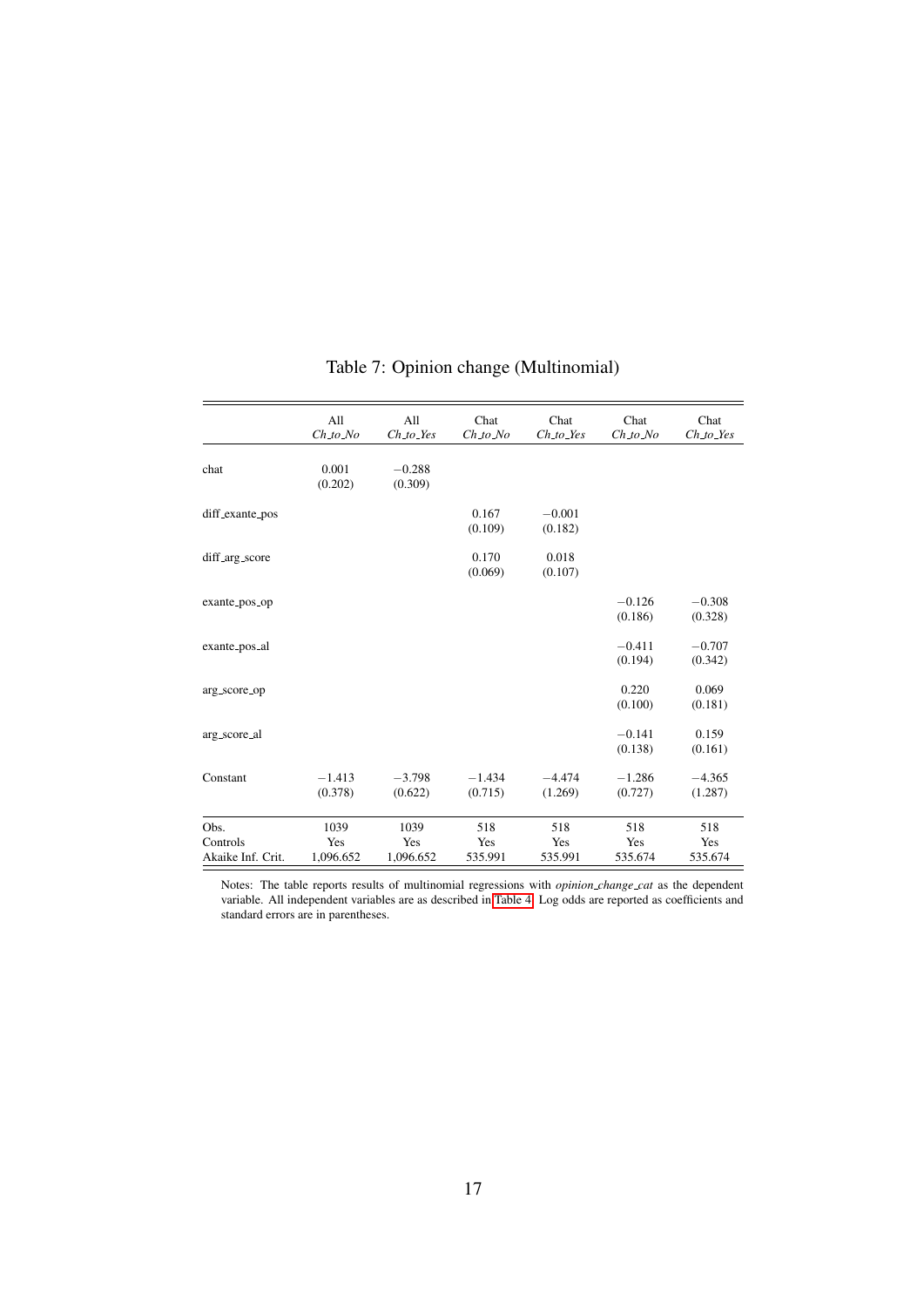### 5.3 Opinion change - Distance to Prior

Finally, we investigate how chat composition and argument strength affect not only the direction, but also the magnitude of opinion change, using our opinion-change distance variable. Results are summarized in [Table 8.](#page-18-0) Remember that *exante pos avg* and *arg score avg* are unconditional on an individual's prior position, i.e. high values of these variables indicate more chat partners being in favor of rent control and higher argument strength in favor of rent control, respectively.

Consistent with our previous findings, we find that the more the average position of the partners is in favor of rent control, measured by *exante pos avg*, the stronger is the move to a Yes-vote. Regarding argumentative strength, we also find a positive effect, i.e. the higher the argumentative strength of chat partners in favor of rent control, the more likely a subject changes to a Yes-vote. When considering both effects simultaneously, however, only *exante pos avg* remains weakly significant.

<span id="page-18-0"></span>

| All        | Chat     | Chat     | Chat     |
|------------|----------|----------|----------|
|            |          |          |          |
| (0.022)    |          |          |          |
|            | 0.025    |          | 0.020    |
|            |          |          | (0.011)  |
|            |          | 0.013    | 0.008    |
|            |          |          | (0.007)  |
| $-0.043$   | $-0.081$ | $-0.072$ | $-0.086$ |
| (0.043)    | (0.078)  | (0.076)  | (0.077)  |
| 1,170      | 569      | 569      | 569      |
| <b>Yes</b> | Yes      | Yes      | Yes      |
| 0.005      | 0.016    | 0.013    | 0.018    |
| 0.789      | 1.023    | 0.799    | 1.045    |
|            | $-0.010$ | (0.010)  | (0.006)  |

Table 8: Opinion change (Distance to prior)

Notes: The table reports results of OLS regressions with *opinion change dist* as the dependent variable. All independent variables are as described in [Table 4.](#page-13-0) Furthermore, the variable *exante pos avg* denotes the chat composition of chat-partners only (positions in favor of minus positions against rent control) and *arg score avg* denotes the argumentative positions of chatpartners only (arguments in favor of minus arguments against rent control). Heteroskedasticity-consistent standard errors are reported in parentheses.

### 5.4 Robustness Checks

We perform the following robustness analyses to check the validity of our results. First, as [Figure A1](#page-28-0) indicates, 383 subjects participated in wave 1 and the chat discussions but decided to not participate in wave 2. In order to check if this attrition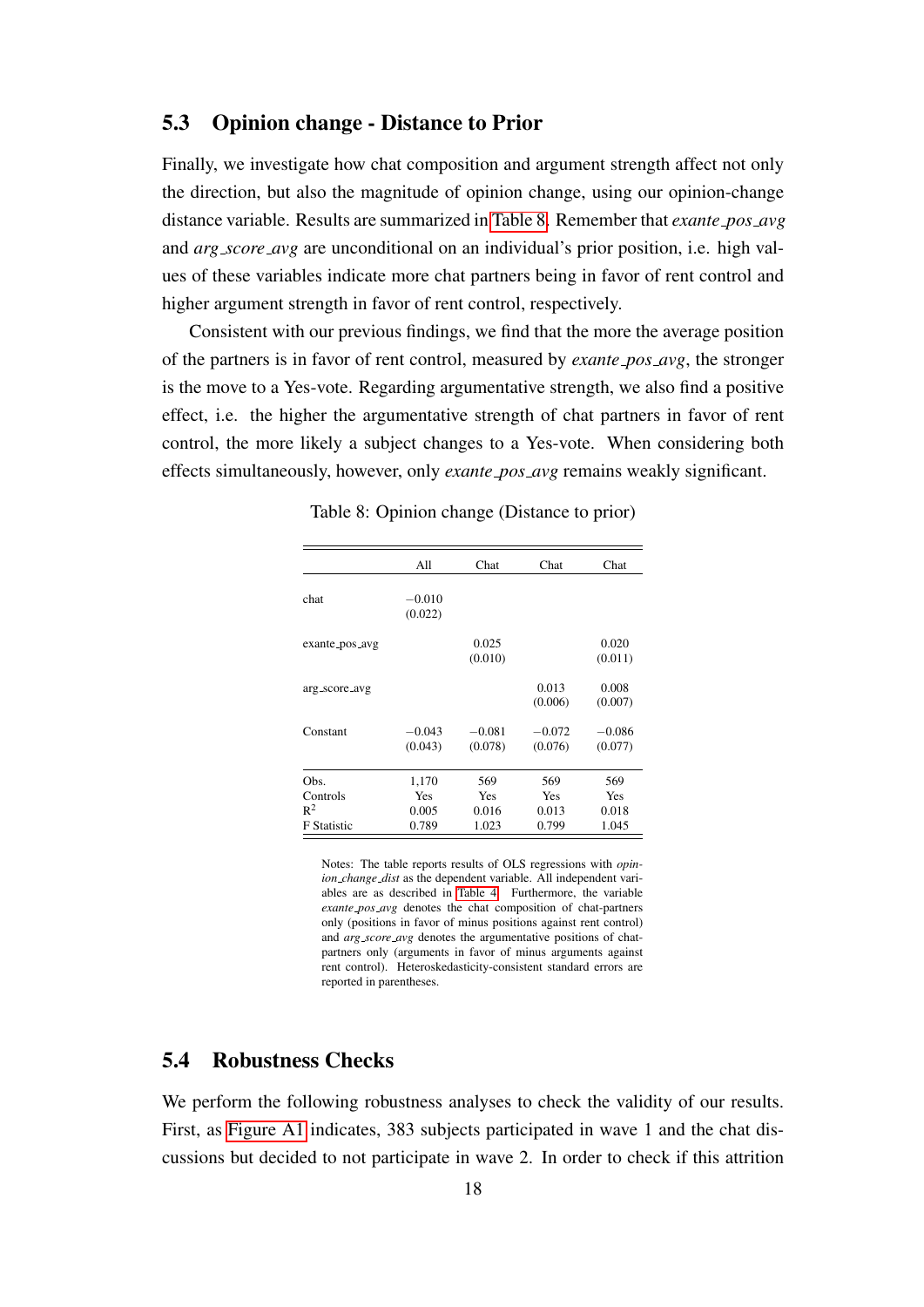affects our results, we add those subjects and assume that they did not change opinion, i.e. we set their reported vote in wave 2 equal to their initial voting intention in wave 1, and rerun our regressions. Results are depicted in [Table A7](#page-33-0) to [Table A9](#page-34-0) and indicate that our findings are robust to the inclusion of those subjects. As a more sophisticated approach we train a random forest on participants that took part in both waves (separately for Chat and NoChat participants) and perform an out-ofsample prediction for voting behavior on those who only participated in wave  $1<sup>14</sup>$  $1<sup>14</sup>$  $1<sup>14</sup>$ The two algorithms predict 20% (NoChat) and 33% (Chat) opinion changes which is substantially different from our heuristic that assumes no opinion change of wave 1 only participants. Finally, we add those predictions and rerun our regressions. Results depicted in [Table A11](#page-35-1) to [Table A13](#page-36-0) indicate that our results are robust to the inclusion of participants who only participated in wave 1. Moreover, we perform a Heckman selection procedure to account for these selection effects [\(Appendix C\)](#page-50-0). Results, depicted in [Table C2](#page-51-0) to [Table C4,](#page-52-0) indicate that our results are robust to these selection effects.

Second, for the construction of *diff arg score* we used Machine Learning and NLP technqiues to detect arguments and their positions in chat-messages. As a robustness check, we use the agreement of three manual annotations for all chatmessages instead of the Machine Learning predictions. Results depicted in [Ta](#page-37-0)[ble A14](#page-37-0) to [Table A16](#page-38-0) indicate that our findings are not a result of the ML exercise. Our main findings remain robust using simple manual annotations.

Third, although chat discussions always started with five subjects in each chat group, some chats suffered from dropouts. Overall, 50% of chat groups remained at the size of five, 40% went to four, 9% went to three, and 1% of the chat groups ended up containing only two participants. As a robustness check, we rerun our regressions only with those chat groups with four or five participants. Result in [Table A17](#page-39-0) to [Table A19](#page-40-0) indicate that our results are robust to the exclusion of chats with fewer than four participants.

Fourth, some subjects might rush through the survey and pay little attention. Others might not complete the survey in one turn but are busy or distracted doing other things online in the meantime. Hence, as a robustness check we remove those subjects who belong to the 10% fastest or the 10% slowest subjects (wave 1). As [Table A20](#page-41-0) to [Table A25](#page-45-0) show, our main results that subjects are less likely to change opinion the more chat partners confirm them in their initial position and the more likely to change opinion (in the direction to a No-vote) the stronger opposing arguments they encounter are robust to the exclusion of the fastest 10% of subjects.

 $14$ Accuracy of the two models are 87% (Chat) and 90% (NoChat) indicating that voting behavior can be predicted reasonably well.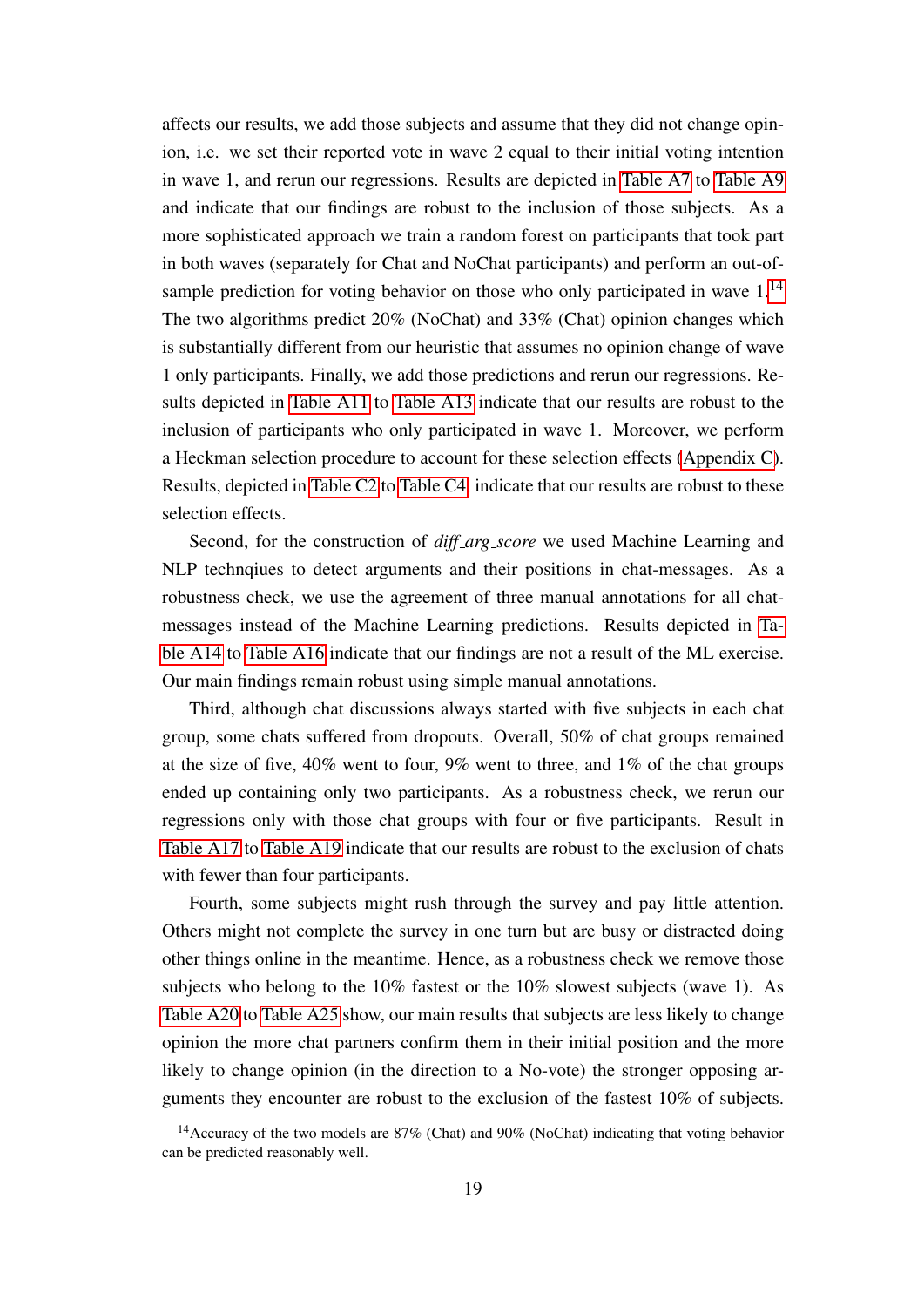Removing the slowest 10%, results with regard to argument strength are less robust in the case of binary regressions of opinion change.

Fifth, for the opinion-change regressions in [Table 4](#page-13-0) we chose a binary regression model with a logistic link function that converts the linear combination of the independent variables to a scale of probabilities as well as a multinomial regression model in [Table 7.](#page-17-0) Our results, however, are also robust using a simple linear probability model (OLS). In the case of the multinomial model, one category is modeled against the remaining two categories. Results are available upon request.

Finally, with regard to our distance-to-prior opinion change variable, we chose simple OLS regressions [\(Table 8\)](#page-18-0). The dependent variable, however, might not be sufficiently normal to justify OLS. As a robustness check, we perform ordered logit regressions and find virtually the same results [\(Table A26\)](#page-45-1), i.e. an individual is the more likely to switch to a Yes-vote, the more the average position of her chat partners is in favor of rent control (measured by *exante pos avg*).

## 6 Discussion and Conclusion

In this paper, we studied whether and why randomized chat groups trigger opinion change in voters, moving them toward voting the opposite of what they intended. We focused on the opinion composition of chat groups and the mediating effect of argument use as potential explanations. Our study was conducted in the context of the Local Rent Control Initiative on the 2018 California ballot. Half of the subjects of our online survey experiment had the chance to discuss the topic of rent control in randomized chat-groups of up to five individuals. We measured the aligned and opposing views in the group prior to the chat as well as the argumentative strength in favor and against rent control that is expressed in the chat. For the latter, we used Machine Learning techniques together with a state-of-the-art language model to automatically detect argumentative reasoning in chat messages.

Our main finding is that arguments against rent control communicated during the chat discussions convince subjects to vote accordingly, i.e. against the Initiative that was on the ballot. In contrast, we do not find that initial opponents of rent control are convinced by arguments of proponents to vote in favor of the Initiative. We argue that this asymmetry is likely due to both the higher tendency of those initially opposing rent control to use arguments, compared to those who initially support it, and to the opponents' higher confidence, potentially resulting in less openness to arguments contrary to their own position. Moreover, the chat composition, i.e. the number of aligned and opposing positions in the chat, affects an individual's decision to change opinion on this matter. More specifically, the more chat partners who are in line with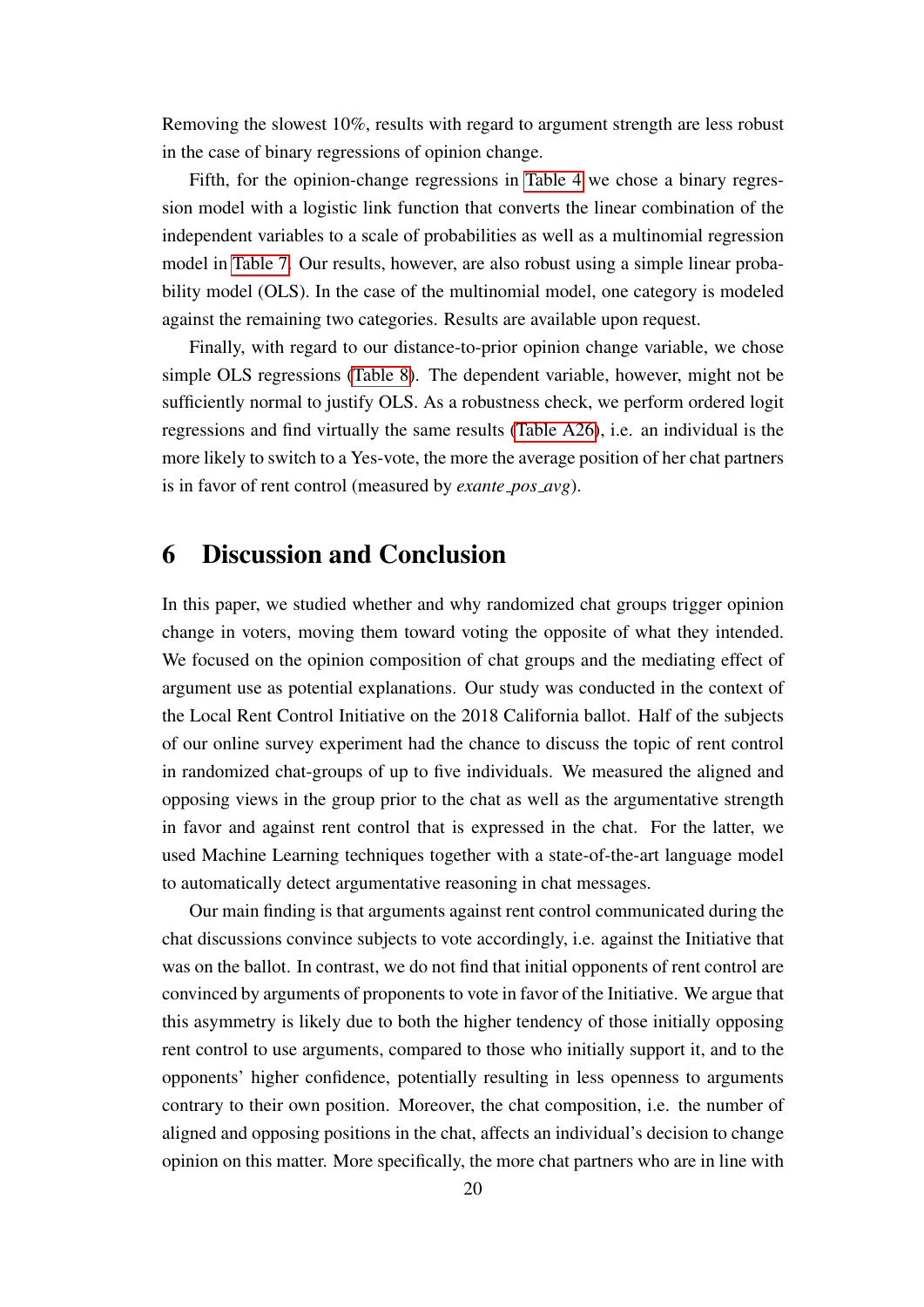an individual's prior voting intention, the less likely she will change opinion. We attribute this effect to confirmatory bias.

We assumed no systematic misreporting of prior voting intentions and actual votes in our analysis. It is implausible that our results could have been generated by such misreporting. Let us consider several possible ways participants could misrepresent their voting behavior. Suppose people who misreported voting No because they wanted to be on the winning side after the election results actually stuck to their intended Yes vote or did not vote at all. Such behavior would not explain why we find that argument strength drives the opinion change from Yes to No. Similarly, imagine participants misrepresenting their initial intention to vote No by saying they would vote Yes because they thought that was the socially acceptable choice, but truthfully reporting that they did vote No. Then what we mistakenly observed as changes from Yes to No should again be independent of opinion composition or argument strength in the group because it was the actual election result that revealed the social acceptability of voting No, not what happened in the chat. It is also unlikely that participants who intended to vote Yes thought that voting No was the socially acceptable choice and misreported that as their intention since the Yes voters are the overwhelming majority in our sample and the No voters were the defensive ones with many arguments in the chats.

Overall, we find that the fundamental assumption underlying the literature on information aggregation and deliberation captures an important part of reality: People do let peers persuade them; and they do account for expertise, which they assess from their peers' arguments. However, the picture does become more complicated with an interesting double standard: people get confirmed in their initial belief by like-minded peers who do not use arguments, while arguments are needed to make countervailing positions more persuasive.

We were able to offer a discussion platform with random, neutral group matching to our participants. Many of the prominent online platforms, however, use biased matching algorithms that tend to group together like-minded peers. Our findings suggest a two-fold effect of such matching bias: it not only induces people to get more entrenched in their own beliefs, but also likely lowers the standards of discussion since influencing like-minded peers does not seem to require the use of arguments. Hence, there could be long-term consequences, beyond belief polarization, for the ability of citizens to form and weigh arguments from others.

Our intervention with random chat assignments can be easily scaled up to large numbers of citizens. Take for instance the popularity of voting advice applications such as the *Wahl-O-Mat* in Germany that was requested 21 million times before the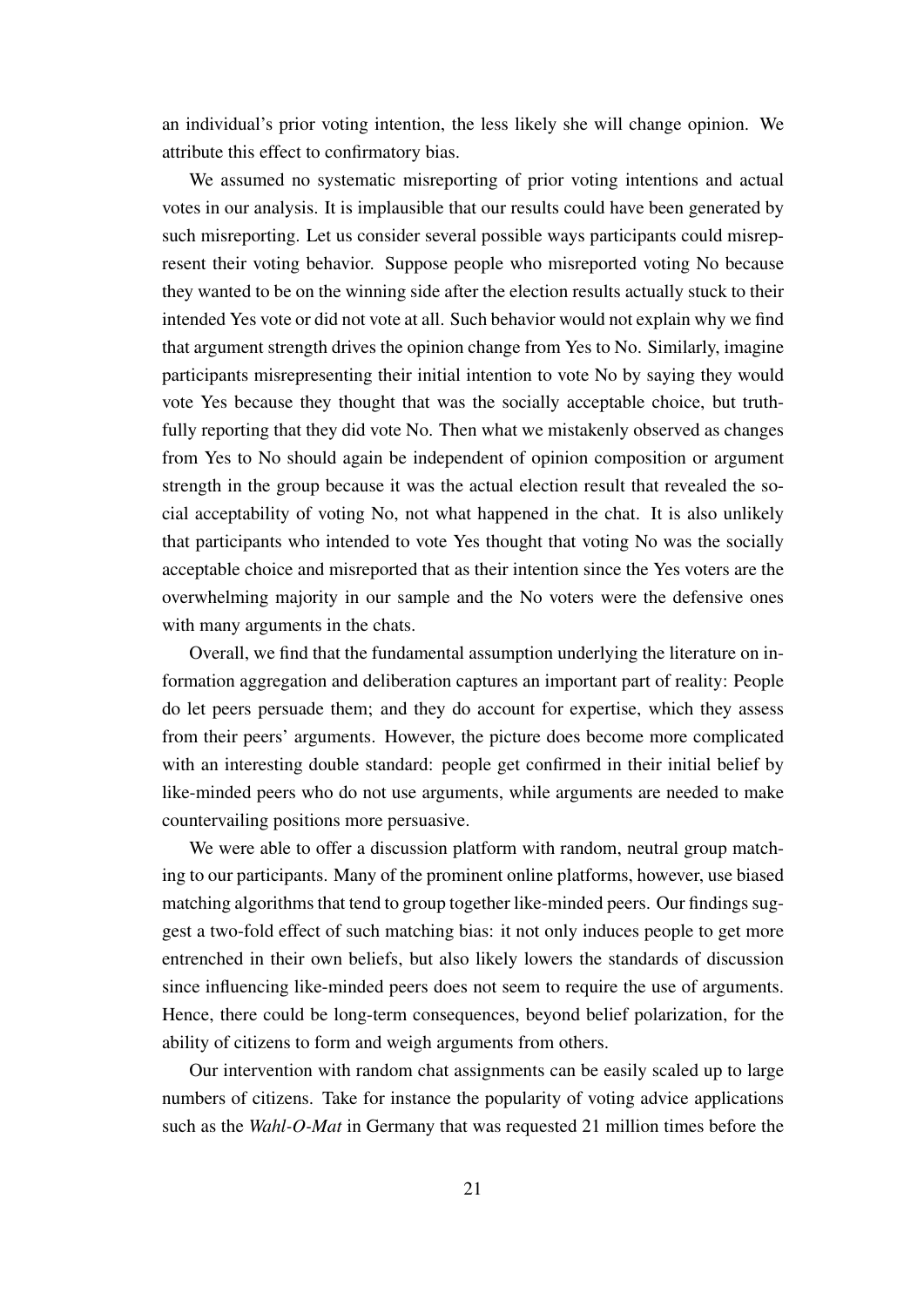German federal elections in 2021.[15](#page-0-0). The *Wahl-O-Mat* elicits parties' policy platforms and users' policy preferences and then informs voters about the party closest to their preferences. It would be easy to implement chat invitations at the very end of this application and allow voters to discuss the most controversial topics in randomly formed discussion groups. Such an implementation could scale up citizens' interactions with views and arguments outside their echo chambers.

<sup>&</sup>lt;sup>15</sup>The *Wahl-O-Mat* is usually available approx. four weeks before a federal or state election. Archived versions of each *Wahl-O-Mat* can be accessed online. Here the archived version for the last German federal election in 2021: <https://www.bpb.de/themen/wahl-o-mat/45484/archiv/>, accessed on the 25/02/2022.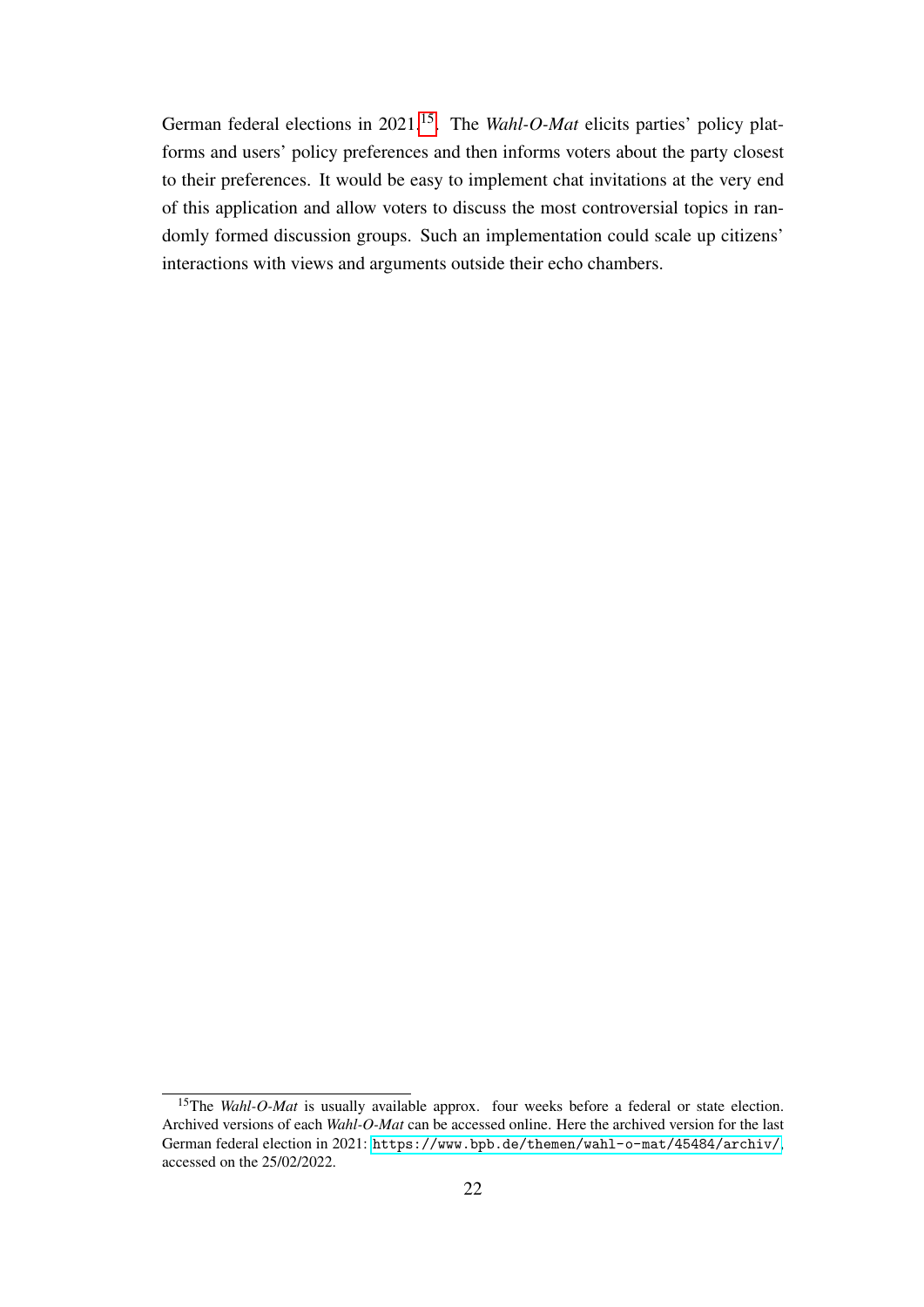# References

- <span id="page-23-1"></span>Ahler, D. J. and G. Sood (2018). The parties in our heads: Misperceptions about party composition and their consequences. *The Journal of Politics 80*(3).
- <span id="page-23-0"></span>Bail, C. A., L. P. Argyle, T. W. Brown, J. P. Bumpus, H. Chen, M. B. F. Hunzaker, J. Lee, M. Mann, F. Merhout, and A. Volfovsky (2018). Exposure to opposing views on social media can increase political polarization. *Proceedings of the National Academy of Sciences 115*(37), 9216–9221.
- <span id="page-23-6"></span>Balietti, S., L. Getoor, D. G. Goldstein, and D. J. Watts (2021). Reducing opinion polarization: Effects of exposure to similar people with differing political views. *Proceedings of the National Academy of Sciences 118*(52).
- <span id="page-23-5"></span>Blume, A., E. K. Lai, and W. Lim (2020). Strategic information transmission: A survey of experiments and theoretical foundations. In C. M. Capra, R. Croson, M. Rigdon, and T. Rosenblat (Eds.), *Handbook of Experimental Game Theory*, pp. 311–347. Northampton, Massachusetts: Edward Elgar Publishing.
- <span id="page-23-11"></span>Breiman, L. (2001). Random forests. *Machine Learning 45*(1), 5–21.
- <span id="page-23-7"></span>Buechel, B. and L. Mechtenberg (2019). The swing voter's curse in social networks. *Games and Economic Behavior 118*, 241–268.
- <span id="page-23-10"></span>Cabrio, E. and S. Villata (2018). Five years of argument mining: a data-driven analysis. In *Proceedings of the 27th International Joint Conference on Artificial Intelligence*, Stockholm, Sweden, pp. 5427–5433.
- <span id="page-23-4"></span>Chakraborty, A. and R. Harbaugh (2010). Persuasion by cheap talk. *American Economic Review 100*(5), 2361–2382.
- <span id="page-23-8"></span>Charness, G. and C. Dave (2017). Confirmation bias with motivated beliefs. *Games and Economic Behavior 104*, 1–23.
- <span id="page-23-3"></span>Crawford, V. (1998). A survey of experiments on communication via cheap talk. *Journal of Economic Theory 78*(2), 286–298.
- <span id="page-23-2"></span>Crawford, V. P. and J. Sobel (1982). Strategic information transmission. *Econometrica: Journal of the Econometric Society 50*(6), 1431–1451.
- <span id="page-23-9"></span>DellaVigna, S. and M. Gentzkow (2010). Persuasion: Empirical Evidence. *Annual Review of Economics 2*(1), 643–669.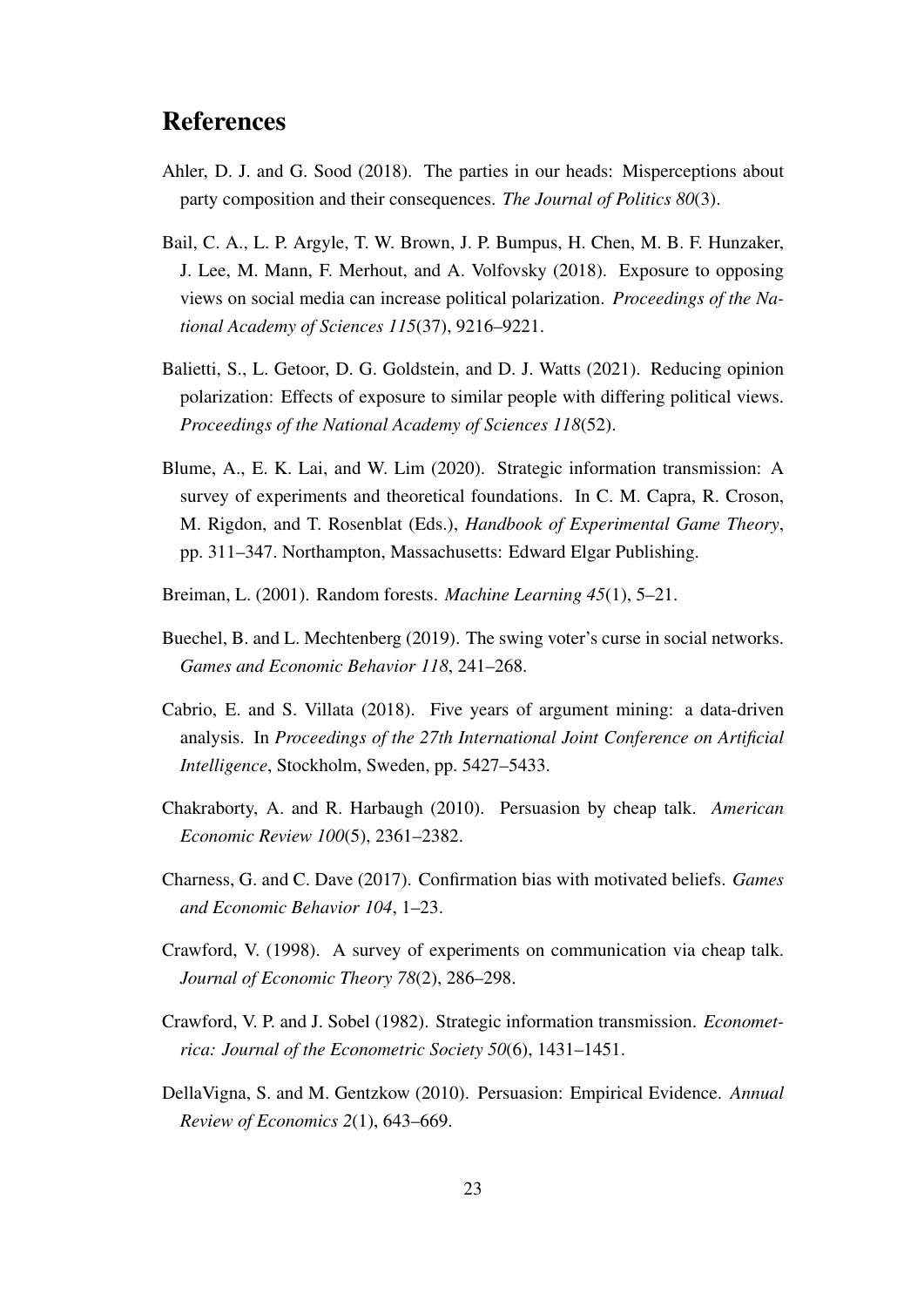- <span id="page-24-12"></span>Devlin, J., M. Chang, K. Lee, and K. Toutanova (2018). BERT: pre-training of deep bidirectional transformers for language understanding. *Computer Science abs/1810.04805*, 4171–4186.
- <span id="page-24-9"></span>Eil, D. and J. M. Rao (2011). The good news-bad news effect: Asymmetric processing of objective information about yourself. *American Economic Journal: Microeconomics 3*(2), 114–138.
- <span id="page-24-5"></span>Fréchette, G. R., A. Lizzeri, and J. Perego (2018). Rules and commitment in communication. Working Paper 26404, National Bureau of Economic Research.
- <span id="page-24-2"></span>Gale, D. and S. Kariv (2003). Bayesian learning in social networks. *Games and Economic Behavior 45*, 329–346.
- <span id="page-24-8"></span>Gentzkow, M., B. Kelly, and M. Taddy (2019). Text as data. *Journal of Economic Literature 57*(3), 699–746.
- <span id="page-24-3"></span>Gerardi, D. and L. Yariv (2007). Deliberative voting. *Journal of Economic Theory 134*(1), 317–338.
- <span id="page-24-4"></span>Goeree, J. K. and L. Yariv (2011). An experimental study of collective deliberation. *Econometrica 79*(3), 893–921.
- <span id="page-24-7"></span>Golman, R., D. Hagmann, and G. Loewenstein (2017). Information avoidance. *Journal of Economic Literature 55*(1), 96–135.
- <span id="page-24-1"></span>Green, J. R. and N. L. Stokey (2007). A two-person game of information transmission. *Journal of Economic Theory 135*, 90–104.
- <span id="page-24-6"></span>Grimm, V. and F. Mengel (2020). Experiments on belief formation in networks. *Journal of the European Economic Association 18*(1), 49–82.
- <span id="page-24-0"></span>Haaland, I., C. Roth, and J. Wohlfart (2022). Designing information provision experiments. *Journal of Economic Literature (forthcoming)*.
- <span id="page-24-11"></span>Heckman, J. J. (1979). Sample selection bias as a specification error. *Econometrica 47*(1), 153–161.
- <span id="page-24-10"></span>Huber, M. (2020). Mediation analysis. In *Handbook of Labor, Human Resources and Population Economics*, pp. 1–38. Springer.
- <span id="page-24-13"></span>Hüning, H., L. Mechtenberg, and S. W. Wang (2021). Detecting argumentative discourse in online chat experiments. Working paper, Hamburg University.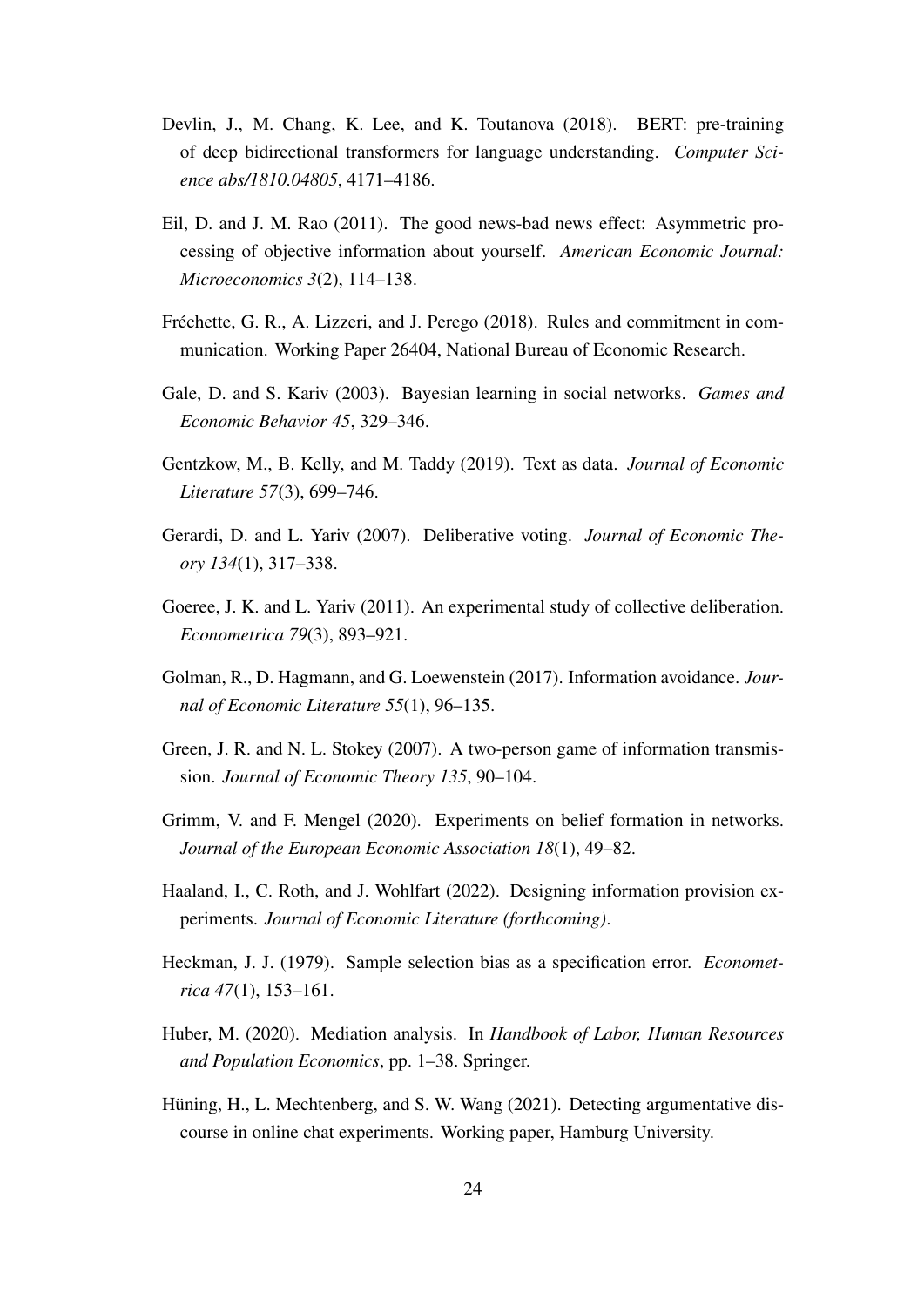- <span id="page-25-6"></span>Iaryczower, M., X. Shi, and M. Shum (2018). Can words get in the way? the effect of deliberation in collective decision-making. *Journal of Political Economy 126*(2), 688–734.
- <span id="page-25-11"></span>Imai, K., L. Keele, and D. Tingley (2010a). A general approach to causal mediation analysis. *Psychological Methods 15*(4), 309–334.
- <span id="page-25-12"></span>Imai, K., L. Keele, and D. Tingley (2010b). Identification, inference, and sensitivity analysis for causal mediation effects. *Statistical Science 25*(1), 51–71.
- <span id="page-25-2"></span>Kamenica, E. (2019). Bayesian persuasion and information design. *Annual Review of Economics 11*(1), 249–272.
- <span id="page-25-1"></span>Kamenica, E. and M. Gentzkow (2011). Bayesian persuasion. *American Economic Review 101*(6), 2590–2615.
- <span id="page-25-0"></span>Kendall, C., T. Nannicini, and F. Trebbi (2015, January). How do voters respond to information? evidence from a randomized campaign. *American Economic Review 105*(1), 322–53.
- <span id="page-25-10"></span>Lippi, M. and P. Torroni (2016). Argumentation mining: State of the art and emerging trends. *ACM Transactions on Internet Technology 16*(2), 10:1–10:25.
- <span id="page-25-8"></span>Marietta, M. and M. Perlman (2000). The uses of authority in economics. *American Journal of Economics and Sociology 59*(2), 151–189.
- <span id="page-25-9"></span>Möbius, M. M., M. Niederle, P. Niehaus, and T. S. Rosenblat (2011). Managing self-confidence: Theory and experimental evidence. Working paper, NBER.
- <span id="page-25-5"></span>Mossel, E., N. Olsman, and O. Tamuz (2016). Efficient bayesian learning in social networks with gaussian estimators. *2016 54th Annual Allerton Conference on Communication, Control, and Computing (Allerton)*.
- <span id="page-25-4"></span>Mossel, E., A. Sly, and O. Tamuz (2015). Strategic learning and the topology of social networks. *Econometrica 83*, 1755–1794.
- <span id="page-25-3"></span>Mueller-Frank, M. (2013). A general framework for rational learning in social networks. *Theoretical Economics 8*, 1–40.
- <span id="page-25-7"></span>Ortoleva, P. and E. Snowberg (2015). Overconfidence in political behavior. *American Economic Review 105*(2), 504–35.
- <span id="page-25-13"></span>Penczynski, S. (2019). Using machine learning for communication classifcation. *Experimental Economics 22*, 1002–1029.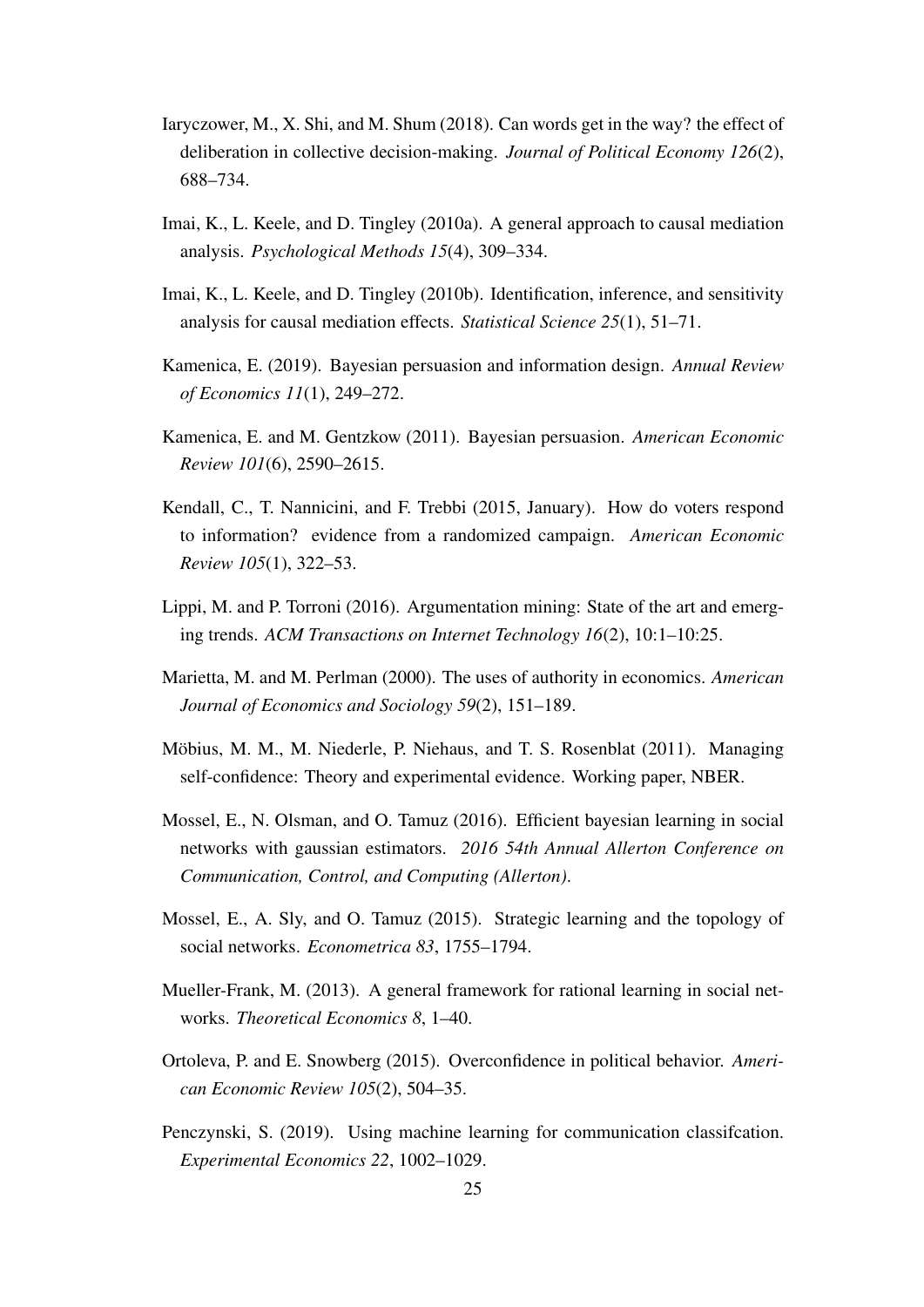- <span id="page-26-0"></span>Pew Research Center (2014). Political polarization in the american public. https://www.pewresearch.org/politics/2014/06/12/political-polarization-inthe-american-public/. Accessed: 2022-02-21.
- <span id="page-26-1"></span>Rabin, M. and J. L. Schrag (1999). First impressions matter: A model of confirmatory bias. *The Quarterly Journal of Economics 114*(1), 37–82.
- <span id="page-26-7"></span>Rinott, R., L. Dankin, C. Alzate Perez, M. M. Khapra, E. Aharoni, and N. Slonim (2015). Show me your evidence - an automatic method for context dependent evidence detection. In *Proceedings of the 2015 Conference on Empirical Methods in Natural Language Processing*, Lisbon, Portugal, pp. 440–450. Association for Computational Linguistics.
- <span id="page-26-5"></span>Tingley, D., T. Yamamoto, K. Hirose, K. Imai, and L. Keele (2014). mediation: R package for causal mediation analysis. *Journal of Statistical Software 59*(5), 1–38.
- <span id="page-26-6"></span>Toomet, O. and A. Henningsen (2008). Sample selection models in R: Package sampleSelection. *Journal of Statistical Software 27*(7).
- <span id="page-26-2"></span>Toulmin, S. E. (1958). *The Use of Argument*. Cambridge University Press.
- <span id="page-26-4"></span>VanderWeele, T. (2016). Mediation analysis: A practitioner's guide. *Annual Review of Public Health 37*, 17–32.
- <span id="page-26-8"></span>Varian, H. R. (2014). Big data: New tricks for econometrics. *Journal of Economic Perspectives 28*(2), 3–28.
- <span id="page-26-3"></span>Walton, D. (2009). Argumentation theory: A very short introduction. In G. Simari and I. Rahwan (Eds.), *Argumentation in Artificial Intelligence*, pp. 1–22. Boston, Massachusetts: Springer.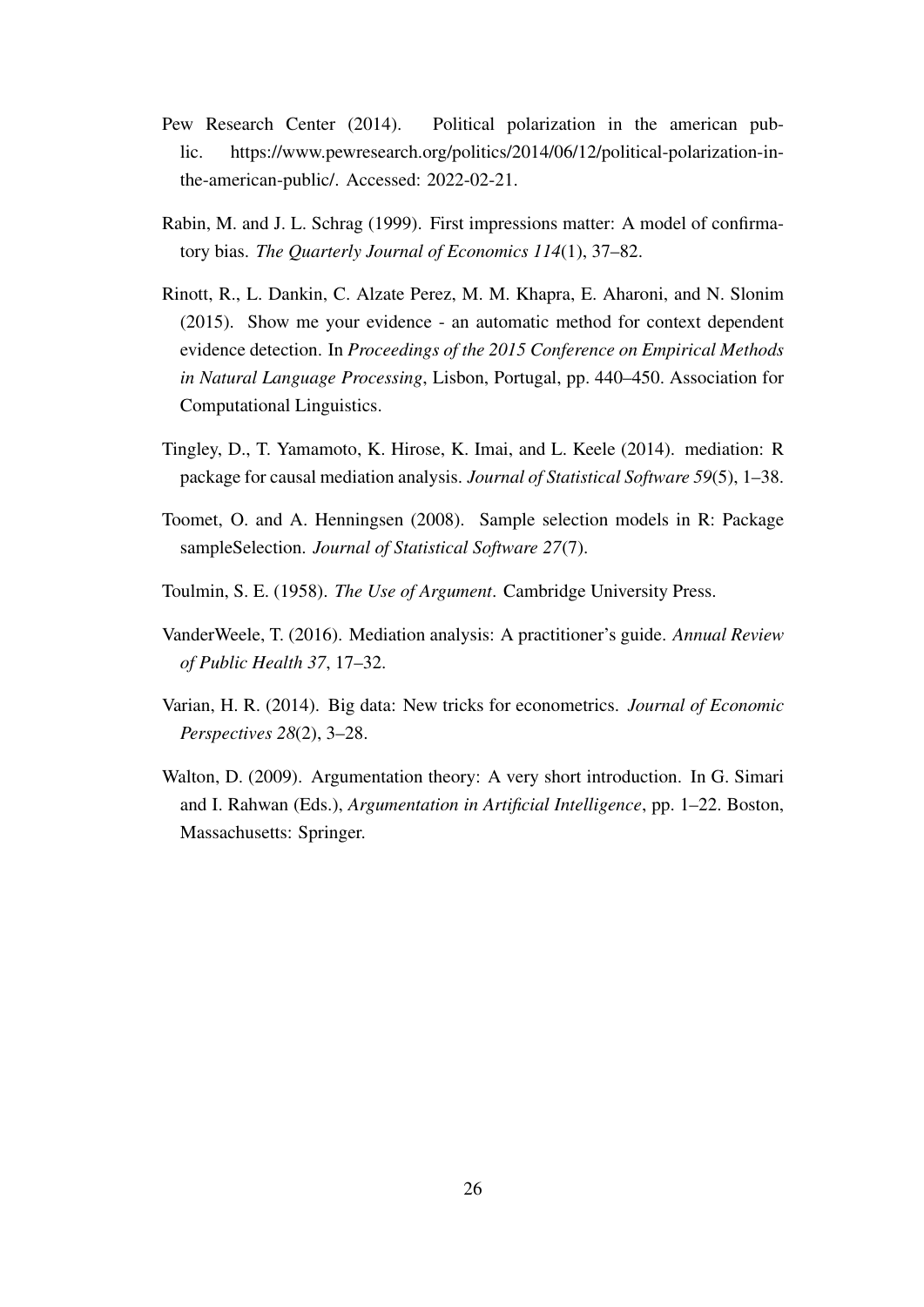# <span id="page-27-0"></span>Appendix A

| Category | Age class   | Frequency | Percentage |  |  |
|----------|-------------|-----------|------------|--|--|
| 0        | Under 18    | 0         | $0\%$      |  |  |
| 1        | 18-24       | 145       | 9.6%       |  |  |
| 2        | $25 - 34$   | 380       | 25.2%      |  |  |
| 3        | $35 - 44$   | 374       | 24.8%      |  |  |
| 4        | 45-54       | 233       | 15.5%      |  |  |
| 5        | 55-64       | 229       | $15.2\%$   |  |  |
| 6        | 65-74       | 121       | 8.0%       |  |  |
| 7        | 75-84       | 23        | $1.5\%$    |  |  |
| 8        | 85 or older |           | $0.1\%$    |  |  |

## Table A1: Age distribution

Notes: The table displays frequencies and percentages of responses across eight age categories.

|                              | W <sub>1</sub> only |           | <b>Both Waves</b> |           |           |         |
|------------------------------|---------------------|-----------|-------------------|-----------|-----------|---------|
| Variable                     | Mean                | <b>SD</b> | Mean              | <b>SD</b> | Mean-Diff | p-value |
| female                       | 0.67                | 0.47      | 0.63              | 0.48      | 0.04      | 0.036   |
| age                          | 2.90                | 1.49      | 3.32              | 1.51      | $-0.42$   | 0.000   |
| number of children           | 1.05                | 1.21      | 1.07              | 1.22      | $-0.02$   | 0.730   |
| renting                      | 0.52                | 0.50      | 0.44              | 0.50      | 0.08      | 0.000   |
| renting out                  | 0.11                | 0.31      | 0.11              | 0.32      | 0.00      | 0.640   |
| republican                   | 0.22                | 0.42      | 0.22              | 0.41      | 0.00      | 0.754   |
| democrat                     | 0.46                | 0.50      | 0.45              | 0.50      | 0.01      | 0.766   |
| independent                  | 0.25                | 0.43      | 0.29              | 0.45      | $-0.04$   | 0.042   |
| prior in favor               | 0.55                | 0.50      | 0.54              | 0.50      | 0.01      | 0.749   |
| prior against                | 0.28                | 0.45      | 0.33              | 0.47      | $-0.05$   | 0.004   |
| prior unsure                 | 0.17                | 0.38      | 0.12              | 0.33      | 0.05      | 0.001   |
| lived rent controlled before | 0.18                | 0.38      | 0.16              | 0.36      | 0.02      | 0.121   |

Table A2: Attrition

Notes: The table compares key statistics for survey respondents that participated in Wave 1 only (n=1374) to those that participated in both waves (n=1506). Age is a categorical variable ranging from 1 to 8, compare [Table A1.](#page-27-0) P-values are from t-tests of the mean-difference.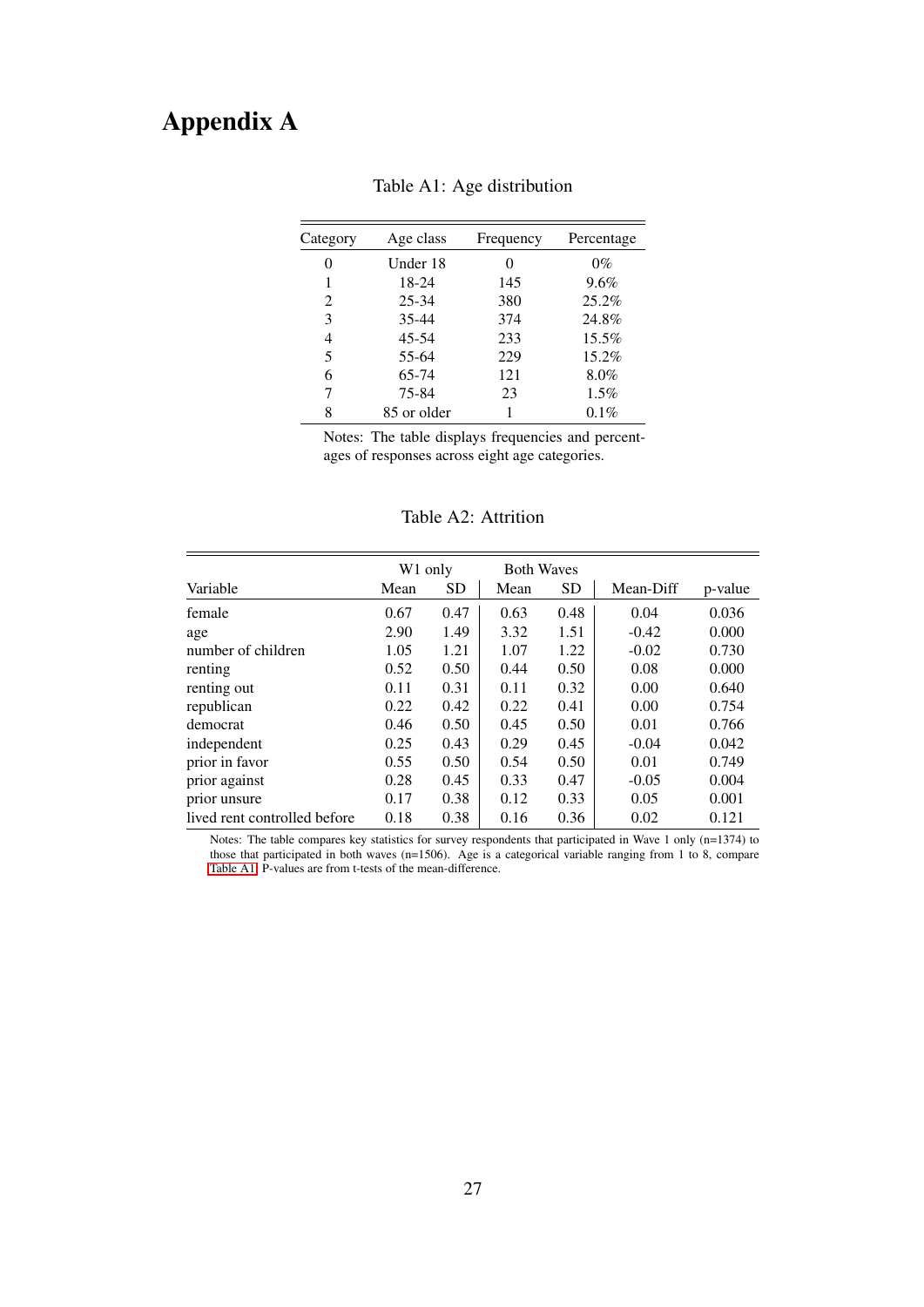<span id="page-28-0"></span>

Figure A1: Number of subjects in each stage of the experiment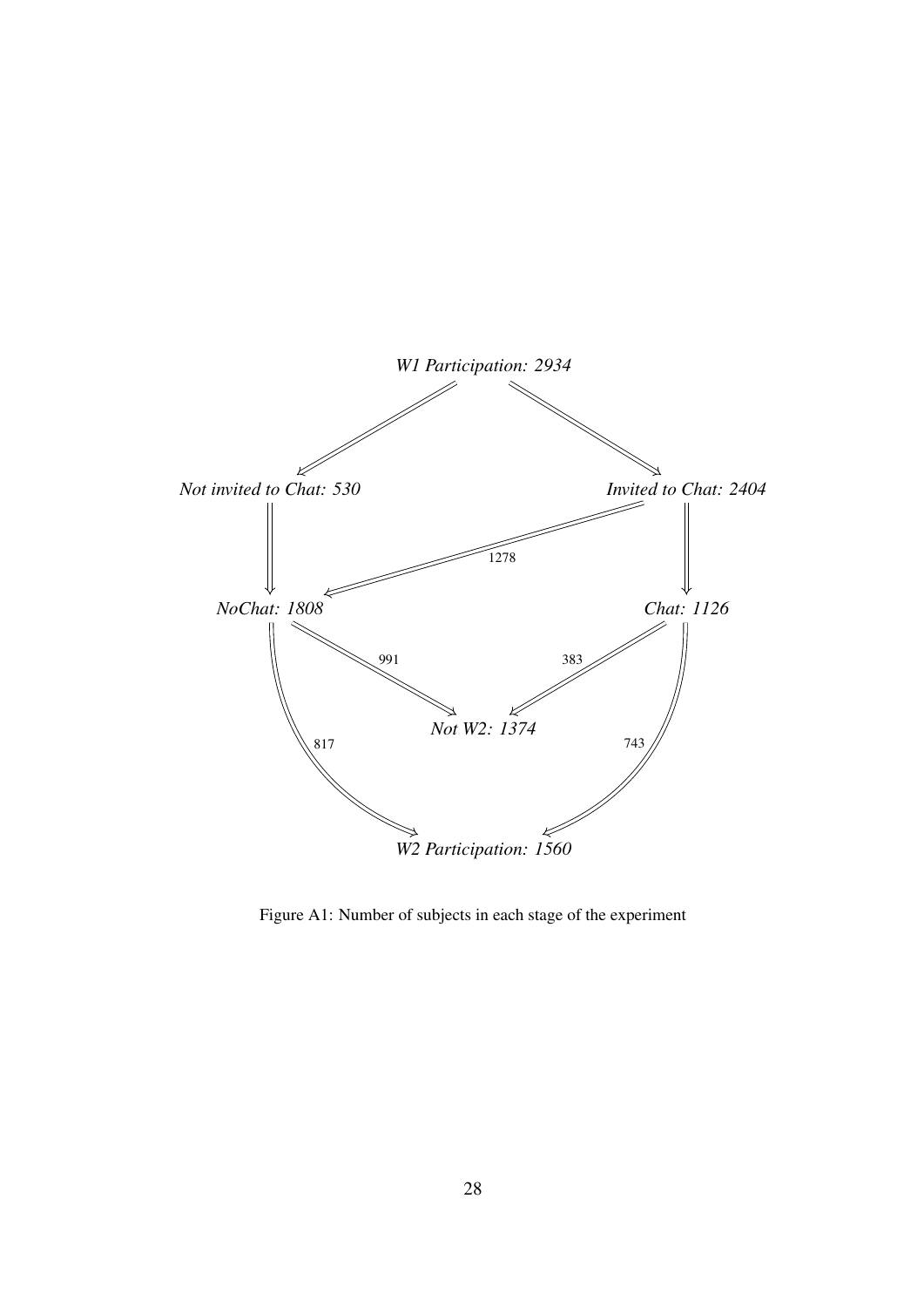<span id="page-29-0"></span>Table A3: Correlation matrix

|                            |         | 2.           | 3.           | 4.       | 5.      | 6.      | 7.           | 8.           | 9.      | 10.     | 11.     | 12.     | 13.     | 14.          | 15.     | 16.          | 17.     | 18.  | 19.  | 20.  | 21. |
|----------------------------|---------|--------------|--------------|----------|---------|---------|--------------|--------------|---------|---------|---------|---------|---------|--------------|---------|--------------|---------|------|------|------|-----|
| 1. chat                    |         |              |              |          |         |         |              |              |         |         |         |         |         |              |         |              |         |      |      |      |     |
| 2. age                     | 0.04    |              |              |          |         |         |              |              |         |         |         |         |         |              |         |              |         |      |      |      |     |
| 3. value_opinionchange     | 0.03    | 0.01         |              |          |         |         |              |              |         |         |         |         |         |              |         |              |         |      |      |      |     |
| 4. renting <sub>-out</sub> | 0.05    | $-0.03$      | $\mathbf{0}$ |          |         |         |              |              |         |         |         |         |         |              |         |              |         |      |      |      |     |
| 5. diff_understand_rentcon | 0.05    | 0.12         | $\theta$     | 0.08     |         |         |              |              |         |         |         |         |         |              |         |              |         |      |      |      |     |
| 6. female                  | $-0.01$ | $-0.04$      | 0.01         | $-0.06$  | $-0.14$ |         |              |              |         |         |         |         |         |              |         |              |         |      |      |      |     |
| 7. arg_score_avg           |         | $-0.04$      | $-0.02$      | $-0.09$  | $-0.08$ | 0.05    |              |              |         |         |         |         |         |              |         |              |         |      |      |      |     |
| 8. diff_arg_score          |         | $-0.04$      | $-0.02$      | $-0.08$  | $-0.08$ | $-0.05$ | $-0.19$      |              |         |         |         |         |         |              |         |              |         |      |      |      |     |
| 9. arg_score_op            |         | 0.01         | $-0.01$      | $-0.04$  | $-0.06$ | $-0.02$ | $-0.1$       | 0.66         |         |         |         |         |         |              |         |              |         |      |      |      |     |
| 10. arg_score_al           |         | 0.07         | 0.02         | 0.09     | 0.09    | 0.05    | 0.06         | $-0.71$      | $-0.12$ |         |         |         |         |              |         |              |         |      |      |      |     |
| 11. exante_pos_avg         |         | 0.04         | $-0.02$      | $-0.02$  | $-0.06$ | $-0.04$ | 0.46         | $-0.1$       | $-0.03$ | 0.08    |         |         |         |              |         |              |         |      |      |      |     |
| 12. diff_exante_pos        |         | 0.04         | 0.02         | 0.06     | 0.05    | 0.01    | $-0.22$      | 0.38         | 0.31    | $-0.22$ | $-0.34$ |         |         |              |         |              |         |      |      |      |     |
| 13. exante_pos_op          |         | 0.05         | 0.06         | 0.06     | 0.04    | 0.02    | $-0.18$      | 0.25         | 0.46    | 0.06    | $-0.17$ | 0.76    |         |              |         |              |         |      |      |      |     |
| 14. exante_pos_al          |         | $-0.01$      | 0.04         | $-0.03$  | $-0.01$ | $-0.01$ | 0.11         | $-0.33$      | $-0.04$ | 0.45    | 0.25    | $-0.75$ | $-0.25$ |              |         |              |         |      |      |      |     |
| 15. arg_coders_avg         |         | $-0.06$      | $-0.02$      | $-0.13$  | $-0.09$ | 0.01    | 0.75         | $-0.13$      | $-0.04$ | 0.08    | 0.55    | $-0.28$ | $-0.2$  | 0.19         |         |              |         |      |      |      |     |
| 16. diff_arg_coders        |         | $-0.05$      | 0.01         | $\Omega$ | $-0.09$ | $-0.02$ | $-0.14$      | 0.74         | 0.51    | $-0.54$ | $-0.13$ | 0.51    | 0.38    | $-0.41$      | $-0.2$  |              |         |      |      |      |     |
| 17. arg_coders_op          |         | $\mathbf{0}$ | 0.02         | $-0.02$  | $-0.04$ | $-0.01$ | $-0.13$      | 0.45         | 0.73    | $-0.02$ | $-0.11$ | 0.4     | 0.56    | $-0.1$       | $-0.09$ | 0.61         |         |      |      |      |     |
| 18. arg_coders_al          |         | 0.07         | 0.03         | $-0.01$  | 0.1     | 0.03    | $\mathbf{0}$ | $-0.53$      | $-0.1$  | 0.74    | 0.05    | $-0.33$ | $-0.08$ | 0.49         | 0.11    | $-0.72$      | $-0.04$ |      |      |      |     |
| 19. info_no_camp           | 0.06    | 0.17         | 0.02         | 0.06     | 0.13    | $-0.09$ | $-0.07$      | $-0.02$      | 0.06    | 0.08    | $-0.03$ | 0.01    | 0.07    | 0.06         | $-0.06$ | $-0.04$      | 0.04    | 0.09 |      |      |     |
| 20. info_yes_camp          | 0.07    | 0.12         | 0.04         | 0.04     | 0.16    | $-0.08$ | $-0.01$      | 0.05         | 0.08    | $-0.03$ | $-0.03$ | 0.05    | 0.06    | $\mathbf{0}$ | $-0.03$ | 0.02         | 0.04    | 0.02 | 0.57 |      |     |
| 21. chat_length            |         | 0.1          | $-0.1$       | 0.04     | 0.04    | 0.02    | $-0.08$      | $\mathbf{0}$ | 0.16    | 0.13    | $-0.01$ | $-0.05$ | 0.01    | 0.07         | $-0.04$ | $\mathbf{0}$ | 0.15    | 0.13 | 0.04 | 0.03 |     |

Notes: The table presents Spearman's correlations among all independent variables used in the regressions.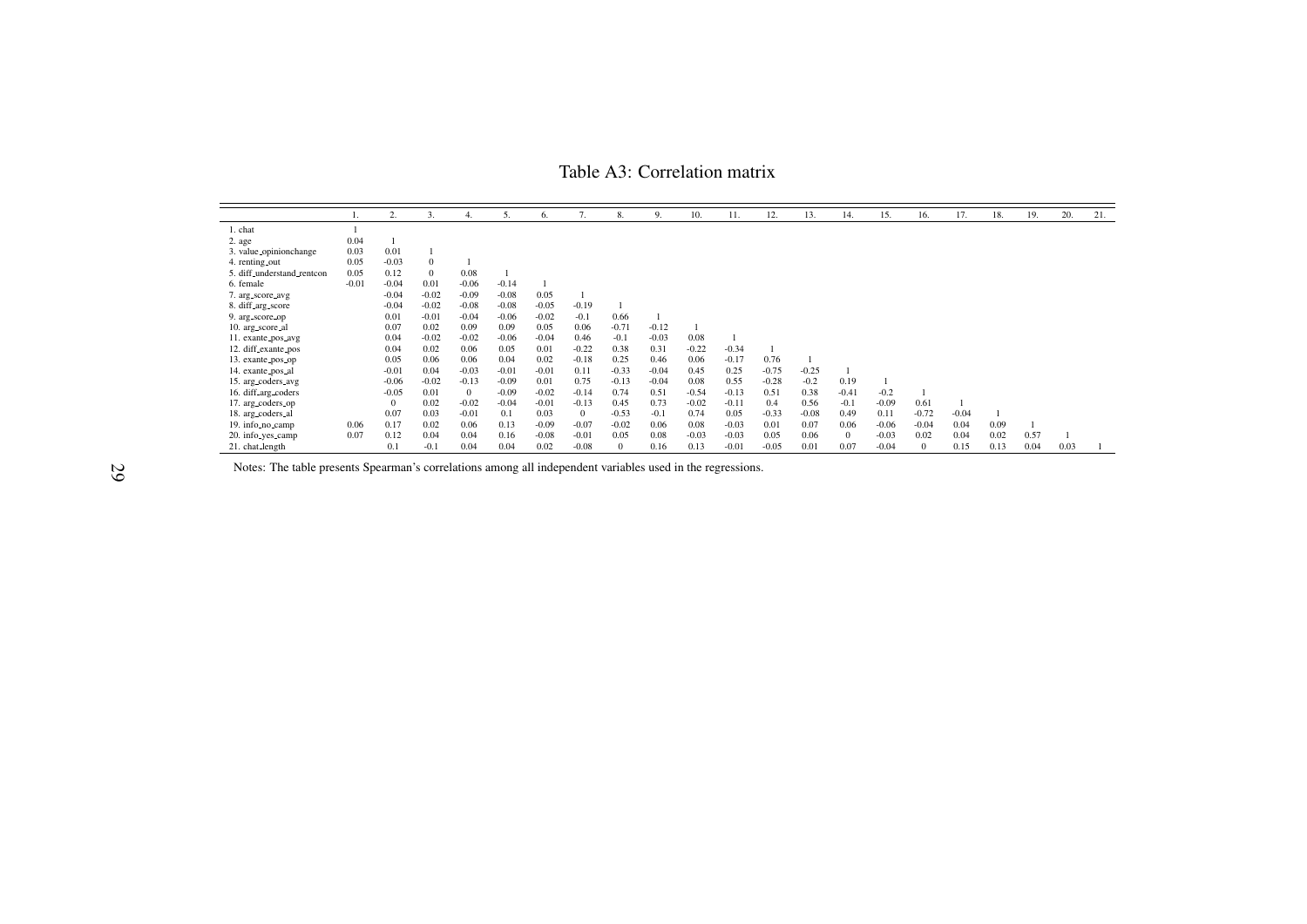<span id="page-30-0"></span>

|                         | All      | Chat     | Chat     | Chat     | Chat     | Chat     | Chat     |
|-------------------------|----------|----------|----------|----------|----------|----------|----------|
| value_opinionchange     | $-0.079$ | $-0.468$ | $-0.448$ | $-0.459$ | $-0.417$ | $-0.450$ | $-0.408$ |
|                         | (0.220)  | (0.320)  | (0.320)  | (0.322)  | (0.322)  | (0.321)  | (0.324)  |
| diff_understand_rentcon | $-0.154$ | $-0.248$ | $-0.206$ | $-0.219$ | $-0.252$ | $-0.207$ | $-0.227$ |
|                         | (0.081)  | (0.117)  | (0.119)  | (0.119)  | (0.118)  | (0.119)  | (0.120)  |
| chat                    | $-0.080$ |          |          |          |          |          |          |
|                         | (0.174)  |          |          |          |          |          |          |
| diff_exante_pos         |          | 0.186    |          | 0.124    |          |          |          |
|                         |          | (0.078)  |          | (0.084)  |          |          |          |
| diff_arg_score          |          |          | 0.157    | 0.124    |          |          |          |
|                         |          |          | (0.056)  | (0.060)  |          |          |          |
| exante_pos_op           |          |          |          |          | $-0.002$ |          | $-0.095$ |
|                         |          |          |          |          | (0.147)  |          | (0.161)  |
| exante_pos_al           |          |          |          |          | $-0.380$ |          | $-0.333$ |
|                         |          |          |          |          | (0.150)  |          | (0.156)  |
| arg_score_op            |          |          |          |          |          | 0.165    | 0.159    |
|                         |          |          |          |          |          | (0.080)  | (0.088)  |
| arg_score_al            |          |          |          |          |          | $-0.146$ | $-0.081$ |
|                         |          |          |          |          |          | (0.107)  | (0.108)  |
| female                  | 0.065    | 0.060    | 0.144    | 0.116    | 0.083    | 0.141    | 0.127    |
|                         | (0.184)  | (0.269)  | (0.269)  | (0.271)  | (0.270)  | (0.270)  | (0.272)  |
| age                     | $-0.027$ | $-0.092$ | $-0.075$ | $-0.085$ | $-0.089$ | $-0.075$ | $-0.085$ |
|                         | (0.059)  | (0.091)  | (0.091)  | (0.091)  | (0.091)  | (0.091)  | (0.091)  |
| renting_out             | 0.135    | 0.074    | 0.242    | 0.182    | 0.076    | 0.242    | 0.184    |
|                         | (0.271)  | (0.365)  | (0.367)  | (0.370)  | (0.366)  | (0.367)  | (0.372)  |
| info_no_camp            | $-0.034$ | 0.162    | 0.156    | 0.167    | 0.186    | 0.153    | 0.176    |
|                         | (0.209)  | (0.293)  | (0.294)  | (0.294)  | (0.296)  | (0.295)  | (0.299)  |
| info_yes_camp           | 0.070    | 0.144    | 0.120    | 0.118    | 0.152    | 0.123    | 0.136    |
|                         | (0.205)  | (0.295)  | (0.297)  | (0.298)  | (0.297)  | (0.298)  | (0.301)  |
| chat_length             |          | 0.054    | 0.039    | 0.045    | 0.054    | 0.038    | 0.040    |
|                         |          | (0.039)  | (0.038)  | (0.039)  | (0.039)  | (0.040)  | (0.041)  |
| Constant                | $-1.459$ | $-1.621$ | $-1.664$ | $-1.634$ | $-1.268$ | $-1.667$ | $-1.243$ |
|                         | (0.330)  | (0.633)  | (0.633)  | (0.637)  | (0.669)  | (0.633)  | (0.676)  |
| Obs.                    | 1,039    | 518      | 518      | 518      | 518      | 518      | 518      |
| Akaike Inf. Crit.       | 905.551  | 440.111  | 437.816  | 437.664  | 439.760  | 439.800  | 439.045  |

## Table A4: Opinion change (binary, controls shown)

Notes: The table reports results of binomial regressions with *opinion change bin* as the dependent variable. All independent variables are as described in [Table 4.](#page-13-0) Log odds are reported as coefficients and standard errors are in parentheses.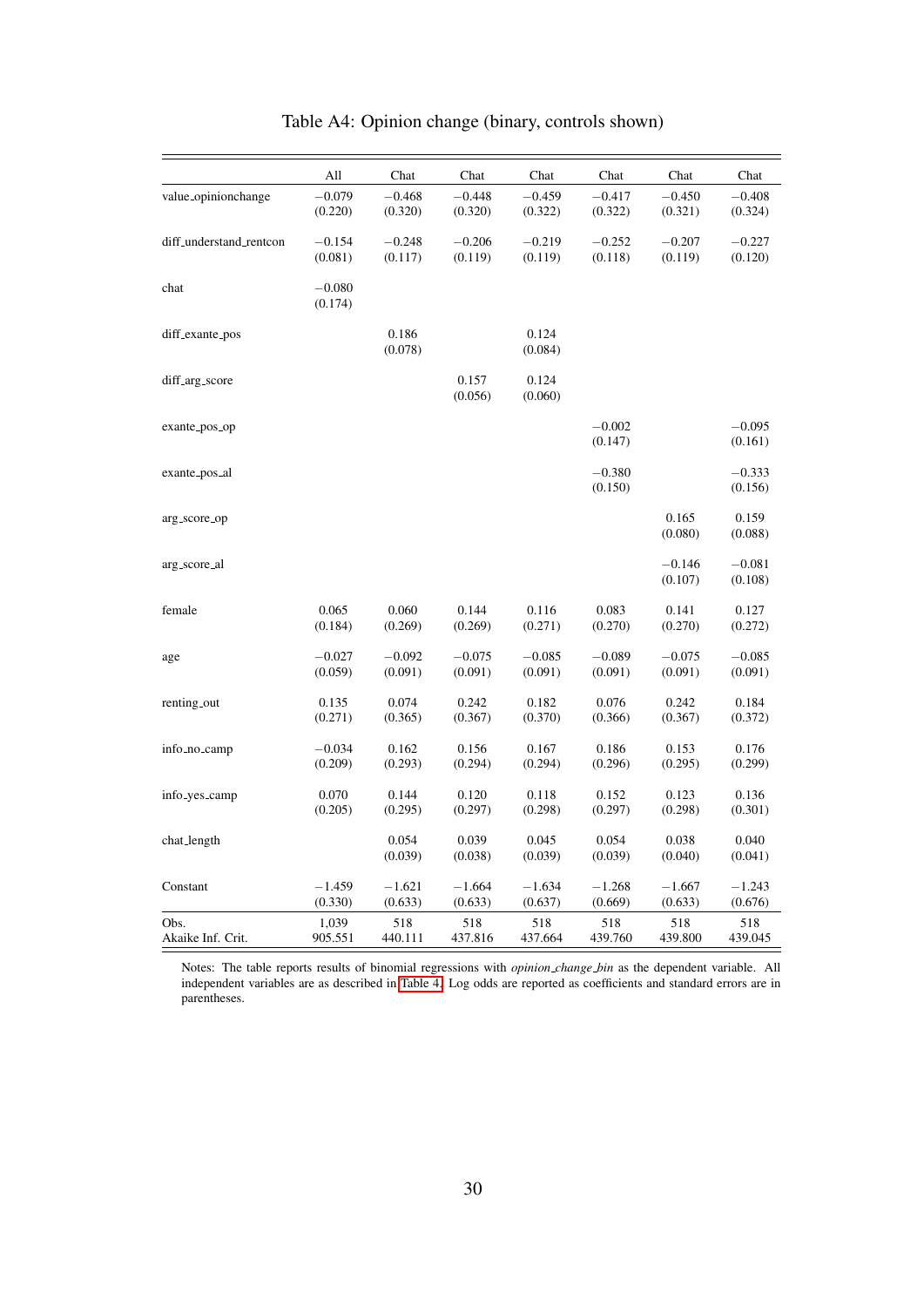|                         | All              | All                 | Chat             | Chat                | Chat                | Chat                |
|-------------------------|------------------|---------------------|------------------|---------------------|---------------------|---------------------|
|                         | $Ch\_to\_No$     | $Ch_to_Y$           | Ch_to_No         | Ch_to_Yes           | Ch_to_No            | $Ch\_to\_Yes$       |
| value_opinionchange     | $-0.149$         | 0.066               | $-0.493$         | $-0.407$            | $-0.465$            | $-0.376$            |
|                         | (0.252)          | (0.402)             | (0.364)          | (0.588)             | (0.367)             | (0.593)             |
| diff_understand_rentcon | $-0.192$         | $-0.041$            | $-0.232$         | $-0.160$            | $-0.237$            | $-0.142$            |
|                         | (0.094)          | (0.143)             | (0.135)          | (0.224)             | (0.137)             | (0.228)             |
| chat                    | 0.001<br>(0.202) | $-0.288$<br>(0.309) |                  |                     |                     |                     |
| diff_exante_pos         |                  |                     | 0.167<br>(0.109) | $-0.001$<br>(0.182) |                     |                     |
| diff_arg_score          |                  |                     | 0.170<br>(0.069) | 0.018<br>(0.107)    |                     |                     |
| exante_pos_op           |                  |                     |                  |                     | $-0.126$<br>(0.186) | $-0.308$<br>(0.328) |
| exante_pos_al           |                  |                     |                  |                     | $-0.411$<br>(0.194) | $-0.707$<br>(0.342) |
| arg_score_op            |                  |                     |                  |                     | 0.220<br>(0.100)    | 0.069<br>(0.181)    |
| arg_score_al            |                  |                     |                  |                     | $-0.141$<br>(0.138) | 0.159<br>(0.161)    |
| female                  | $-0.081$         | 0.450               | 0.072            | 0.289               | 0.100               | 0.394               |
|                         | (0.211)          | (0.342)             | (0.304)          | (0.525)             | (0.307)             | (0.538)             |
| age                     | $-0.121$         | 0.194               | $-0.149$         | 0.093               | $-0.124$            | 0.135               |
|                         | (0.070)          | (0.101)             | (0.106)          | (0.168)             | (0.105)             | (0.168)             |
| renting_out             | 0.240            | $-0.229$            | 0.177            | 0.181               | 0.204               | 0.059               |
|                         | (0.303)          | (0.544)             | (0.426)          | (0.674)             | (0.427)             | (0.681)             |
| info_no_camp            | $-0.289$         | 0.608               | $-0.091$         | 0.985               | $-0.059$            | 1.255               |
|                         | (0.242)          | (0.367)             | (0.335)          | (0.562)             | (0.341)             | (0.598)             |
| info_yes_camp           | 0.370            | $-0.728$            | 0.295            | $-0.503$            | 0.332               | $-0.606$            |
|                         | (0.236)          | (0.373)             | (0.339)          | (0.550)             | (0.344)             | (0.572)             |
| chat_length             |                  |                     | 0.027<br>(0.043) | 0.085<br>(0.077)    | 0.021<br>(0.045)    | 0.079<br>(0.081)    |
| Constant                | $-1.413$         | $-3.798$            | $-1.434$         | $-4.474$            | $-1.286$            | $-4.365$            |
|                         | (0.378)          | (0.622)             | (0.715)          | (1.269)             | (0.727)             | (1.287)             |
| Obs.                    | 1039             | 1039                | 518              | 518                 | 518                 | 518                 |
| Akaike Inf. Crit.       | 1,096.652        | 1,096.652           | 535.991          | 535.991             | 535.674             | 535.674             |

Table A5: Opinion change (Multinomial, controls shown)

Notes: The table reports results of multinomial regressions with *opinion change cat* as the dependent variable. All independent variables are as described in [Table 4.](#page-13-0) Log odds are reported as coefficients and standard errors are in parentheses.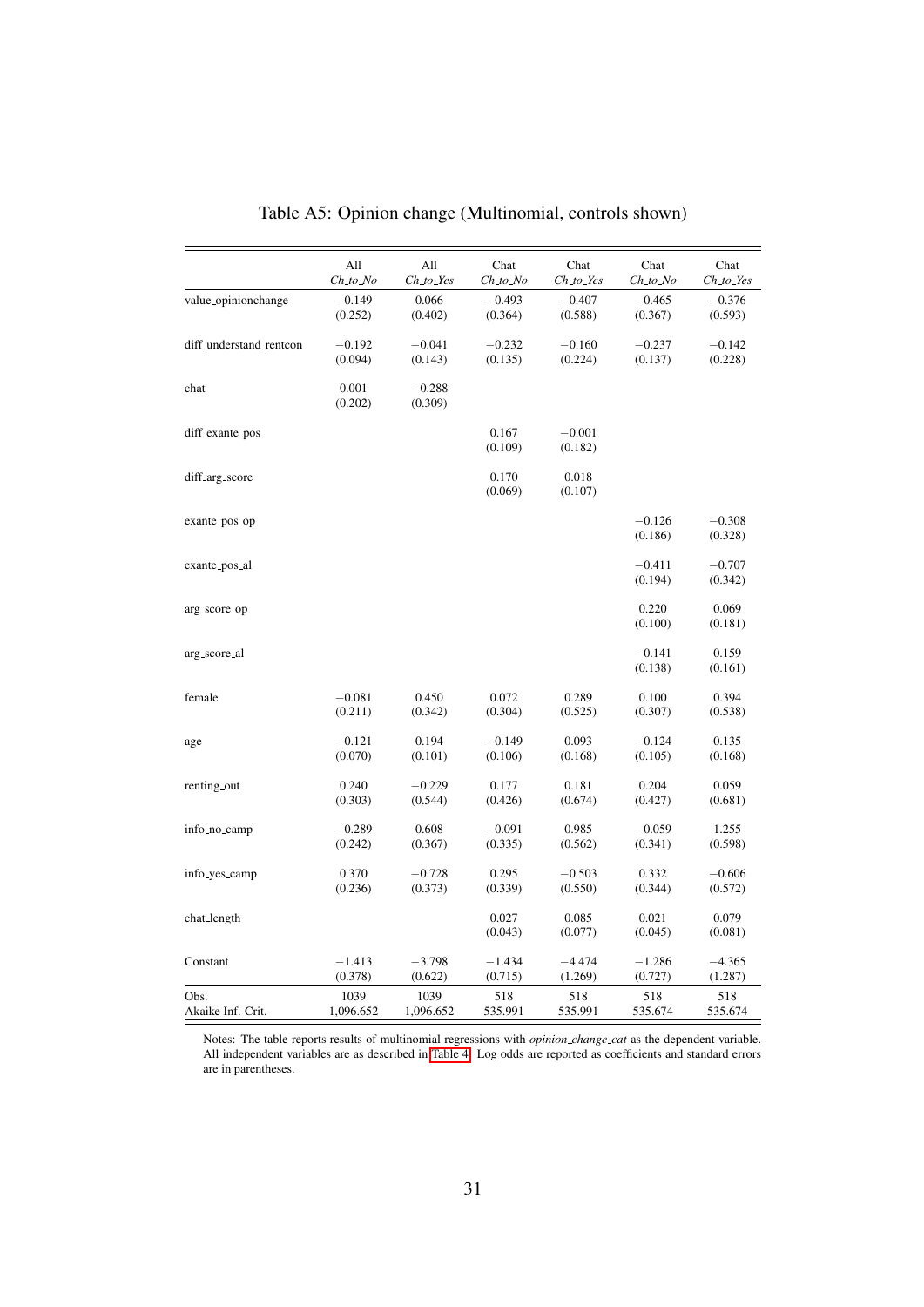|                           | All                 | Chat             | Chat             | Chat             |
|---------------------------|---------------------|------------------|------------------|------------------|
| value_opinionchange       | 0.009               | 0.017            | 0.017            | 0.018            |
|                           | (0.030)             | (0.046)          | (0.046)          | (0.046)          |
| diff_understand_rentcon   | $-0.005$            | 0.004            | 0.006            | 0.006            |
|                           | (0.010)             | (0.016)          | (0.016)          | (0.016)          |
| chat                      | $-0.010$<br>(0.022) |                  |                  |                  |
| exante_pos_avg            |                     | 0.030<br>(0.012) |                  | 0.025<br>(0.013) |
| arg_score_avg             |                     |                  | 0.013<br>(0.006) | 0.007<br>(0.007) |
| female                    | 0.025               | 0.026            | 0.023            | 0.026            |
|                           | (0.023)             | (0.033)          | (0.033)          | (0.033)          |
| age                       | 0.002               | $-0.003$         | $-0.001$         | $-0.002$         |
|                           | (0.007)             | (0.011)          | (0.011)          | (0.011)          |
| renting_out               | $-0.046$            | $-0.030$         | $-0.029$         | $-0.027$         |
|                           | (0.037)             | (0.049)          | (0.050)          | (0.049)          |
| info_no_camp              | 0.014               | 0.020            | 0.027            | 0.024            |
|                           | (0.026)             | (0.036)          | (0.036)          | (0.036)          |
| info <sub>-yes-camp</sub> | $-0.036$            | $-0.043$         | $-0.048$         | $-0.045$         |
|                           | (0.026)             | (0.035)          | (0.035)          | (0.035)          |
| chat_length               |                     | 0.001<br>(0.005) | 0.002<br>(0.005) | 0.002<br>(0.005) |
| Constant                  | $-0.043$            | $-0.080$         | $-0.072$         | $-0.084$         |
|                           | (0.043)             | (0.078)          | (0.076)          | (0.077)          |
| Obs.                      | 1,170               | 569              | 569              | 569              |
| $R^2$                     | 0.005               | 0.018            | 0.013            | 0.019            |
| <b>F</b> Statistic        | 0.789               | 1.118            | 0.799            | 1.098            |

### Table A6: Opinion change (Distance to prior, controls shown)

Notes: The table reports results of OLS regressions with *opinion change dist* as the dependent variable. All independent variables are as described in [Table 4.](#page-13-0) Furthermore, the variable *exante pos avg* denotes the chat composition of chat-partners only (positions in favor of minus positions against rent control) and *arg score avg* denotes the argumentative positions of chat partners only (arguments in favor of minus arguments against rent control). Heteroskedasticity-consistent standard errors are reported in parentheses.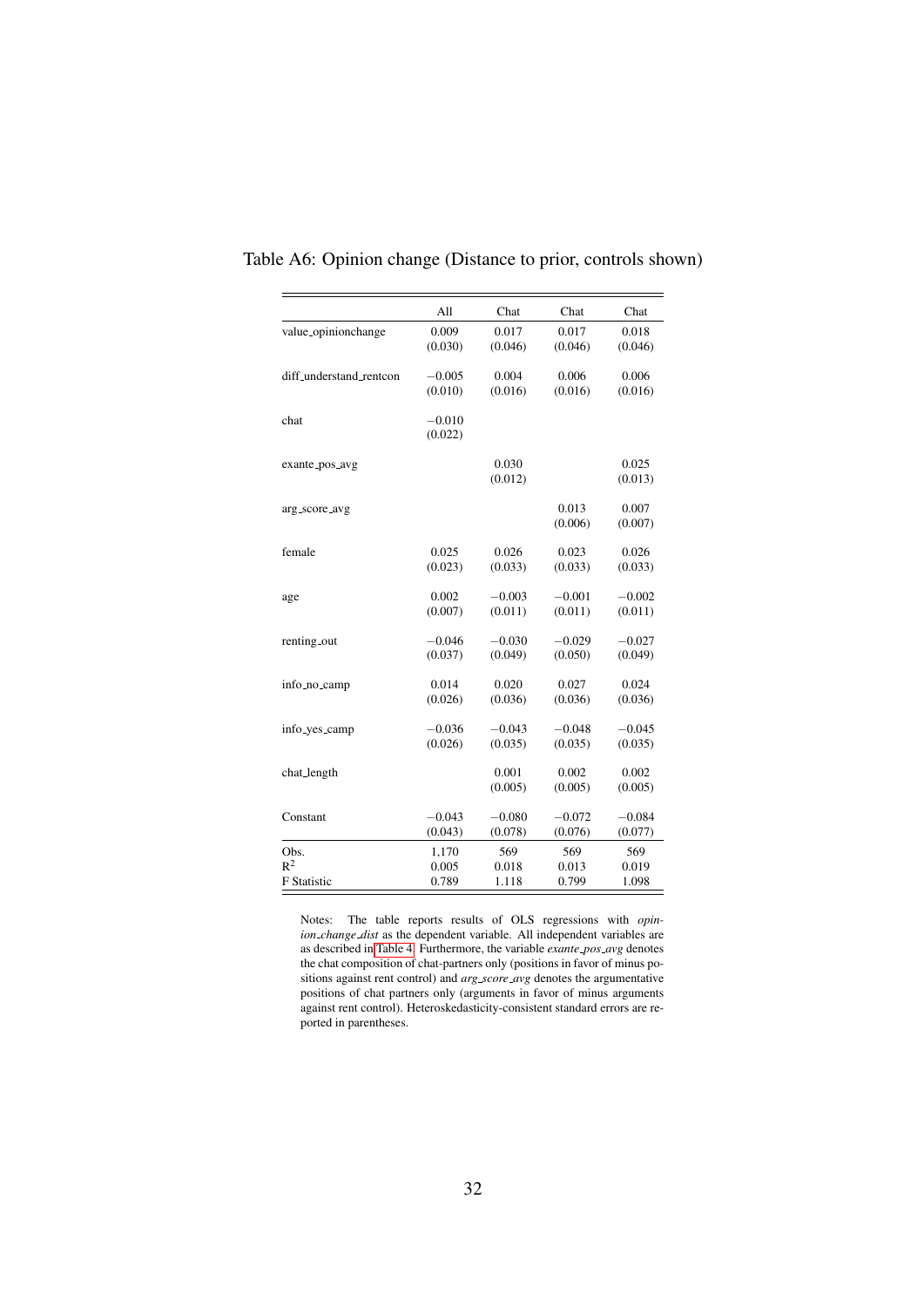|                                       | All                     | Chat                  | Chat                  | Chat                  | Chat                  | Chat                  | Chat                  |
|---------------------------------------|-------------------------|-----------------------|-----------------------|-----------------------|-----------------------|-----------------------|-----------------------|
| chat                                  | $-0.090$<br>(0.175)     |                       |                       |                       |                       |                       |                       |
| diff_exante_pos                       |                         | 0.192<br>(0.078)      |                       | 0.130<br>(0.084)      |                       |                       |                       |
| diff_arg_score                        |                         |                       | 0.159<br>(0.056)      | 0.124<br>(0.060)      |                       |                       |                       |
| exante_pos_op                         |                         |                       |                       |                       | 0.013<br>(0.147)      |                       | $-0.082$<br>(0.161)   |
| exante_pos_al                         |                         |                       |                       |                       | $-0.377$<br>(0.150)   |                       | $-0.332$<br>(0.156)   |
| arg_score_op                          |                         |                       |                       |                       |                       | 0.174<br>(0.080)      | 0.165<br>(0.089)      |
| arg_score_al                          |                         |                       |                       |                       |                       | $-0.136$<br>(0.108)   | $-0.072$<br>(0.108)   |
| Constant                              | $-1.142$<br>(0.298)     | $-1.380$<br>(0.601)   | $-1.415$<br>(0.599)   | $-1.382$<br>(0.603)   | $-1.024$<br>(0.644)   | $-1.423$<br>(0.600)   | $-0.986$<br>(0.649)   |
| Obs.<br>Controls<br>Akaike Inf. Crit. | 1,272<br>Yes<br>915.135 | 751<br>Yes<br>443.517 | 751<br>Yes<br>441.549 | 751<br>Yes<br>441.162 | 751<br>Yes<br>443.389 | 751<br>Yes<br>443.482 | 751<br>Yes<br>442.680 |

<span id="page-33-0"></span>Table A7: Opinion change (Binary, Chat subjects that did not participate in W2 are added)

Notes: The table reports results of binomial regressions with *opinion change bin* as the dependent variable. All independent variables are as described in [Table 4.](#page-13-0) Log odds are reported as coefficients and standard errors are in parentheses.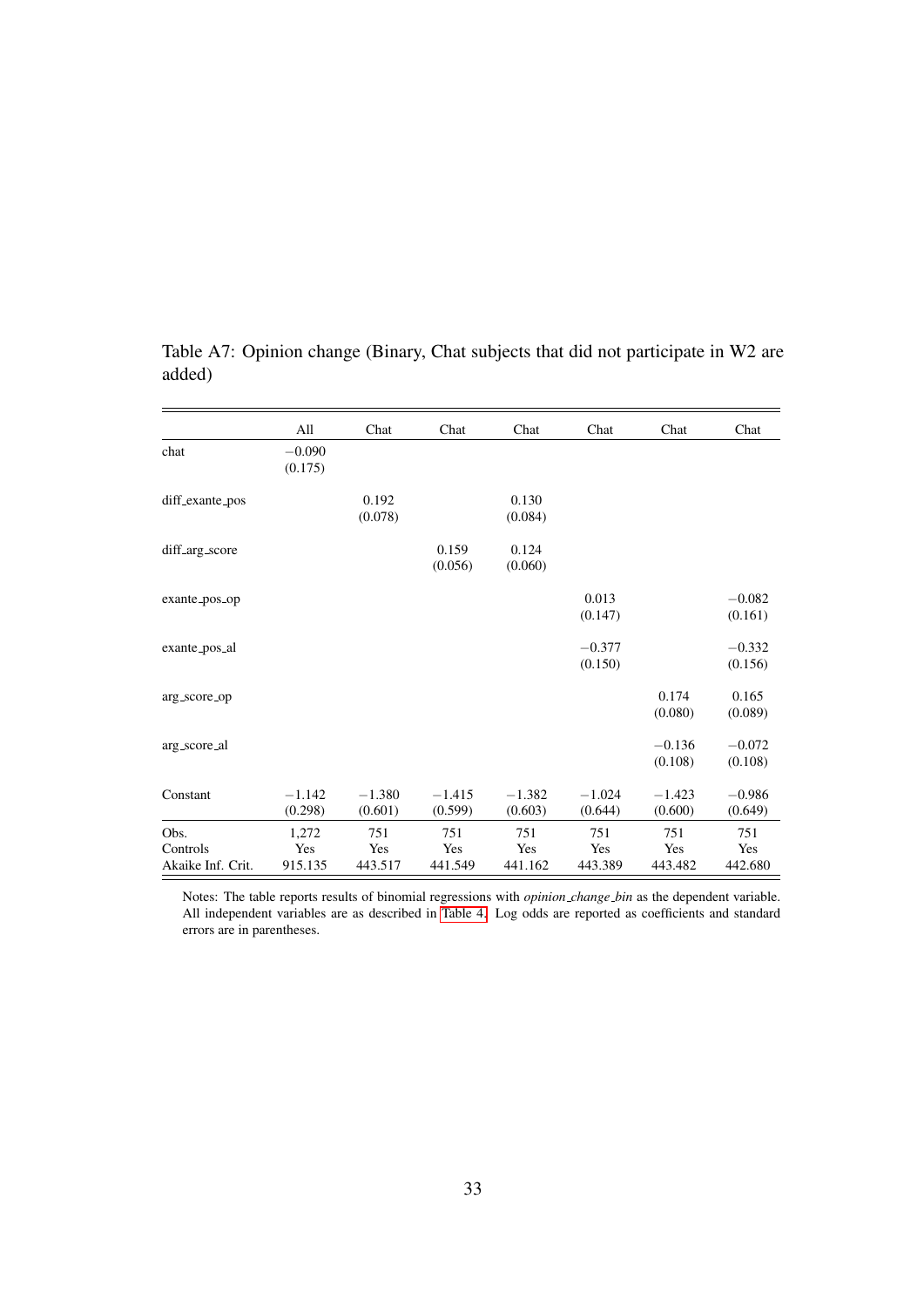|                               | All<br>$Ch\_to\_No$ | All<br>$Ch\_to\_Yes$ | Chat<br>$Ch\_to\_No$ | Chat<br>$Ch\_to\_Yes$ | Chat<br>$Ch\_to\_No$ | Chat<br>$Ch\_to\_Yes$ |
|-------------------------------|---------------------|----------------------|----------------------|-----------------------|----------------------|-----------------------|
| chat                          | $-0.005$<br>(0.203) | $-0.312$<br>(0.311)  |                      |                       |                      |                       |
| diff_exante_pos               |                     |                      | 0.171<br>(0.109)     | 0.0004<br>(0.182)     |                      |                       |
| diff_arg_score                |                     |                      | 0.171<br>(0.070)     | 0.017<br>(0.108)      |                      |                       |
| exante_pos_op                 |                     |                      |                      |                       | $-0.126$<br>(0.187)  | $-0.309$<br>(0.328)   |
| exante_pos_al                 |                     |                      |                      |                       | $-0.413$<br>(0.193)  | $-0.706$<br>(0.342)   |
| arg_score_op                  |                     |                      |                      |                       | 0.229<br>(0.100)     | 0.076<br>(0.181)      |
| arg_score_al                  |                     |                      |                      |                       | $-0.131$<br>(0.139)  | 0.169<br>(0.161)      |
| Constant                      | $-1.121$<br>(0.343) | $-3.431$<br>(0.561)  | $-1.178$<br>(0.674)  | $-4.274$<br>(1.239)   | $-1.013$<br>(0.686)  | $-4.139$<br>(1.254)   |
| Obs.                          | 1272                | 1272                 | 751                  | 751                   | 751                  | 751                   |
| Controls<br>Akaike Inf. Crit. | Yes<br>1,106.163    | Yes<br>1,106.163     | Yes<br>539.508       | Yes<br>539.508        | Yes<br>539.215       | Yes<br>539.215        |

Table A8: Opinion change (Multinomial, Chat subjects that did not participate in W2 are added)

Notes: The table reports results of multinomial regressions with *opinion change cat* as the dependent variable. All independent variables are as described in [Table 4.](#page-13-0) Log odds are reported as coefficients and standard errors are in parentheses.

<span id="page-34-0"></span>Table A9: Opinion change (Distance to prior, Chat subjects that did not participate in W2 are added)

|                    | All      | Chat     | Chat       | Chat     |
|--------------------|----------|----------|------------|----------|
| chat               | $-0.009$ |          |            |          |
|                    | (0.022)  |          |            |          |
| exante_pos_avg     |          | 0.020    |            | 0.017    |
|                    |          | (0.008)  |            | (0.009)  |
| arg_score_avg      |          |          | 0.008      | 0.004    |
|                    |          |          | (0.004)    | (0.004)  |
| Constant           | $-0.040$ | $-0.062$ | $-0.055$   | $-0.063$ |
|                    | (0.032)  | (0.047)  | (0.046)    | (0.047)  |
| Obs.               | 1,450    | 849      | 849        | 849      |
| Controls           | Yes      | Yes      | <b>Yes</b> | Yes      |
| $R^2$              | 0.006    | 0.016    | 0.012      | 0.017    |
| <b>F</b> Statistic | 1.090    | 1.505    | 1.156      | 1.421    |

Notes: The table reports results of OLS regressions with *opinion\_change\_dist* as the dependent variable. The variable *exante pos avg* denotes the chat composition of chat-partners only (positions in favor of minus positions against rent control) and *arg coders avg* denotes the argumentative positions of chat partners only (arguments in favor of minus arguments against rent control). Heteroskedasticity-consistent standard errors are reported in parentheses.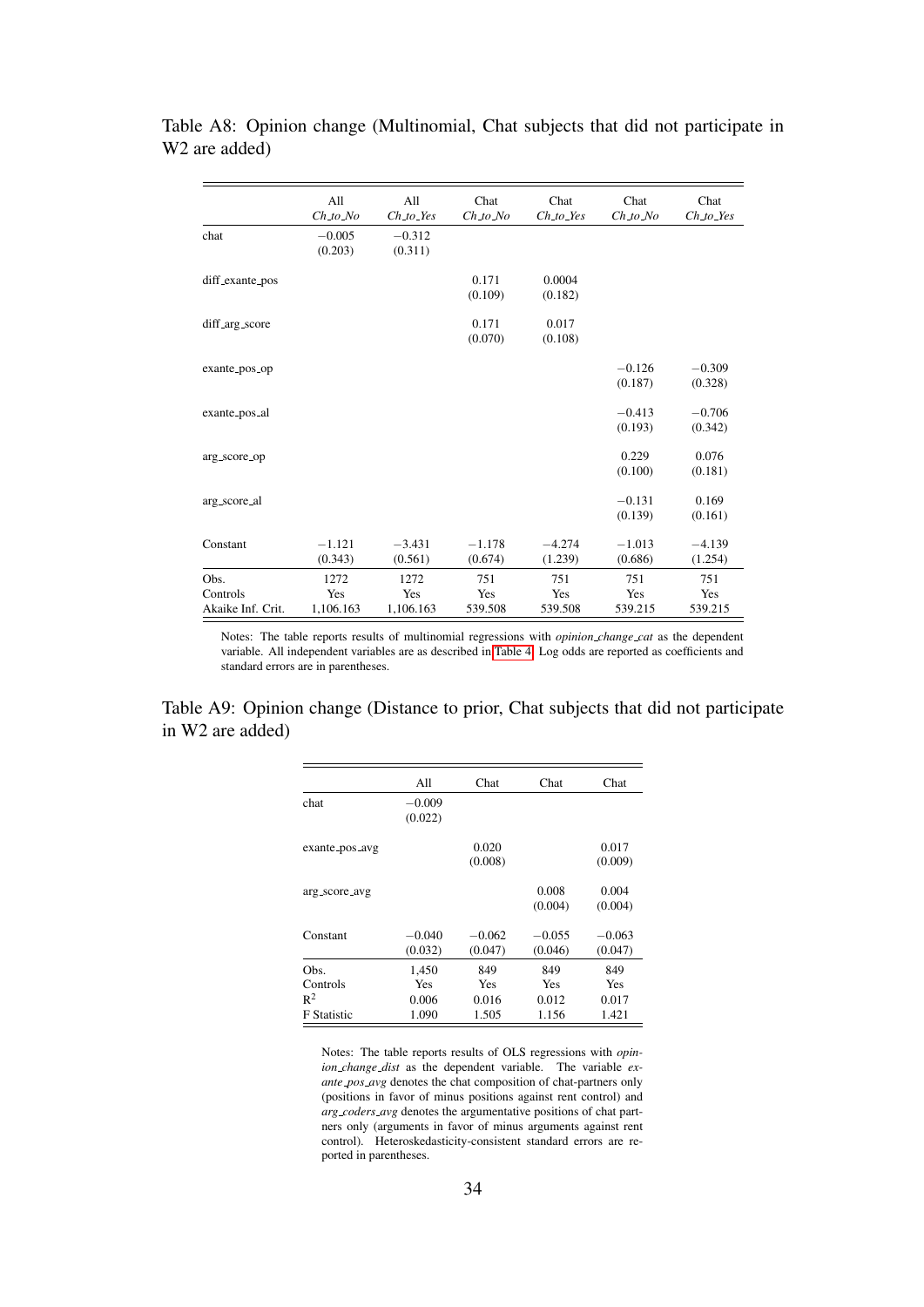|                    | Binary              |                     | Multinomial | OLS      |
|--------------------|---------------------|---------------------|-------------|----------|
|                    |                     | Ch to No            | Ch to Yes   |          |
| chat               | 0.048               | 0.130               | $-0.169$    | $-0.026$ |
|                    | (0.173)             | (0.201)             | (0.309)     | (0.017)  |
| Constant           | $-1.198$<br>(0.298) | $-1.183$<br>(0.342) | $-3.481$    | $-0.014$ |
|                    |                     |                     | (0.562)     | (0.018)  |
| Obs.               | 1,610               | 1,610               | 1,610       | 2,134    |
| Controls           | Yes                 | Yes                 | Yes         | Yes      |
| Akaike Inf. Crit.  | 925.430             | 1,116.440           | 1.116.440   |          |
| $R^2$              |                     |                     |             | 0.006    |
| <b>F</b> Statistic |                     |                     |             | 1.552    |

<span id="page-35-0"></span>Table A10: Opinion change (Full sample, NoChat subjects that did not participate in W2 are added)

> Notes: The table reports results of binomial, multinomial and OLS regressions with *opinion change bin*, *opinion change cat* and *opinion change dist* as the dependent variables. All independent variables are as described in [Table 4](#page-13-0) to [Table 8.](#page-18-0) Log odds are reported as coefficients and standard errors are in parentheses.

|                                       | All                       | Chat                  | Chat                  | Chat                  | Chat                  | Chat                  | Chat                  |
|---------------------------------------|---------------------------|-----------------------|-----------------------|-----------------------|-----------------------|-----------------------|-----------------------|
| chat                                  | 0.176<br>(0.121)          |                       |                       |                       |                       |                       |                       |
| diff_exante_pos                       |                           | 0.228<br>(0.065)      |                       | 0.144<br>(0.072)      |                       |                       |                       |
| diff_arg_score                        |                           |                       | 0.167<br>(0.041)      | 0.129<br>(0.045)      |                       |                       |                       |
| exante_pos_op                         |                           |                       |                       |                       | 0.074<br>(0.108)      |                       | $-0.027$<br>(0.118)   |
| exante_pos_al                         |                           |                       |                       |                       | $-0.516$<br>(0.118)   |                       | $-0.424$<br>(0.124)   |
| arg_score_op                          |                           |                       |                       |                       |                       | 0.136<br>(0.062)      | 0.134<br>(0.068)      |
| arg_score_al                          |                           |                       |                       |                       |                       | $-0.212$<br>(0.080)   | $-0.118$<br>(0.082)   |
| Constant                              | $-1.028$<br>(0.221)       | $-1.144$<br>(0.471)   | $-1.279$<br>(0.472)   | $-1.179$<br>(0.475)   | $-1.090$<br>(0.475)   | $-1.268$<br>(0.472)   | $-1.096$<br>(0.480)   |
| Obs.<br>Controls<br>Akaike Inf. Crit. | 1,842<br>Yes<br>1,795.198 | 751<br>Yes<br>747.605 | 751<br>Yes<br>743.186 | 751<br>Yes<br>741.235 | 751<br>Yes<br>739.713 | 751<br>Yes<br>744.729 | 751<br>Yes<br>735.902 |

<span id="page-35-1"></span>Table A11: Opinion change (Binary, Subjects that did not participate in W2 are added with ML predictions)

Notes: The table reports results of binomial regressions with *opinion change bin* as the dependent variable. All independent variables are as described in [Table 4.](#page-13-0) Log odds are reported as coefficients and standard errors are in parentheses.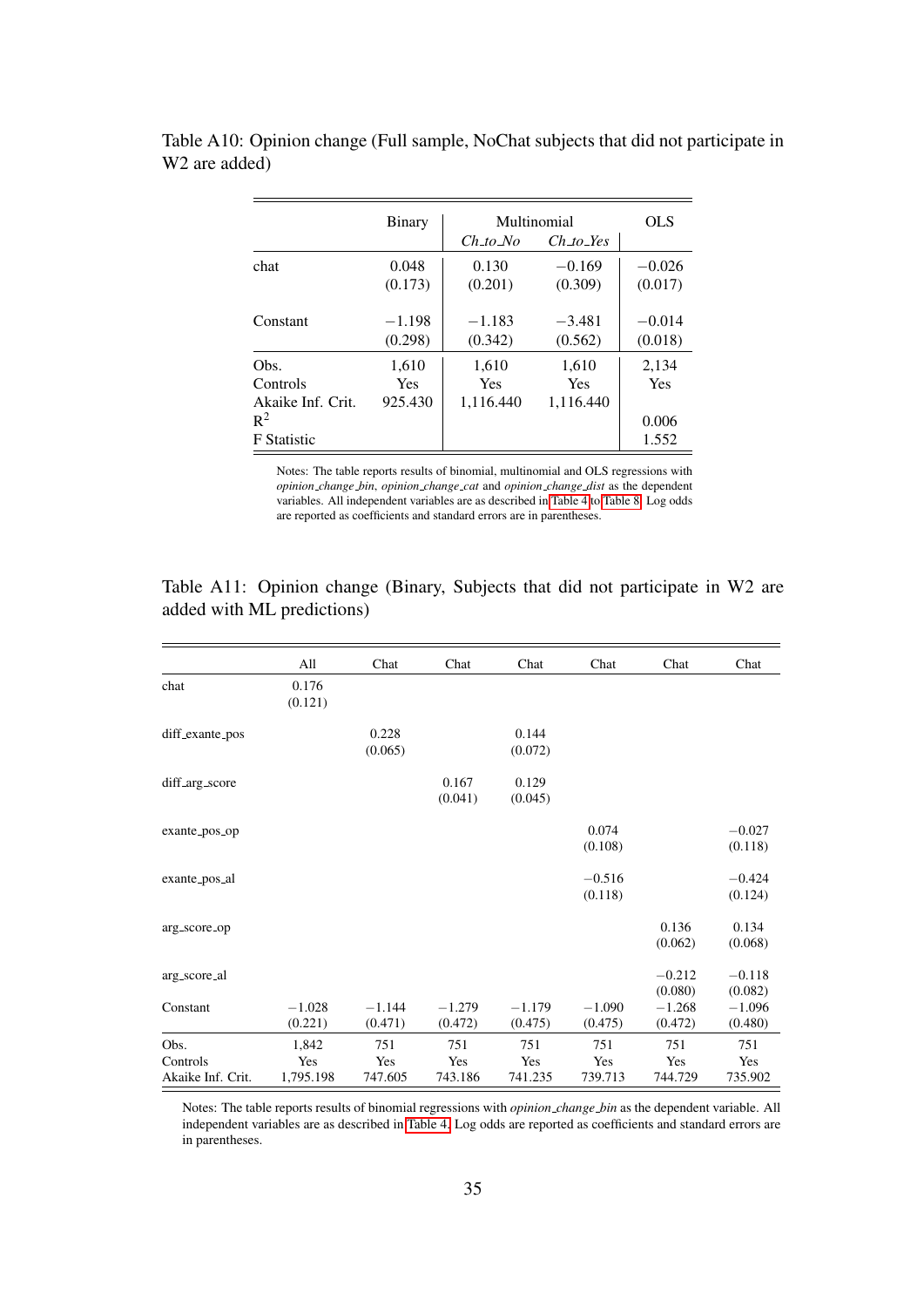|                                       | All<br>$Ch\_to\_No$      | All<br>$Ch\_to\_Yes$     | Chat<br>$Ch\_to\_No$  | Chat<br>$Ch\_to\_Yes$ | Chat<br>$Ch\_to\_No$  | Chat<br>$Ch\_to\_Yes$ |
|---------------------------------------|--------------------------|--------------------------|-----------------------|-----------------------|-----------------------|-----------------------|
| chat                                  | 0.420<br>(0.146)         | $-0.311$<br>(0.197)      |                       |                       |                       |                       |
| diff_exante_pos                       |                          |                          | 0.110<br>(0.085)      | 0.175<br>(0.121)      |                       |                       |
| diff_arg_score                        |                          |                          | 0.200<br>(0.054)      | $-0.027$<br>(0.073)   |                       |                       |
| exante_pos_op                         |                          |                          |                       |                       | $-0.100$<br>(0.139)   | 0.029<br>(0.202)      |
| exante_pos_al                         |                          |                          |                       |                       | $-0.311$<br>(0.140)   | $-0.795$<br>(0.246)   |
| arg_score_op                          |                          |                          |                       |                       | 0.229<br>(0.075)      | $-0.174$<br>(0.144)   |
| arg_score_al                          |                          |                          |                       |                       | $-0.180$<br>(0.102)   | 0.006<br>(0.122)      |
| Constant                              | $-1.078$<br>(0.267)      | $-2.735$<br>(0.354)      | $-0.961$<br>(0.545)   | $-3.480$<br>(0.846)   | $-0.882$<br>(0.549)   | $-3.410$<br>(0.860)   |
| Obs.<br>Controls<br>Akaike Inf. Crit. | 1842<br>Yes<br>2,234.649 | 1842<br>Yes<br>2,234.649 | 751<br>Yes<br>921.186 | 751<br>Yes<br>921.186 | 751<br>Yes<br>913.053 | 751<br>Yes<br>913.053 |

Table A12: Opinion change (Multinomial, Subjects that did not participate in W2 are added with ML predictions)

Notes: The table reports results of multinomial regressions with *opinion change cat* as the dependent variable. All independent variables are as described in [Table 4.](#page-13-0) Log odds are reported as coefficients and standard errors are in parentheses.

<span id="page-36-0"></span>Table A13: Opinion change (Distance to prior, Subjects that did not participate in W<sub>2</sub> are added with ML predictions)

|                    | All        | Chat     | Chat     | Chat       |
|--------------------|------------|----------|----------|------------|
| chat               | $-0.090$   |          |          |            |
|                    | (0.018)    |          |          |            |
| exante_pos_avg     |            | 0.038    |          | 0.032      |
|                    |            | (0.010)  |          | (0.011)    |
|                    |            |          |          |            |
| arg_score_avg      |            |          | 0.015    | 0.006      |
|                    |            |          | (0.005)  | (0.006)    |
| Constant           | $-0.022$   | $-0.135$ | $-0.124$ | $-0.140$   |
|                    | (0.034)    | (0.068)  | (0.067)  | (0.067)    |
| Obs.               | 2.140      | 849      | 849      | 849        |
| Controls           | <b>Yes</b> | Yes      | Yes      | <b>Yes</b> |
| $R^2$              | 0.013      | 0.021    | 0.013    | 0.022      |
| <b>F</b> Statistic | 3.535      | 1.982    | 1.264    | 1.892      |
|                    |            |          |          |            |

Notes: The table reports results of OLS regressions with *opinion\_change\_dist* as the dependent variable. The variable ex*ante pos avg* denotes the chat composition of chat-partners only (positions in favor of minus positions against rent control) and *arg coders avg* denotes the argumentative positions of chat partners only (arguments in favor of minus arguments against rent control). Heteroskedasticity-consistent standard errors are reported in parentheses.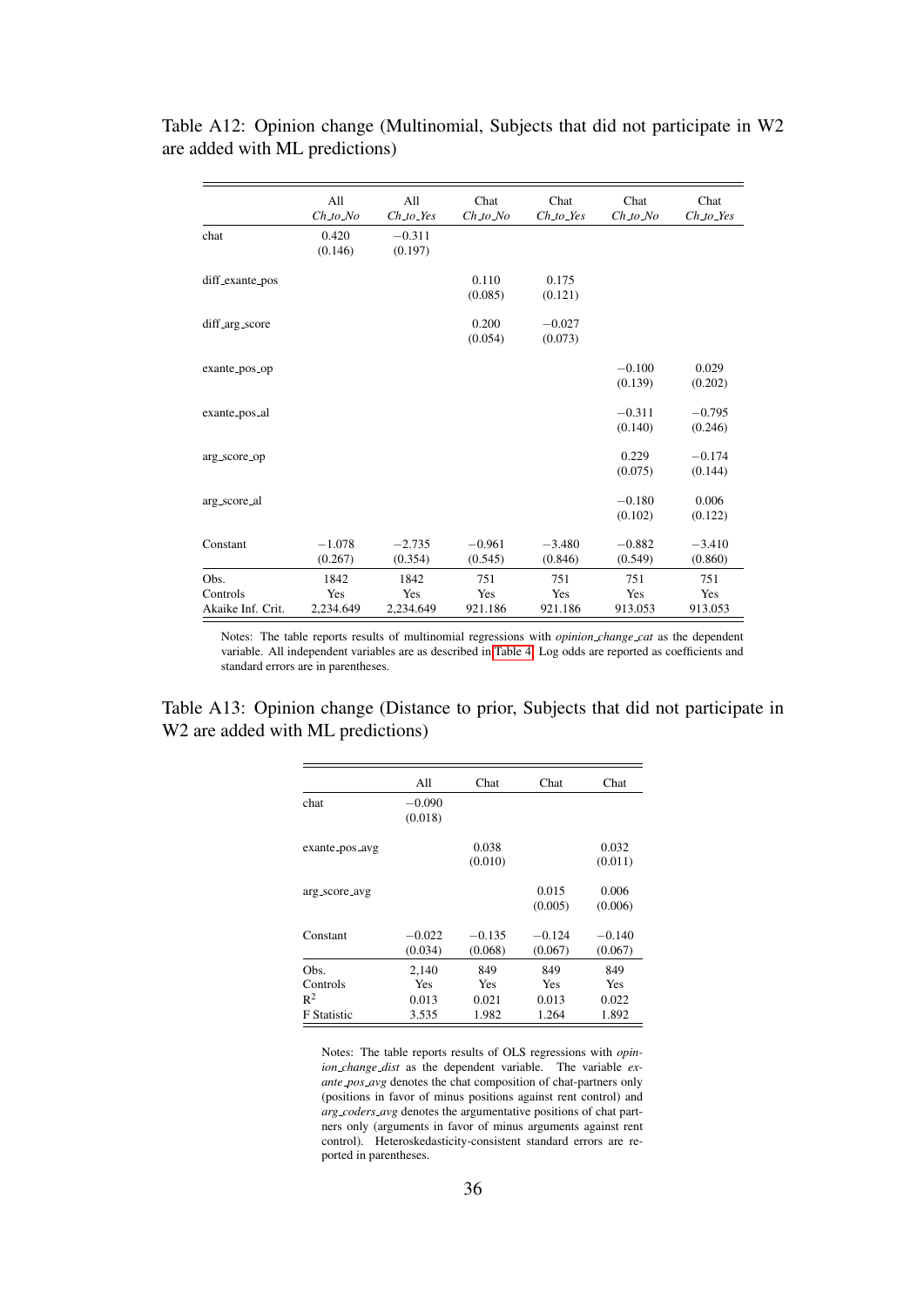<span id="page-37-0"></span>

|                                       | All                     | Chat                  | Chat                  | Chat                  | Chat                  | Chat                  | Chat                  |
|---------------------------------------|-------------------------|-----------------------|-----------------------|-----------------------|-----------------------|-----------------------|-----------------------|
| chat                                  | $-0.080$<br>(0.174)     |                       |                       |                       |                       |                       |                       |
| diff_exante_pos                       |                         | 0.186<br>(0.078)      |                       | 0.105<br>(0.090)      |                       |                       |                       |
| diff_arg_coders                       |                         |                       | 0.141<br>(0.051)      | 0.106<br>(0.059)      |                       |                       |                       |
| exante_pos_op                         |                         |                       |                       |                       | $-0.002$<br>(0.147)   |                       | $-0.110$<br>(0.167)   |
| exante_pos_al                         |                         |                       |                       |                       | $-0.380$<br>(0.150)   |                       | $-0.307$<br>(0.158)   |
| arg_coders_op                         |                         |                       |                       |                       |                       | 0.115<br>(0.070)      | 0.112<br>(0.081)      |
| arg_coders_al                         |                         |                       |                       |                       |                       | $-0.184$<br>(0.094)   | $-0.121$<br>(0.097)   |
| Constant                              | $-1.459$<br>(0.330)     | $-1.621$<br>(0.633)   | $-1.706$<br>(0.634)   | $-1.670$<br>(0.637)   | $-1.268$<br>(0.669)   | $-1.694$<br>(0.635)   | $-1.287$<br>(0.674)   |
| Obs.<br>Controls<br>Akaike Inf. Crit. | 1,039<br>Yes<br>905.551 | 518<br>Yes<br>440.111 | 518<br>Yes<br>438.243 | 518<br>Yes<br>438.895 | 518<br>Yes<br>439.760 | 518<br>Yes<br>439.941 | 518<br>Yes<br>440.078 |

# Table A14: Opinion change (Binary, manual annotations)

Notes: The table reports results of binomial regressions with *opinion change bin* as the dependent variable. All independent variables are as described in [Table 4.](#page-13-0) Log odds are reported as coefficients and standard errors are in parentheses.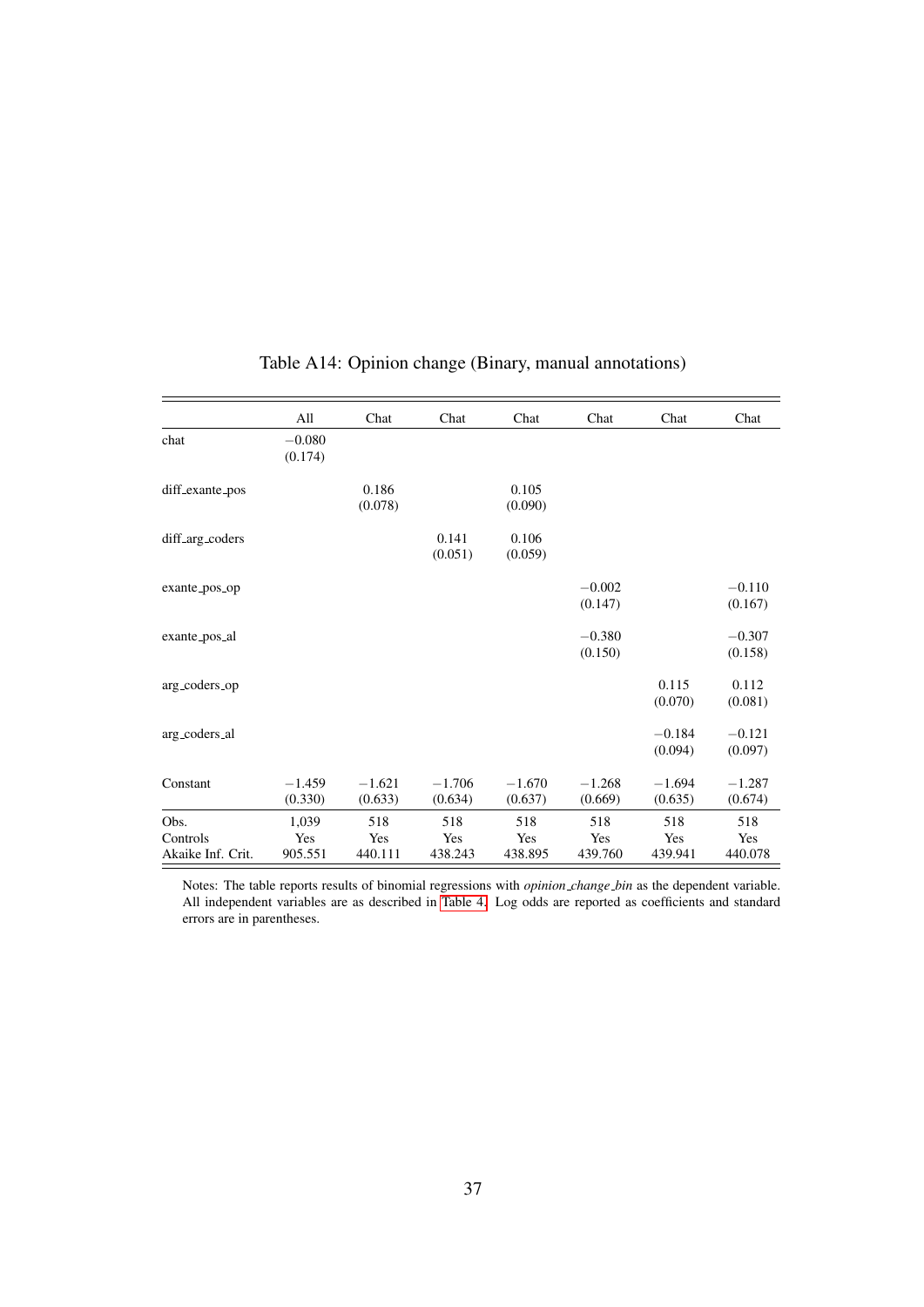|                                       | All<br>$Ch\_to\_No$      | All<br>$Ch\_to\_Yes$     | Chat<br>$Ch\_to\_No$  | Chat<br>$Ch_to_$      | Chat<br>$Ch_1$ to $No$ | Chat<br>$Ch_to_$      |
|---------------------------------------|--------------------------|--------------------------|-----------------------|-----------------------|------------------------|-----------------------|
| chat                                  | 0.001<br>(0.202)         | $-0.288$<br>(0.309)      |                       |                       |                        |                       |
| diff_exante_pos                       |                          |                          | 0.150<br>(0.114)      | $-0.030$<br>(0.197)   |                        |                       |
| diff_arg_coders                       |                          |                          | 0.135<br>(0.067)      | 0.043<br>(0.110)      |                        |                       |
| exante_pos_op                         |                          |                          |                       |                       | $-0.171$<br>(0.191)    | $-0.084$<br>(0.349)   |
| exante_pos_al                         |                          |                          |                       |                       | $-0.422$<br>(0.200)    | $-0.560$<br>(0.352)   |
| arg_coders_op                         |                          |                          |                       |                       | 0.207<br>(0.087)       | $-0.197$<br>(0.203)   |
| arg_coders_al                         |                          |                          |                       |                       | $-0.060$<br>(0.112)    | $-0.105$<br>(0.188)   |
| Constant                              | $-1.413$<br>(0.378)      | $-3.798$<br>(0.622)      | $-1.495$<br>(0.716)   | $-4.497$<br>(1.275)   | $-1.375$<br>(0.726)    | $-4.351$<br>(1.295)   |
| Obs.<br>Controls<br>Akaike Inf. Crit. | 1039<br>Yes<br>1,096.652 | 1039<br>Yes<br>1,096.652 | 518<br>Yes<br>538.069 | 518<br>Yes<br>538.069 | 518<br>Yes<br>536.197  | 518<br>Yes<br>536.197 |

### Table A15: Opinion change (Multinomial, manual annotations)

Notes: The table reports results of multinomial regressions with *opinion change cat* as the dependent variable. All independent variables are as described in [Table 4.](#page-13-0) Log odds are reported as coefficients and standard errors are in parentheses.

### <span id="page-38-0"></span>Table A16: Opinion change (Distance to prior, manual annotations)

|                    | All      | Chat     | Chat       | Chat       |
|--------------------|----------|----------|------------|------------|
| chat               | $-0.010$ |          |            |            |
|                    | (0.022)  |          |            |            |
| exante_pos_avg     |          | 0.030    |            | 0.019      |
|                    |          | (0.012)  |            | (0.013)    |
| arg_coders_avg     |          |          | 0.015      | 0.010      |
|                    |          |          | (0.006)    | (0.007)    |
| Constant           | $-0.043$ | $-0.080$ | $-0.075$   | $-0.084$   |
|                    | (0.043)  | (0.078)  | (0.077)    | (0.078)    |
| Obs.               | 1,170    | 569      | 569        | 569        |
| Controls           | Yes      | Yes      | <b>Yes</b> | <b>Yes</b> |
| $R^2$              | 0.005    | 0.018    | 0.018      | 0.022      |
| <b>F</b> Statistic | 0.789    | 1.118    | 1.161      | 1.240      |

Notes: The table reports results of OLS regressions with *opinion\_change\_dist* as the dependent variable. The variable ex*ante pos avg* denotes the chat composition of chat-partners only (positions in favor of minus positions against rent control) and *arg coders avg* denotes the argumentative positions of chat partners only (arguments in favor of minus arguments against rent control). Heteroskedasticity-consistent standard errors are reported in parentheses.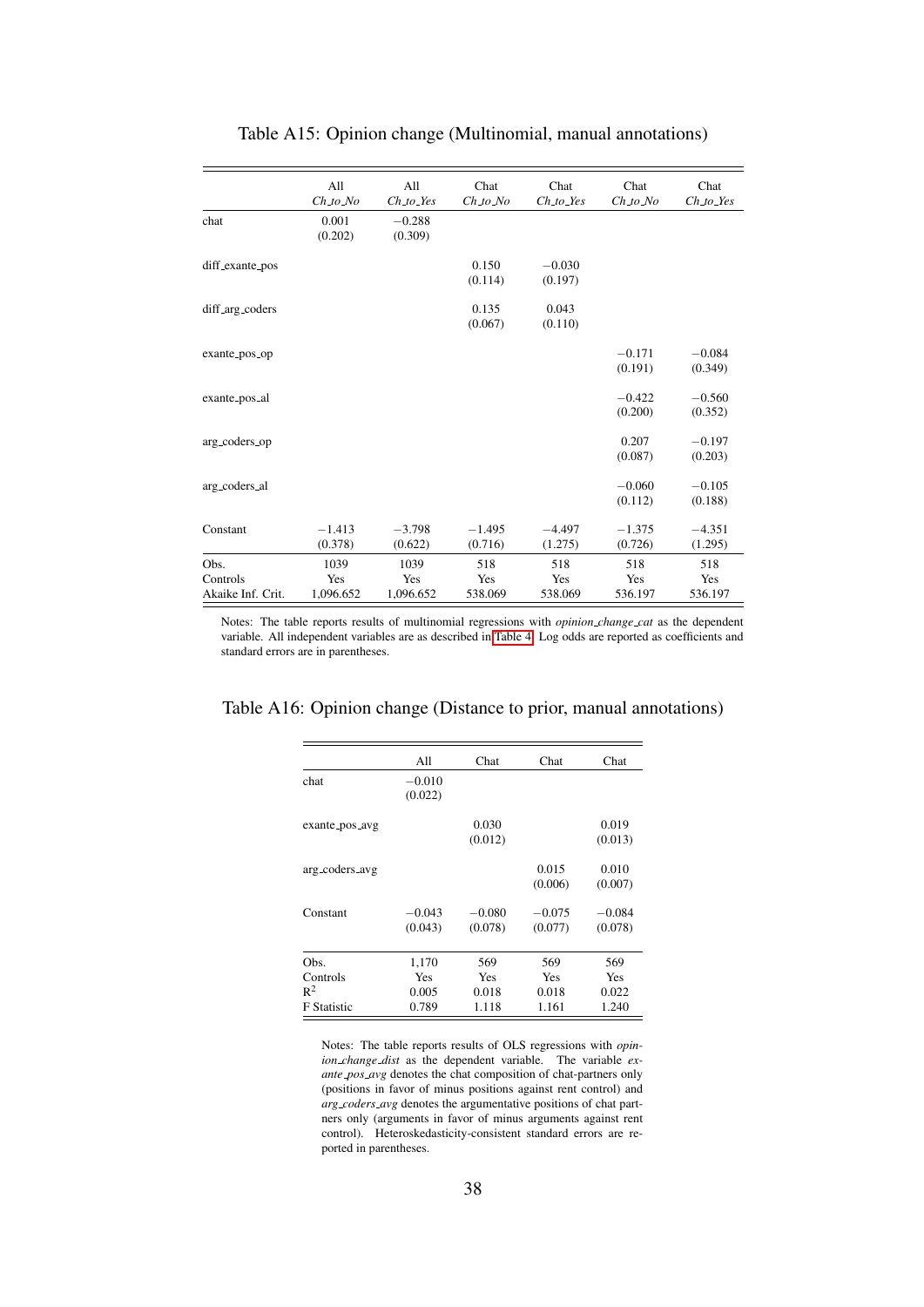<span id="page-39-0"></span>

|                   | All                 | Chat                | Chat                | Chat                | Chat                | Chat                | Chat                |
|-------------------|---------------------|---------------------|---------------------|---------------------|---------------------|---------------------|---------------------|
| chat              | $-0.080$<br>(0.174) |                     |                     |                     |                     |                     |                     |
| diff_exante_pos   |                     | 0.222<br>(0.083)    |                     | 0.160<br>(0.090)    |                     |                     |                     |
| diff_arg_score    |                     |                     | 0.164<br>(0.059)    | 0.122<br>(0.063)    |                     |                     |                     |
| exante_pos_op     |                     |                     |                     |                     | 0.094<br>(0.161)    |                     | 0.022<br>(0.173)    |
| exante_pos_al     |                     |                     |                     |                     | $-0.353$<br>(0.164) |                     | $-0.296$<br>(0.170) |
| arg_score_op      |                     |                     |                     |                     |                     | 0.163<br>(0.085)    | 0.132<br>(0.093)    |
| arg_score_al      |                     |                     |                     |                     |                     | $-0.166$<br>(0.117) | $-0.111$<br>(0.118) |
| Constant          | $-1.459$<br>(0.330) | $-1.549$<br>(0.708) | $-1.562$<br>(0.706) | $-1.546$<br>(0.713) | $-1.269$<br>(0.766) | $-1.561$<br>(0.707) | $-1.245$<br>(0.777) |
| Obs.<br>Controls  | 1,039<br>Yes        | 464<br>Yes          | 464<br>Yes          | 464<br>Yes          | 464<br>Yes          | 464<br>Yes          | 464<br>Yes          |
| Akaike Inf. Crit. | 905.551             | 383.115             | 382.406             | 381.219             | 384.245             | 384.406             | 384.305             |

## Table A17: Opinion change (Binary, only groups of four and five)

Notes: The table reports results of binomial regressions with *opinion change bin* as the dependent variable. All independent variables are as described in [Table 4.](#page-13-0) Log odds are reported as coefficients and standard errors are in parentheses.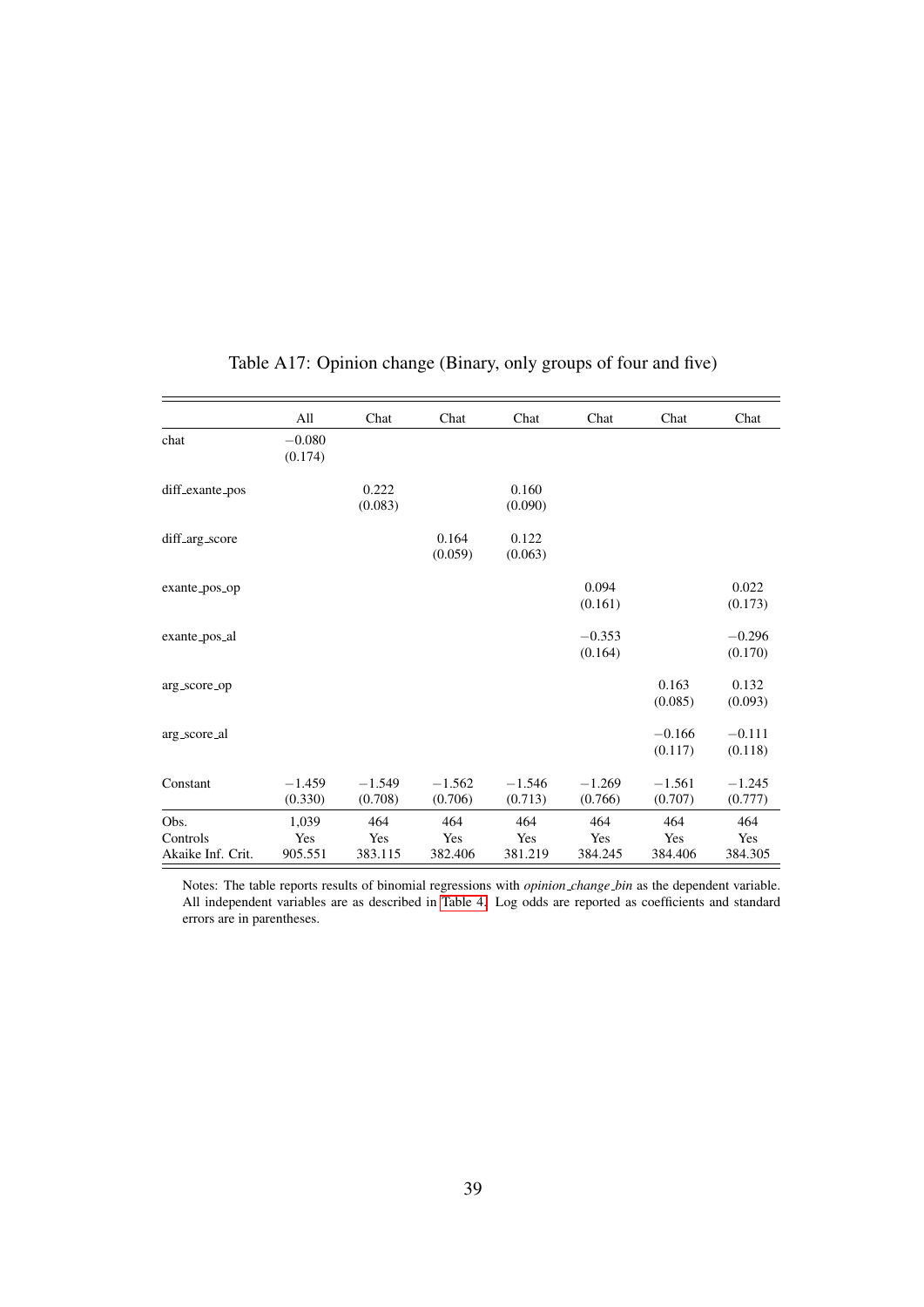|                                       | All<br>$Ch\_to\_No$      | All<br>$Ch\_to\_Yes$     | Chat<br>$Ch\_to\_No$  | Chat<br>$Ch_to_$      | Chat<br>$Ch_1$ to $No$ | Chat<br>$Ch_to_$      |
|---------------------------------------|--------------------------|--------------------------|-----------------------|-----------------------|------------------------|-----------------------|
| chat                                  | 0.001<br>(0.202)         | $-0.288$<br>(0.309)      |                       |                       |                        |                       |
| diff_exante_pos                       |                          |                          | 0.212<br>(0.116)      | $-0.020$<br>(0.191)   |                        |                       |
| diff_arg_score                        |                          |                          | 0.166<br>(0.073)      | 0.036<br>(0.110)      |                        |                       |
| exante_pos_op                         |                          |                          |                       |                       | $-0.013$<br>(0.191)    | $-0.276$<br>(0.336)   |
| exante_pos_al                         |                          |                          |                       |                       | $-0.393$<br>(0.207)    | $-0.700$<br>(0.362)   |
| arg_score_op                          |                          |                          |                       |                       | 0.187<br>(0.107)       | 0.093<br>(0.186)      |
| arg_score_al                          |                          |                          |                       |                       | $-0.194$<br>(0.157)    | 0.155<br>(0.168)      |
| Constant                              | $-1.413$<br>(0.378)      | $-3.798$<br>(0.622)      | $-1.223$<br>(0.807)   | $-4.663$<br>(1.419)   | $-1.088$<br>(0.819)    | $-4.534$<br>(1.435)   |
| Obs.<br>Controls<br>Akaike Inf. Crit. | 1039<br>Yes<br>1,096.652 | 1039<br>Yes<br>1,096.652 | 464<br>Yes<br>468.079 | 464<br>Yes<br>468.079 | 464<br>Yes<br>470.561  | 464<br>Yes<br>470.561 |

Table A18: Opinion change (Multinomial, only groups of four and five)

Notes: The table reports results of multinomial regressions with *opinion change cat* as the dependent variable. All independent variables are as described in [Table 4.](#page-13-0) Log odds are reported as coefficients and standard errors are in parentheses.

<span id="page-40-0"></span>

| Table A19: Opinion change (Distance to prior, only groups of four and five) |  |  |  |  |  |
|-----------------------------------------------------------------------------|--|--|--|--|--|
|-----------------------------------------------------------------------------|--|--|--|--|--|

|                    | All      | Chat     | Chat       | Chat     |
|--------------------|----------|----------|------------|----------|
| chat               | $-0.010$ |          |            |          |
|                    | (0.022)  |          |            |          |
| exante_pos_avg     |          | 0.035    |            | 0.029    |
|                    |          | (0.012)  |            | (0.013)  |
|                    |          |          |            |          |
| arg_score_avg      |          |          | 0.015      | 0.008    |
|                    |          |          | (0.006)    | (0.007)  |
| Constant           | $-0.043$ | $-0.107$ | $-0.085$   | $-0.108$ |
|                    |          |          |            |          |
|                    | (0.043)  | (0.085)  | (0.083)    | (0.085)  |
| Obs.               | 1,170    | 509      | 509        | 509      |
| Controls           | Yes      | Yes      | <b>Yes</b> | Yes      |
| $R^2$              | 0.005    | 0.028    | 0.021      | 0.031    |
| <b>F</b> Statistic | 0.789    | 1.625    | 1.187      | 1.583    |
|                    |          |          |            |          |

Notes: The table reports results of OLS regressions with *opinion change dist* as the dependent variable. The variable *exante pos avg* denotes the chat composition of chat-partners only (positions in favor of minus positions against rent control) and *arg score avg* denotes the argumentative positions of chat partners only (arguments in favor of minus arguments against rent control). Heteroskedasticity-consistent standard errors are reported in parentheses.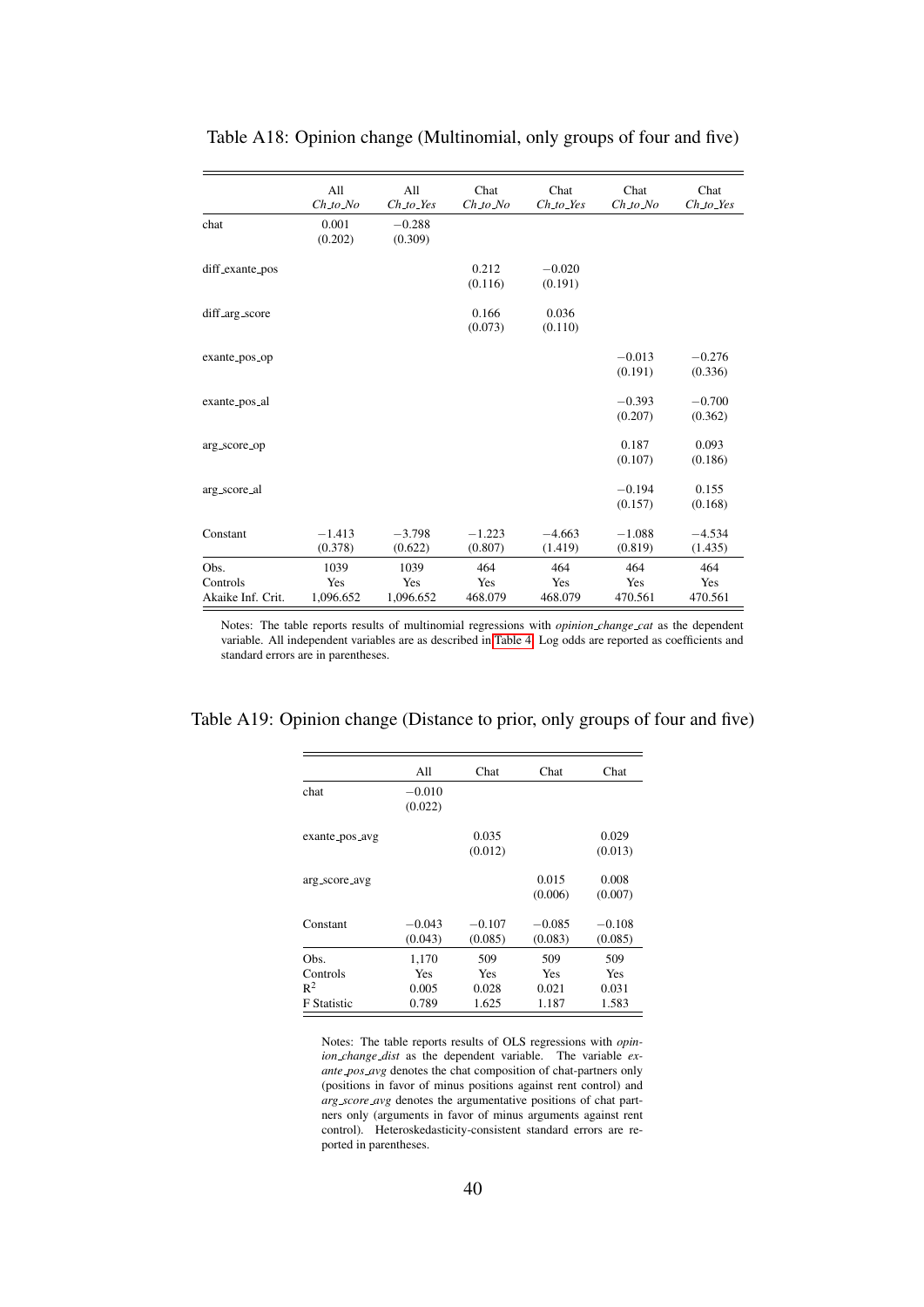<span id="page-41-0"></span>

|                   | All                 | Chat                | Chat                | Chat                | Chat                | Chat                | Chat                |
|-------------------|---------------------|---------------------|---------------------|---------------------|---------------------|---------------------|---------------------|
| chat              | $-0.008$<br>(0.184) |                     |                     |                     |                     |                     |                     |
| diff_exante_pos   |                     | 0.160<br>(0.081)    |                     | 0.101<br>(0.088)    |                     |                     |                     |
| diff_arg_score    |                     |                     | 0.140<br>(0.058)    | 0.112<br>(0.063)    |                     |                     |                     |
| exante_pos_op     |                     |                     |                     |                     | 0.010<br>(0.153)    |                     | $-0.083$<br>(0.169) |
| exante_pos_al     |                     |                     |                     |                     | $-0.313$<br>(0.156) |                     | $-0.269$<br>(0.162) |
| arg_score_op      |                     |                     |                     |                     |                     | 0.162<br>(0.088)    | 0.157<br>(0.098)    |
| arg_score_al      |                     |                     |                     |                     |                     | $-0.110$<br>(0.107) | $-0.061$<br>(0.108) |
| Constant          | $-1.478$<br>(0.355) | $-1.322$<br>(0.666) | $-1.339$<br>(0.668) | $-1.328$<br>(0.670) | $-1.048$<br>(0.703) | $-1.343$<br>(0.668) | $-1.006$<br>(0.711) |
| Obs.              | 935                 | 466                 | 466                 | 466                 | 466                 | 466                 | 466                 |
| Controls          | Yes                 | Yes                 | Yes                 | Yes                 | Yes                 | Yes                 | Yes                 |
| Akaike Inf. Crit. | 813.266             | 404.653             | 402.669             | 403.360             | 405.297             | 404.560             | 405.692             |

## Table A20: Opinion change (Binary, without fastest 10%)

Notes: The table reports results of binomial regressions with *opinion change bin* as the dependent variable. All independent variables are as described in [Table 4.](#page-13-0) Log odds are reported as coefficients and standard errors are in parentheses.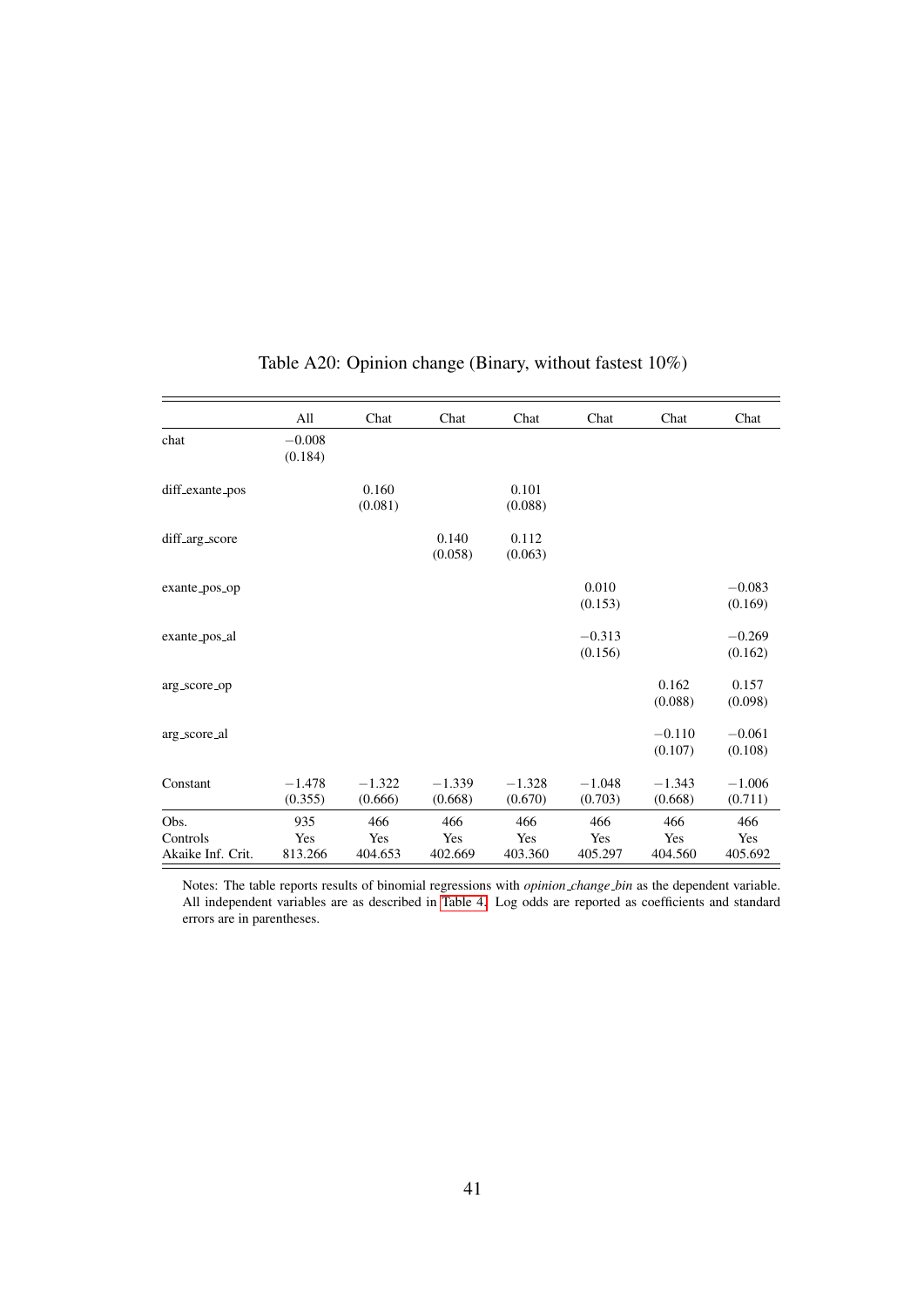|                   | All                 | Chat                | Chat                | Chat                | Chat                | Chat                | Chat                |
|-------------------|---------------------|---------------------|---------------------|---------------------|---------------------|---------------------|---------------------|
| chat              | $-0.200$<br>(0.184) |                     |                     |                     |                     |                     |                     |
| diff_exante_pos   |                     | 0.151<br>(0.082)    |                     | 0.095<br>(0.090)    |                     |                     |                     |
| diff_arg_score    |                     |                     | 0.132<br>(0.059)    | 0.105<br>(0.064)    |                     |                     |                     |
| exante_pos_op     |                     |                     |                     |                     | $-0.097$<br>(0.159) |                     | $-0.183$<br>(0.175) |
| exante_pos_al     |                     |                     |                     |                     | $-0.395$<br>(0.157) |                     | $-0.351$<br>(0.164) |
| arg_score_op      |                     |                     |                     |                     |                     | 0.138<br>(0.089)    | 0.147<br>(0.098)    |
| arg_score_al      |                     |                     |                     |                     |                     | $-0.123$<br>(0.110) | $-0.050$<br>(0.111) |
| Constant          | $-1.412$<br>(0.346) | $-1.968$<br>(0.683) | $-1.981$<br>(0.684) | $-1.962$<br>(0.687) | $-1.516$<br>(0.719) | $-1.981$<br>(0.684) | $-1.459$<br>(0.729) |
| Obs.<br>Controls  | 935<br>Yes          | 466<br>Yes          | 466<br>Yes          | 466<br>Yes          | 466<br>Yes          | 466<br>Yes          | 466<br>Yes          |
| Akaike Inf. Crit. | 816.064             | 392.030             | 390.397             | 391.289             | 390.577             | 392.388             | 391.656             |

## Table A21: Opinion change (Binary, without slowest 10%)

Notes: The table reports results of binomial regressions with *opinion change bin* as the dependent variable. All independent variables are as described in [Table 4.](#page-13-0) Log odds are reported as coefficients and standard errors are in parentheses.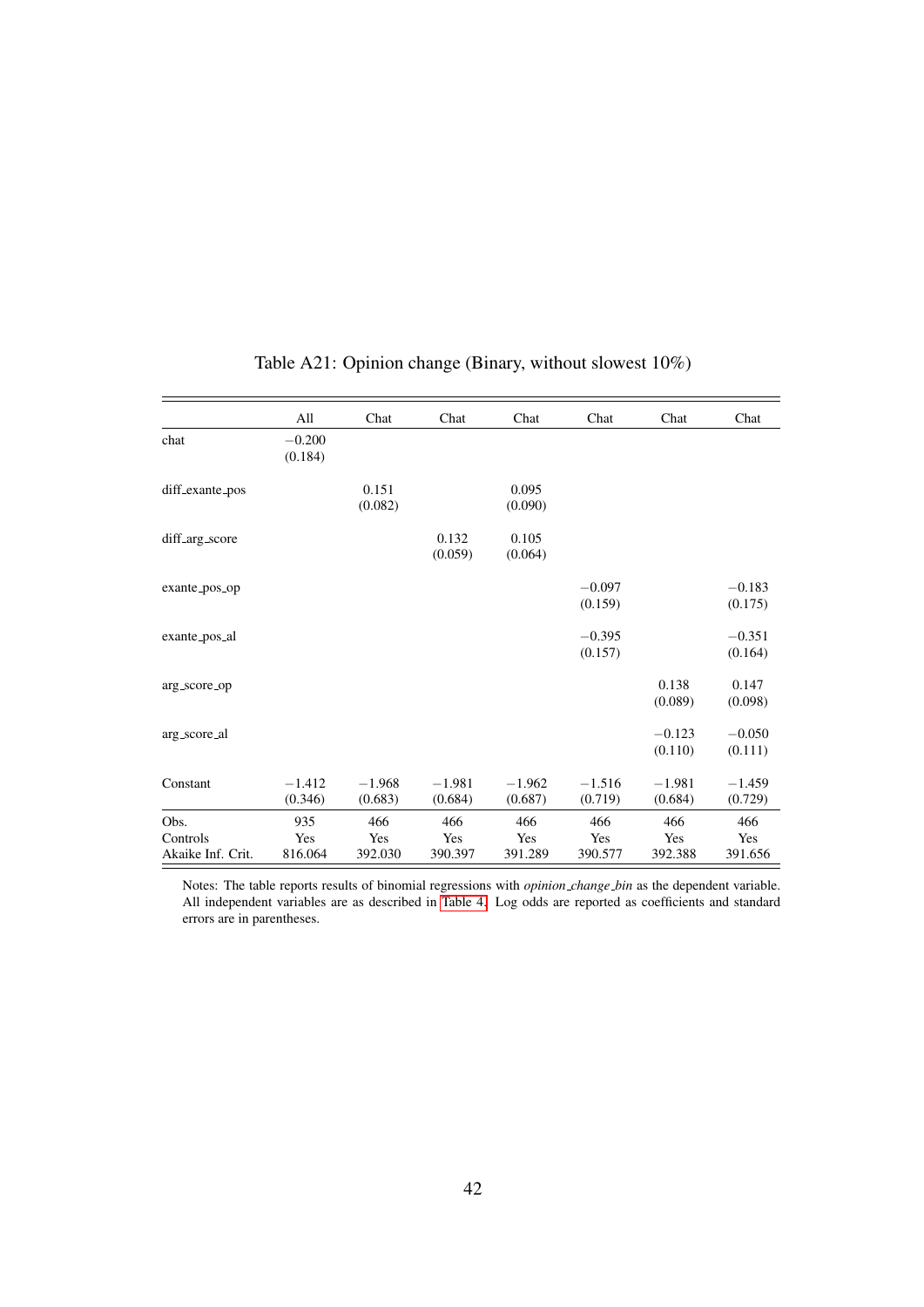|                                       | All<br>$Ch\_to\_No$   | All<br>$Ch\_to\_Yes$  | Chat<br>$Ch\_to\_No$  | Chat<br>$Ch_to_Y$     | Chat<br>$Ch\_to\_No$  | Chat<br>$Ch\_to\_Yes$ |
|---------------------------------------|-----------------------|-----------------------|-----------------------|-----------------------|-----------------------|-----------------------|
| chat                                  | 0.118<br>(0.216)      | $-0.306$<br>(0.319)   |                       |                       |                       |                       |
| diff_exante_pos                       |                       |                       | 0.155<br>(0.112)      | $-0.019$<br>(0.193)   |                       |                       |
| diff_arg_score                        |                       |                       | 0.141<br>(0.072)      | 0.036<br>(0.114)      |                       |                       |
| exante_pos_op                         |                       |                       |                       |                       | $-0.094$<br>(0.191)   | $-0.273$<br>(0.341)   |
| exante_pos_al                         |                       |                       |                       |                       | $-0.405$<br>(0.204)   | $-0.582$<br>(0.355)   |
| arg_score_op                          |                       |                       |                       |                       | 0.190<br>(0.110)      | 0.130<br>(0.194)      |
| arg_score_al                          |                       |                       |                       |                       | $-0.093$<br>(0.136)   | 0.156<br>(0.168)      |
| Constant                              | $-1.482$<br>(0.413)   | $-3.673$<br>(0.648)   | $-1.138$<br>(0.750)   | $-4.292$<br>(1.371)   | $-1.023$<br>(0.760)   | $-4.192$<br>(1.381)   |
| Obs.<br>Controls<br>Akaike Inf. Crit. | 935<br>Yes<br>986.296 | 935<br>Yes<br>986.296 | 466<br>Yes<br>494.026 | 466<br>Yes<br>494.026 | 466<br>Yes<br>496.124 | 466<br>Yes<br>496.124 |

## Table A22: Opinion change (Multinomial, without fastest 10%)

L.

Notes: The table reports results of multinomial regressions with *opinion change cat* as the dependent variable. All independent variables are as described in [Table 4.](#page-13-0) Log odds are reported as coefficients and standard errors are in parentheses.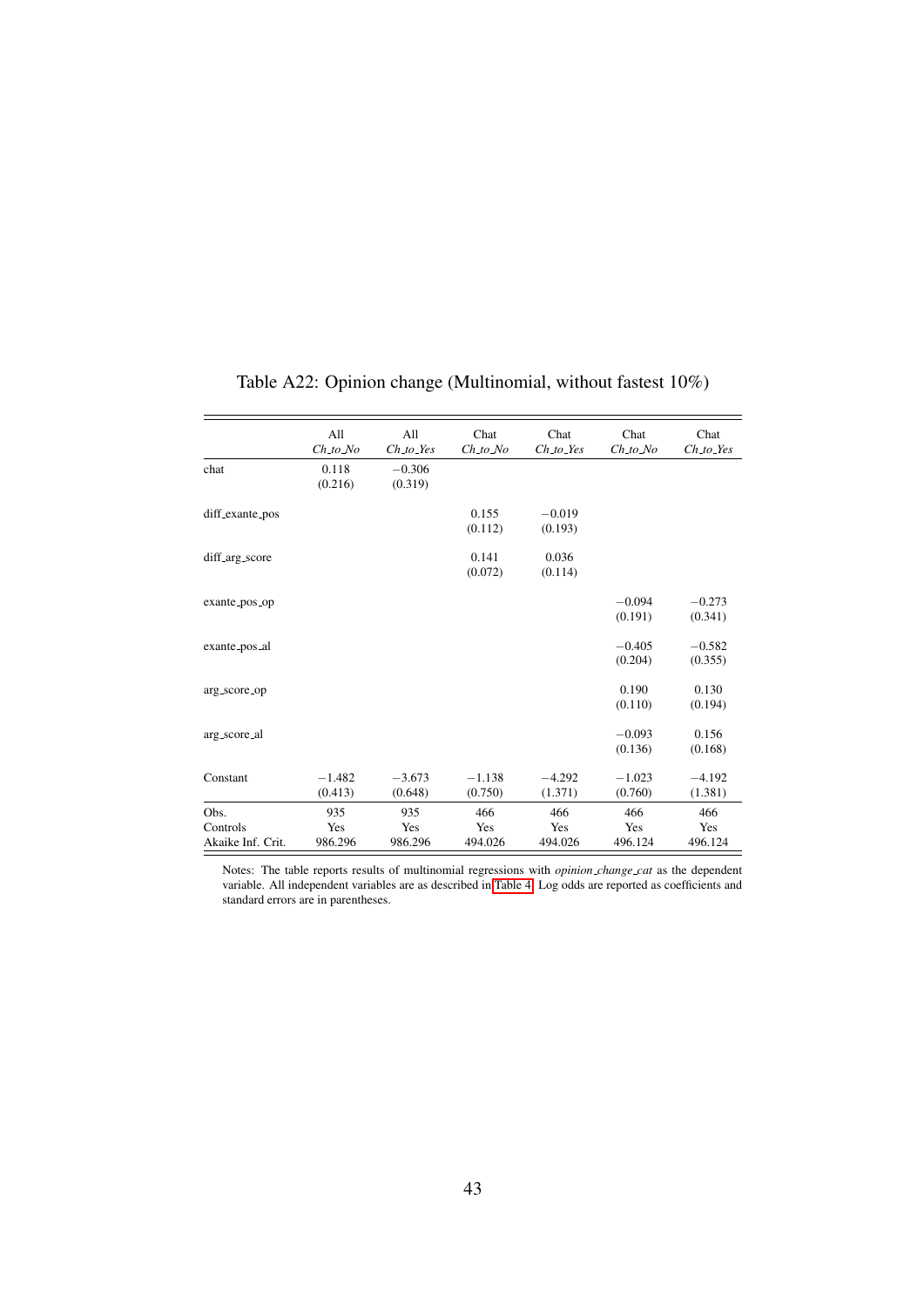|                                       | All<br>$Ch\_to$ No    | All<br>$Ch_to_$       | Chat<br>$Ch\_to$ No   | Chat<br>$Ch_to_$      | Chat<br>$Ch\_to$ No   | Chat<br>$Ch\_to\_Yes$ |
|---------------------------------------|-----------------------|-----------------------|-----------------------|-----------------------|-----------------------|-----------------------|
| chat                                  | $-0.164$<br>(0.212)   | $-0.302$<br>(0.332)   |                       |                       |                       |                       |
| diff_exante_pos                       |                       |                       | 0.089<br>(0.118)      | 0.032<br>(0.198)      |                       |                       |
| diff_arg_score                        |                       |                       | 0.150<br>(0.075)      | 0.026<br>(0.111)      |                       |                       |
| exante_pos_op                         |                       |                       |                       |                       | $-0.320$<br>(0.218)   | $-0.290$<br>(0.346)   |
| exante_pos_al                         |                       |                       |                       |                       | $-0.383$<br>(0.203)   | $-0.724$<br>(0.363)   |
| arg_score_op                          |                       |                       |                       |                       | 0.215<br>(0.113)      | 0.089<br>(0.191)      |
| arg_score_al                          |                       |                       |                       |                       | $-0.094$<br>(0.141)   | 0.163<br>(0.168)      |
| Constant                              | $-1.377$<br>(0.395)   | $-3.745$<br>(0.655)   | $-1.744$<br>(0.770)   | $-5.042$<br>(1.385)   | $-1.551$<br>(0.787)   | $-4.964$<br>(1.407)   |
| Obs.<br>Controls<br>Akaike Inf. Crit. | 935<br>Yes<br>988.939 | 935<br>Yes<br>988.939 | 466<br>Yes<br>481.365 | 466<br>Yes<br>481.365 | 466<br>Yes<br>478.614 | 466<br>Yes<br>478.614 |

### Table A23: Opinion change (Multinomial, without slowest 10%)

Notes: The table reports results of multinomial regressions with *opinion change cat* as the dependent variable. All independent variables are as described in [Table 4.](#page-13-0) Log odds are reported as coefficients and standard errors are in parentheses.

| Table A24: Opinion change (Distance to prior, without fastest $10\%)$ |  |  |  |  |  |  |
|-----------------------------------------------------------------------|--|--|--|--|--|--|
|-----------------------------------------------------------------------|--|--|--|--|--|--|

| Chat<br>0.030 | Chat     | Chat                                |
|---------------|----------|-------------------------------------|
|               |          |                                     |
|               |          |                                     |
|               |          |                                     |
|               |          | 0.025                               |
| (0.012)       |          | (0.013)                             |
|               |          | 0.006                               |
|               | (0.007)  | (0.007)                             |
|               |          | $-0.075$                            |
| (0.085)       | (0.083)  | (0.084)                             |
| 512           | 512      | 512                                 |
| <b>Yes</b>    | Yes      | <b>Yes</b>                          |
| 0.019         | 0.013    | 0.020                               |
|               |          | 1.016                               |
|               | $-0.071$ | 0.012<br>$-0.067$<br>1.063<br>0.739 |

Notes: The table reports results of OLS regressions with *opinion change dist* as the dependent variable. The variable *exante pos avg* denotes the chat composition of chat-partners only (positions in favor of minus positions against rent control) and *arg score avg* denotes the argumentative positions of chat partners only (arguments in favor of minus arguments against rent control). Heteroskedasticity-consistent standard errors are reported in parentheses.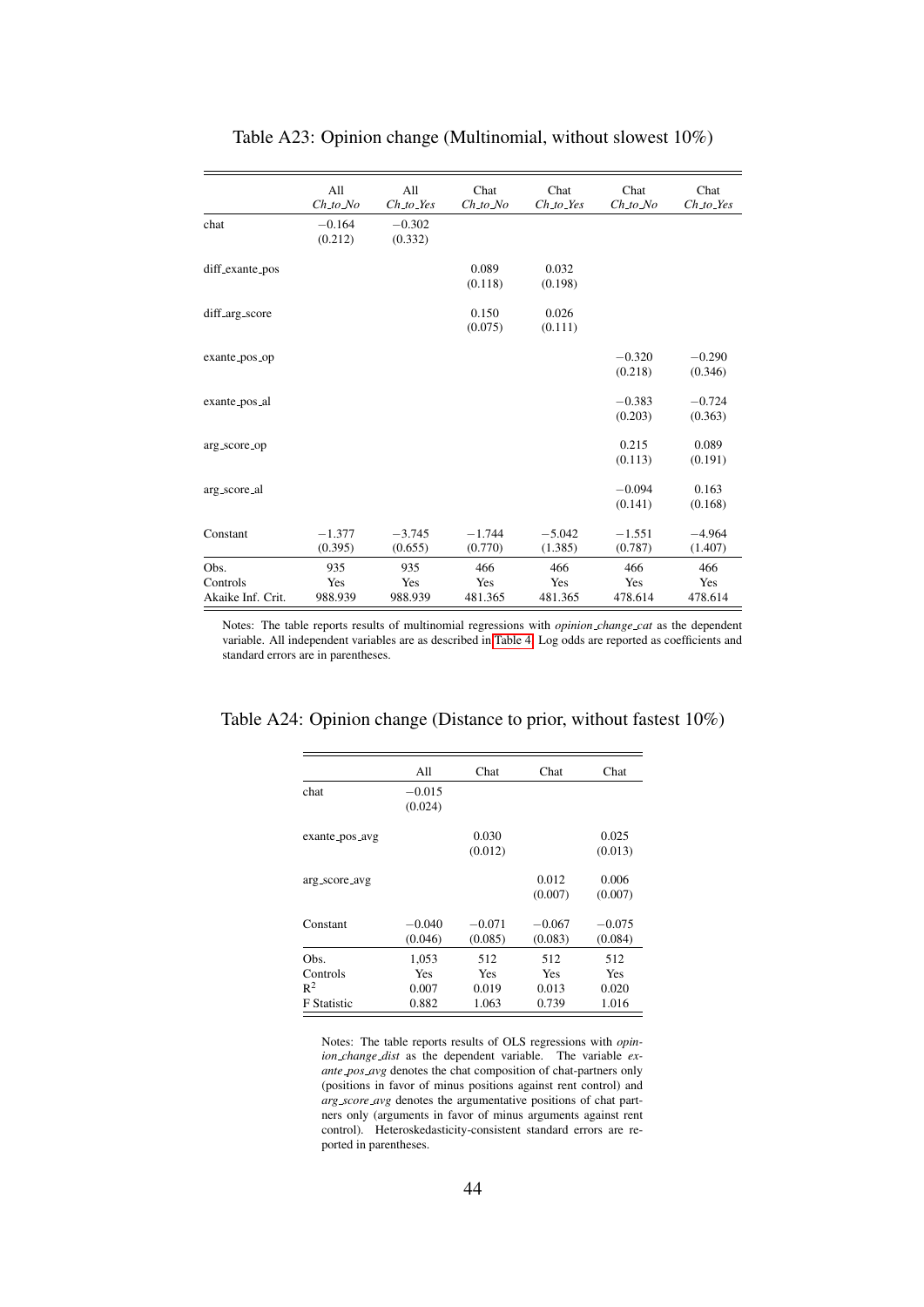|                    | A11                 | Chat                | Chat                | Chat                |
|--------------------|---------------------|---------------------|---------------------|---------------------|
| chat               | $-0.002$<br>(0.024) |                     |                     |                     |
| exante_pos_avg     |                     | 0.019<br>(0.012)    |                     | 0.011<br>(0.013)    |
| arg_score_avg      |                     |                     | 0.011<br>(0.007)    | 0.008<br>(0.008)    |
| Constant           | $-0.034$<br>(0.046) | $-0.056$<br>(0.081) | $-0.055$<br>(0.079) | $-0.061$<br>(0.080) |
| Obs.               | 1,053               | 512                 | 512                 | 512                 |
| Controls           | Yes                 | Yes                 | <b>Yes</b>          | Yes                 |
| $R^2$              | 0.005               | 0.011               | 0.012               | 0.013               |
| <b>F</b> Statistic | 0.601               | 0.600               | 0.671               | 0.671               |

<span id="page-45-0"></span>Table A25: Opinion change (Distance to prior, without slowest 10%)

Notes: The table reports results of OLS regressions with *opinion change dist* as the dependent variable. The variable *exante pos avg* denotes the chat composition of chat-partners only (positions in favor of minus positions against rent control) and *arg score avg* denotes the argumentative positions of chat partners only (arguments in favor of minus arguments against rent control). Heteroskedasticity-consistent standard errors are reported in parentheses.

<span id="page-45-1"></span>Table A26: Opinion change (Distance to prior, Ordered Logit)

|                   | A11                 | Chat             | Chat             | Chat             |
|-------------------|---------------------|------------------|------------------|------------------|
| chat              | $-0.034$<br>(0.108) |                  |                  |                  |
| exante_pos_avg    |                     | 0.115<br>(0.050) |                  | 0.080<br>(0.055) |
| arg_score_avg     |                     |                  | 0.072<br>(0.031) | 0.051<br>(0.034) |
| Obs.              | 1,170               | 569              | 569              | 569              |
| Controls          | Yes                 | <b>Yes</b>       | Yes              | Yes              |
| Akaike Inf. Crit. | 3947.789            | 1843.038         | 1842.917         | 1842.808         |

Notes: The table reports results of OLS regressions with *opinion change dist* as the dependent variable. All independent variables are as described in [Table 4.](#page-13-0) Furthermore, the variable *exante pos avg* denotes the chat composition of chat-partners only (positions in favor of minus positions against rent control) and *arg score avg* denotes the argumentative positions of chat-partners only (arguments in favor of minus arguments against rent control). Heteroskedasticity-consistent standard errors are reported in parentheses.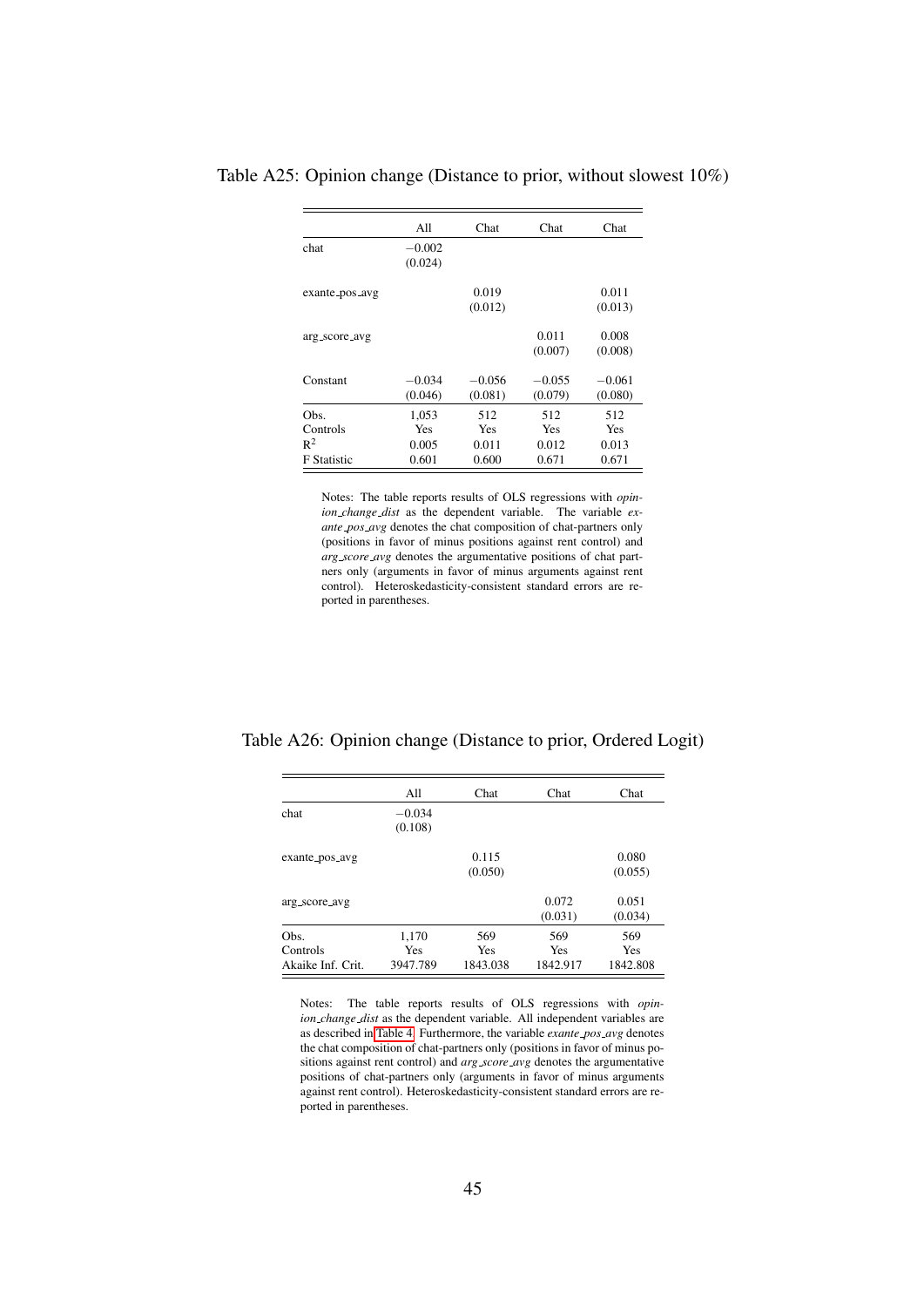# <span id="page-46-0"></span>Appendix B

In this section, we investigate the potential mediation effect from our exogenous treatment variation within chats, i.e. the chat composition in ex-ante positions on rent control (*diff exante pos*), through the potential mediator of argument composition (*diff arg score*) on the outcome *opinion change bin*. In other words, the chat composition in ex-ante positions on rent control might not only affect opinion change directly but also through the argument composition in the chat. Chats that are homogeneous with regard to ex-ante positions might have a different argument structure than those chats with heterogeneous views which in turn affects opinion change.

Since the chat composition (*diff exante pos*) can take a lot of different combinations with regard to positions on rent control, e.g. three versus two or five versus none etc., as a first step, we simplify the chat composition to a dummy variable that is equal to one (treated) for chats that contain more opposing than aligned views for a subject and zero otherwise (control). We denote this dummy as *majority opp*. Thus, we test if a subject is more likely to change opinion if opposing views are the majority, regardless of the specific composition of the chat. See [Figure B1](#page-46-1) for an illustration of the *direct* and *indirect* effect of the exogenous treatment variation on the outcome, i.e. opinion change.

<span id="page-46-1"></span>

Figure B1: Potential Mediation

We identify a causal mediation effect with the following four assumptions that are also known as sequential ignorability or sequential independence assumptions (e.g. [Huber 2020\)](#page-24-10): There must not be confounders between treatment and outcome relationship (Assumption 1). There must not be confounders between mediator and outcome relationship (Assumption 2). There must not be confounders between treatment and mediator relationship (Assumption 3). There must not be confounders affected by the treatment between mediator and outcome relationship (Assumption 4).

Assumption 1 and 3 are met because our treatment, i.e the chat composition, is randomized. For Assumption 2 we have to carefully think of all post-treatment potential confounders that affect the path from the mediator to the outcome. In our case, where the mediator is the argument compositions of subject i's chat partners,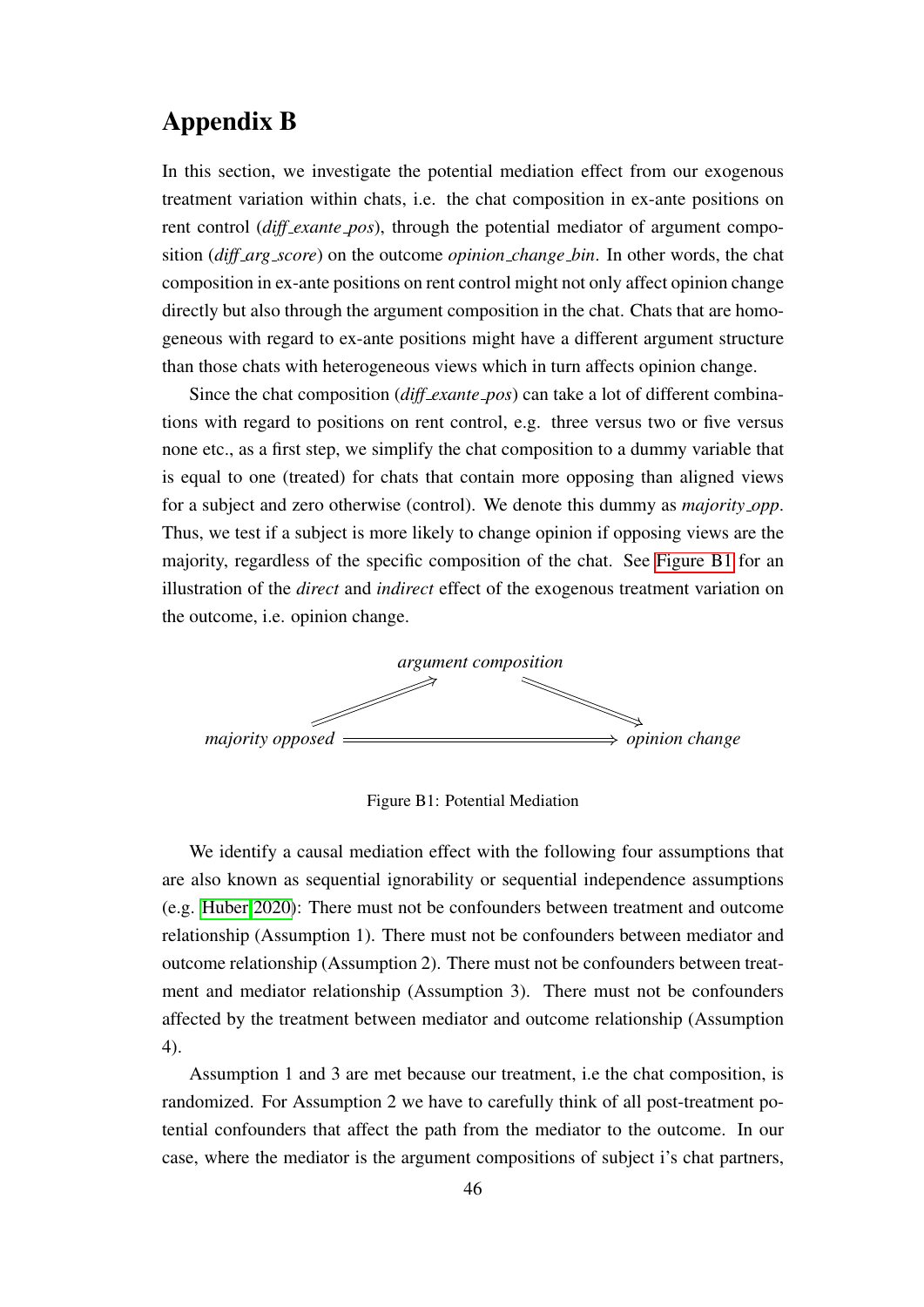it is hard to imagine a post-chat confounder that affects chat partners argumentation and at the same time subject i's opinion change decision. The same is true for Assumption 4, which states that there should be no treatment-induced confounders between i's chat partners argumentation and i's opinion change. Another argument is put forward by [VanderWeele](#page-26-4) [\(2016\)](#page-26-4): Assumption 4 is more plausible, the less time is elapsed between the treatment and the mediator. In our case, the argument composition within chats directly follows the exogenous chat composition in positions on rent control, leaving little room for potential confounders. Under these sequential ignorability assumptions, a causal mediation from the treatment to the outcome variable can be established. In the following, we empirically investigate if such a mediation effect exists.

For the empirical analysis of this potential mediation effect, we use the methods proposed in [Imai et al.](#page-25-11) [\(2010a\)](#page-25-11) and [Imai et al.](#page-25-12) [\(2010b\)](#page-25-12) that are implemented in the R-package "mediation" ([\(Tingley et al. 2014\)](#page-26-5). The advantage of these methods are (a) that they allow high flexibility with regard to the type of regression model used for the outcome and mediator model and (b) it implements a sensitivity analysis that allows investigating "how strongly" the assumptions need to be violated in order to reach different conclusions from the mediation analysis. This identification strategy for the causal effect is also called "partial identification based on sensitivity checks" [\(Huber 2020\)](#page-24-10).

As a first step, we formulate the outcome and mediator model as

*opinion-change<sub>i</sub>* = 
$$
\alpha + \beta
$$
*majority.opp<sub>i</sub>* +  $\delta$ *diff.arg.score<sub>i</sub>* +  $\gamma$ *X<sub>i</sub>* +  $\varepsilon$ *<sub>i</sub>* (1)

$$
diff\_arg\_score_i = \lambda + \theta \, majority\_opp_i + \phi X_i + \eta_i,\tag{2}
$$

where *X* is a matrix that contains all covariates that are used as control variables in our opinion change regressions. Regression models (1) and (2) are subsequently used to estimate if there is a indirect causal effect from the chat composition on opinion changes through the argument structure in the chats.

Results of the mediation analysis are provided in [Table B1.](#page-48-0) The ACME (Average causal mediation effect) is significant for those that face more opposing than aligned views and the chat (treated) as well as for those that do not (control). This means, that the chat composition with regard to a majority of opposing views exhibits a significant indirect effect on opinion change via the mediator *diff arg score*. The ADE (Average direct effect), however, is not significant, i.e. there is no direct effect of the majority on a subject's opinion change. Thus, the majority does not per se affect changes in opinions among subjects but only via the argument composition of chat partners. This is consistent with our finding in column 4 of [Table 4:](#page-13-0) Adding the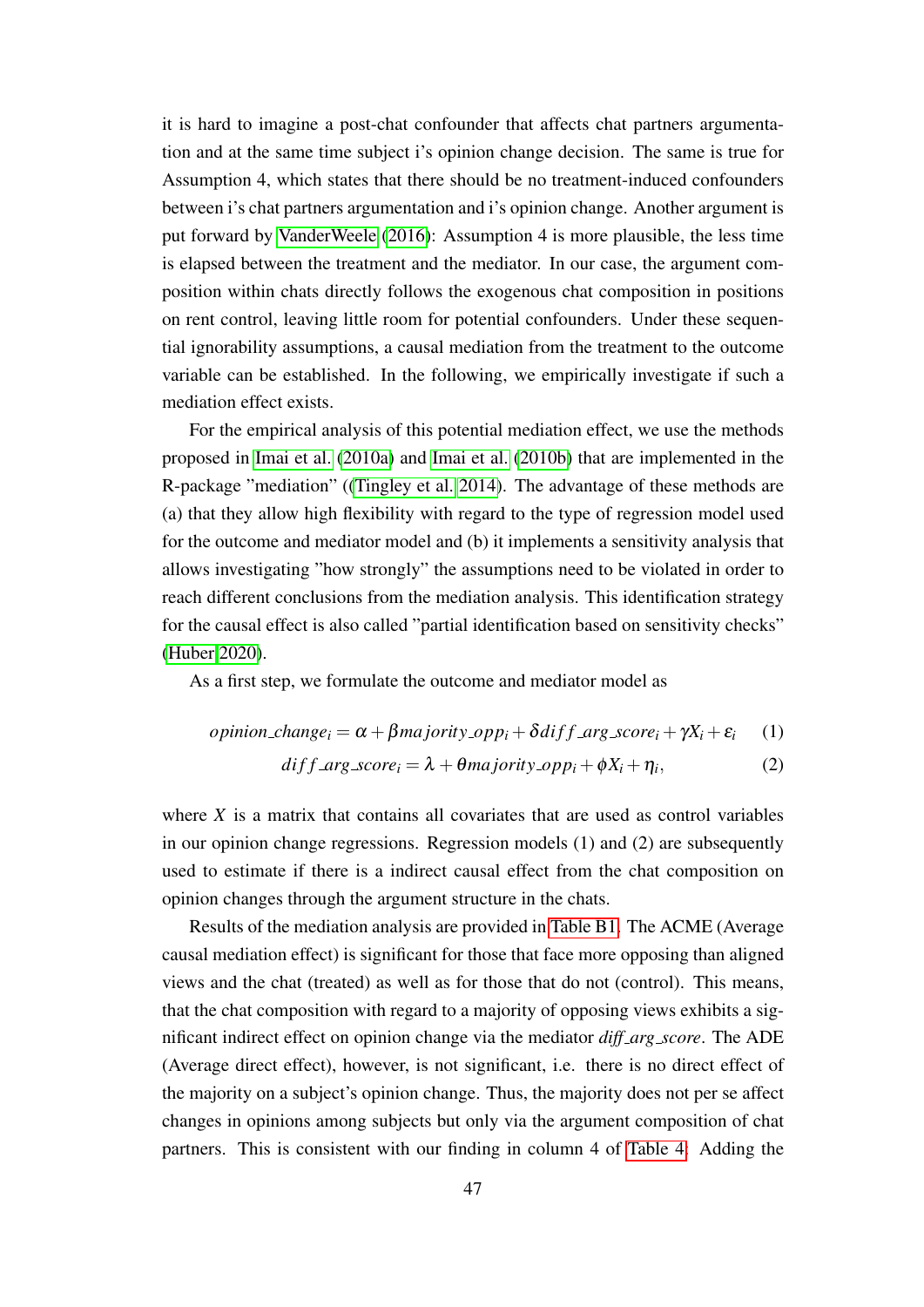<span id="page-48-0"></span>chats argument composition makes the direct effect of the chat composition disappear. Finally, we perform a sensitivity analysis, which allows us to assess how robust

| Effect                   | Estimate | CI lower | CI upper | p-value |
|--------------------------|----------|----------|----------|---------|
| ACME (control)           | 0.025    | 0.003    | 0.05     | 0.022   |
| ACME (treated)           | 0.029    | 0.004    | 0.05     | 0.022   |
| ADE (control)            | 0.030    | $-0.031$ | 0.10     | 0.334   |
| ADE (treated)            | 0.034    | $-0.035$ | 0.11     | 0.334   |
| <b>Total Effect</b>      | 0.059    | $-0.005$ | 0.13     | 0.068   |
| Prop. Mediated (control) | 0.423    | $-1.265$ | 3.73     | 0.086   |
| Prop. Mediated (treated) | 0.485    | $-1.073$ | 3.50     | 0.086   |
| ACME (average)           | 0.027    | 0.003    | 0.05     | 0.022   |
| ADE (average)            | 0.032    | $-0.033$ | 0.10     | 0.334   |
| Prop. Mediated (average) | 0.454    | $-1.177$ | 3.62     | 0.086   |

Table B1: Causal Mediation Analysis

Notes: Confidence intervals are obtained with nonparametric bootstrap using the percentile method. Sample size used 518. Simulations: 1000. \* indicates significance at the 10% level, \*\* at the 5% level and \*\*\* at the 1% level.

our direct and indirect effect estimates are to a potential violation of the sequential ignorability assumptions and how substantial a violation in the assumptions would have to be in order to considerably alter our inferences about direct and indirect effects.

The basic idea of the sensitivity analysis is to study the correlation  $\rho$  of the errors of the outcome and mediatior models ( $\varepsilon$  and  $\eta$ ). Under sequential ignorability,  $\rho$  is equal to zero. If important confounders are omitted that affect both our mediator *diff\_arg\_score* and the outcome opinion change,  $\varepsilon$  and  $\eta$  are either positively or negatively correlated. Thus the magnitude of the correlation coefficient  $\rho$  represents the departure from the ignorability assumption. Results are summarized in [Figure B2.](#page-49-0) We see that for those being treated with a majority of opposing views (*ACME*1), only  $\rho$  in the higher positive domain would result in a different sign of the estimated mediation effect. Overall,  $\rho$  needs to be 0.1 to have a ACME of zero and would need to be larger to draw different conclusions about the mediation effect.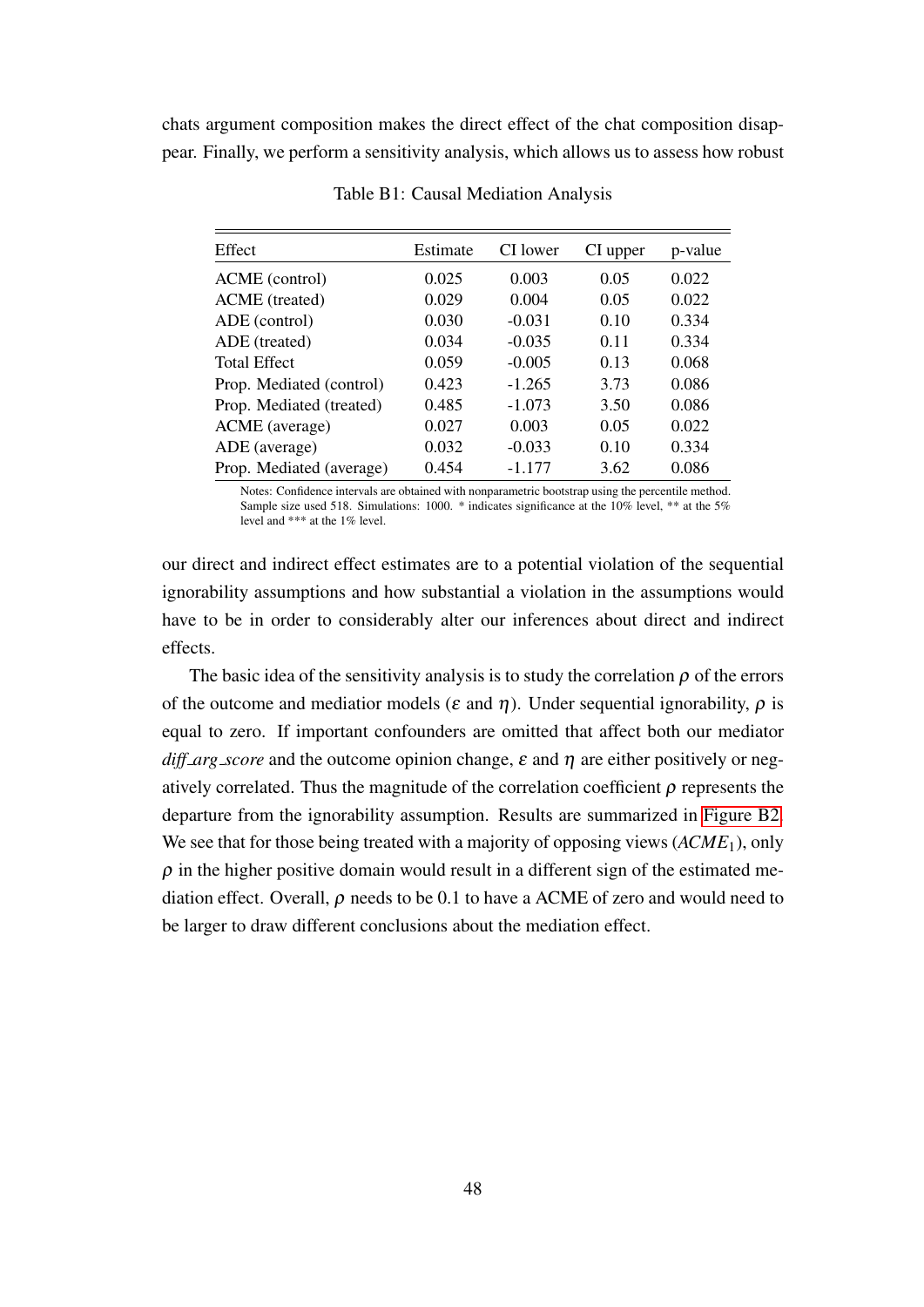<span id="page-49-0"></span>

Figure B2: Sensitivity Analysis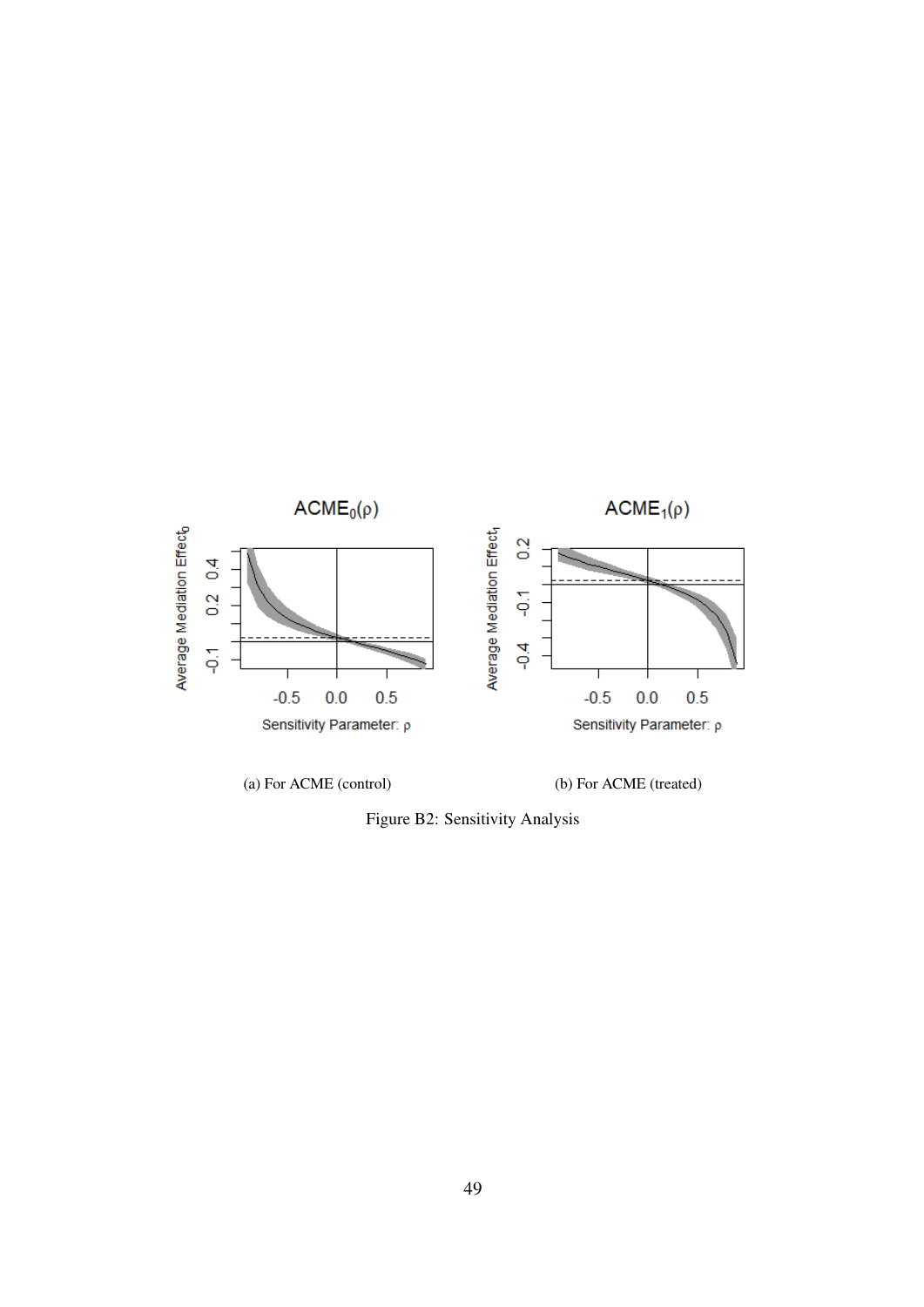# <span id="page-50-0"></span>Appendix C

In this section, we report the results of a Heckman selection model. We model the selection of participants into our sample with regard to our dependent variable, i.e. opinion change. We define the variable *selection* that is equal to zero if a participant did not take part in wave 2. Moreover, *selection* is equal to zero if a participant took part in both waves but a) the voting intention is missing, b) the vote in wave 2 is missing or c) both are missing. The variable is equal to one if both are available and therefore the participants selected into our sample. [Table C1](#page-50-1) reports a summary of these selection effects.

Table C1: Construction of selection variable

<span id="page-50-1"></span>

| Type                            | Frequency | selection |
|---------------------------------|-----------|-----------|
| No W <sub>2</sub> participation | 1374      |           |
| $W1&W2$ and no voting intention | 89        |           |
| $W1&W2$ and no voting info      | 54        |           |
| $W1&W2$ and no info at all      | 162       |           |
| W1&W2 and info available        | 1201      |           |

Notes: Note that those participants that participated in both waves but where information is missing sum up to 89+54+162=305, as we reported in [Table 3.](#page-7-0)

We correct for these selection effects with the two-step procedure proposed by [Heckman](#page-24-11) [\(1979\)](#page-24-11). We summarize the first stage probit estimation modeling the selection effect as follows (we drop the subscript for participant i for convenience, standard errors are reported in parentheses):

<span id="page-50-2"></span>
$$
selection = -0.247 - 0.007 \text{ predict\_ballot\_diff} + 0.525 \text{chat} \n(0.097) \quad (0.003) \n+0.076age + 0.102 \text{in} \text{fo\_no\_camp} \n(0.020) \quad (0.061)
$$
\n(3)

We choose this model from a series of models according to the Akaike information criterion (AIC). The variable *predict ballot diff* is defined as *abs*(*predict ballot* − 50), where *predict ballot* is a participant's belief about the share of Yes-votes on the ballot (in percent). It serves as our exclusion restriction and does not appear in the second stage estimation. It models a participant's expectation in wave 1 of the election outcome. The higher its value, the more a participant expects the ballot to be already decided. As we can see from [Equation 3,](#page-50-2) the more a participant expects the ballot to be already decided, the less likely she will select into our sample. Results of the second stage estimations reported in [Table C2](#page-51-0) to [Table C4](#page-52-0) show that our results are robust to the correction of these selection effects.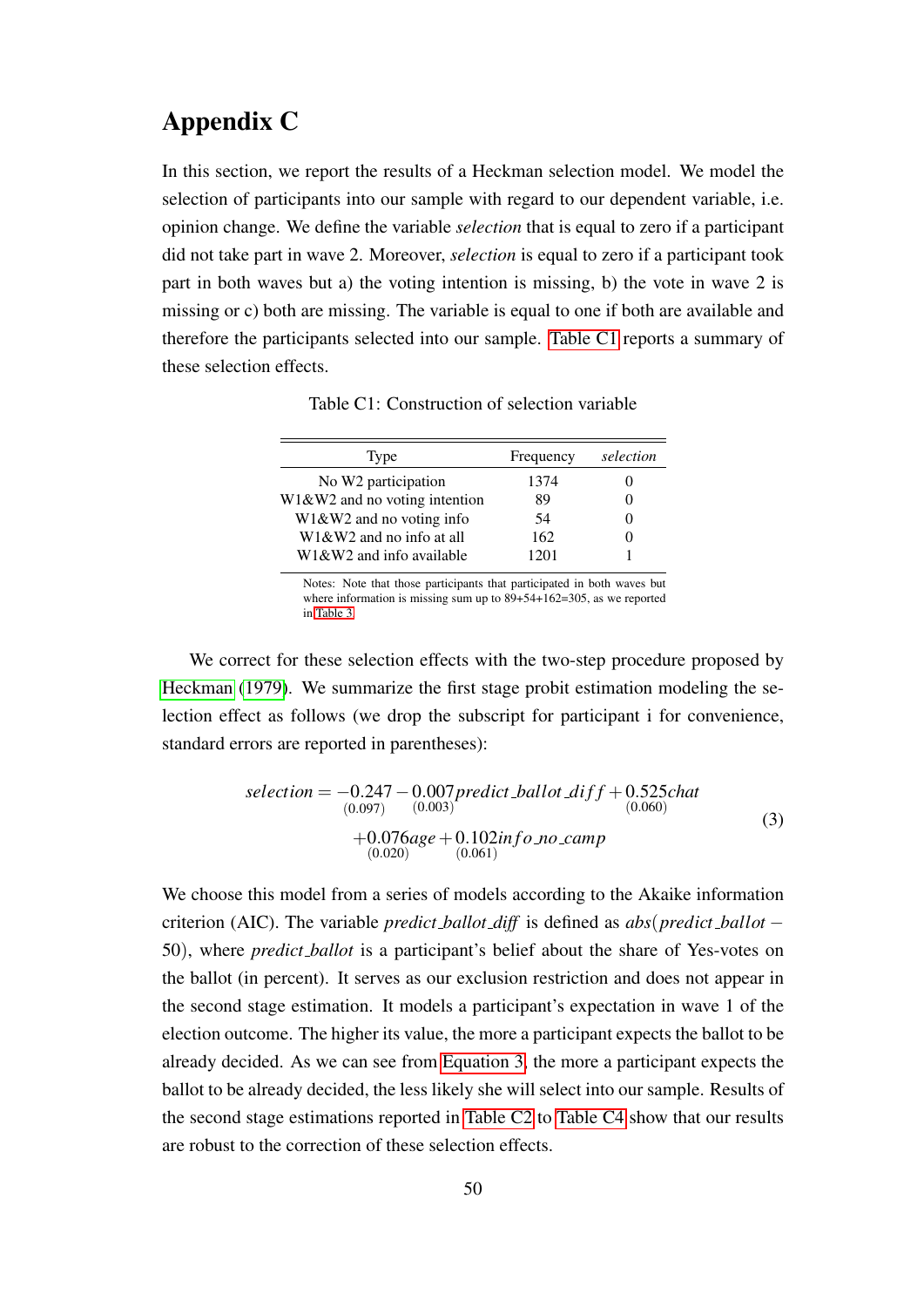<span id="page-51-0"></span>

|                            | All                 | Chat                | Chat                | Chat                | Chat                | Chat                | Chat                |
|----------------------------|---------------------|---------------------|---------------------|---------------------|---------------------|---------------------|---------------------|
| chat                       | 0.141<br>(0.090)    |                     |                     |                     |                     |                     |                     |
| diff_exante_pos            |                     | 0.024<br>(0.011)    |                     | 0.015<br>(0.012)    |                     |                     |                     |
| diff_arg_score             |                     |                     | 0.020<br>(0.007)    | 0.017<br>(0.007)    |                     |                     |                     |
| exante_pos_op              |                     |                     |                     |                     | $-0.005$<br>(0.019) |                     | $-0.022$<br>(0.020) |
| exante_pos_al              |                     |                     |                     |                     | $-0.059$<br>(0.017) |                     | $-0.050$<br>(0.018) |
| arg_score_op               |                     |                     |                     |                     |                     | 0.025<br>(0.011)    | 0.027<br>(0.012)    |
| arg_score_al               |                     |                     |                     |                     |                     | $-0.015$<br>(0.012) | $-0.004$<br>(0.012) |
| Constant                   | $-0.287$<br>(0.279) | $-0.127$<br>(0.247) | $-0.191$<br>(0.258) | $-0.157$<br>(0.253) | $-0.127$<br>(0.250) | $-0.190$<br>(0.258) | $-0.148$<br>(0.253) |
| Obs. (both stages)         | 1,874               | 1,354               | 1,354               | 1,354               | 1,354               | 1,354               | 1,354               |
| Controls                   | Yes                 | Yes                 | Yes                 | Yes                 | Yes                 | Yes                 | Yes                 |
| ρ                          | 0.936               | 1.037               | 1.093               | 1.066               | 1.062               | 1.092               | 1.081               |
| <b>Inverse Mills Ratio</b> | 0.480(0.274)        | 0.543(0.386)        | 0.614(0.403)        | 0.576(0.394)        | 0.569(0.391)        | 0.612(0.403)        | 0.591(0.396)        |

### Table C2: Opinion change (Binary, Heckman selection)

Notes: The table reports results of the second stage of a Heckman selection model with *opinion change bin* as the dependent variable of a linear model. All independent variables are as described in [Table 4.](#page-13-0) Standard errors in parentheses are corrected for the two-step procedure using the *sampleSelection* package in R [\(Toomet and Henningsen 2008\)](#page-26-6).

|                    | All<br>$Ch\_to\_No$ | All<br>$Ch\_to\_Yes$ | Chat<br>$Ch\_to$ No | Chat<br>$Ch_to_$     | Chat<br>$Ch\_to\_No$ | Chat<br>$Ch\_to\_Yes$ |
|--------------------|---------------------|----------------------|---------------------|----------------------|----------------------|-----------------------|
| chat               | 0.087<br>(0.070)    | 0.054<br>(0.047)     |                     |                      |                      |                       |
| diff_exante_pos    |                     |                      | 0.015<br>(0.010)    | $-0.0002$<br>(0.006) |                      |                       |
| diff_arg_score     |                     |                      | 0.017<br>(0.006)    | $-0.0002$<br>(0.004) |                      |                       |
| exante_pos_op      |                     |                      |                     |                      | $-0.014$<br>(0.018)  | $-0.008$<br>(0.011)   |
| exante_pos_al      |                     |                      |                     |                      | $-0.031$<br>(0.016)  | $-0.020$<br>(0.010)   |
| arg_score_op       |                     |                      |                     |                      | 0.026<br>(0.011)     | 0.002<br>(0.006)      |
| arg_score_al       |                     |                      |                     |                      | $-0.010$<br>(0.011)  | 0.006<br>(0.006)      |
| Constant           | $-0.095$<br>(0.218) | $-0.192$<br>(0.146)  | $-0.162$<br>(0.237) | 0.004<br>(0.105)     | $-0.170$<br>(0.241)  | 0.022<br>(0.104)      |
| Obs. (both stages) | 1,874               | 1,874                | 1,354               | 1,354                | 1,354                | 1,354                 |
| Controls           | Yes                 | Yes                  | Yes                 | Yes                  | Yes                  | Yes                   |
| $\rho$             | 0.732               | 0.803                | 1.125               | $-0.048$             | 1.142                | $-0.101$              |
| <b>IMR</b>         | 0.274(0.215)        | 0.205(0.144)         | 0.585(0.369)        | $-0.009(0.166)$      | 0.610(0.375)         | $-0.019(0.165)$       |

### Table C3: Opinion change (Directional, Heckman selection)

Notes: The table reports results of the second stage of a Heckman selection model with *Chat to No* and *Change to Yes* as the dependent variables of a linear model. The variable *Chat to No* (*Change to Yes*) is equal to one if a participant changed to a No-vote (Yes-vote) and zero otherwise. All independent variables are as described in [Table 4.](#page-13-0) Standard errors in parentheses are corrected for the two-step procedure using the *sampleSelection* package in R [\(Toomet and Henningsen 2008\)](#page-26-6).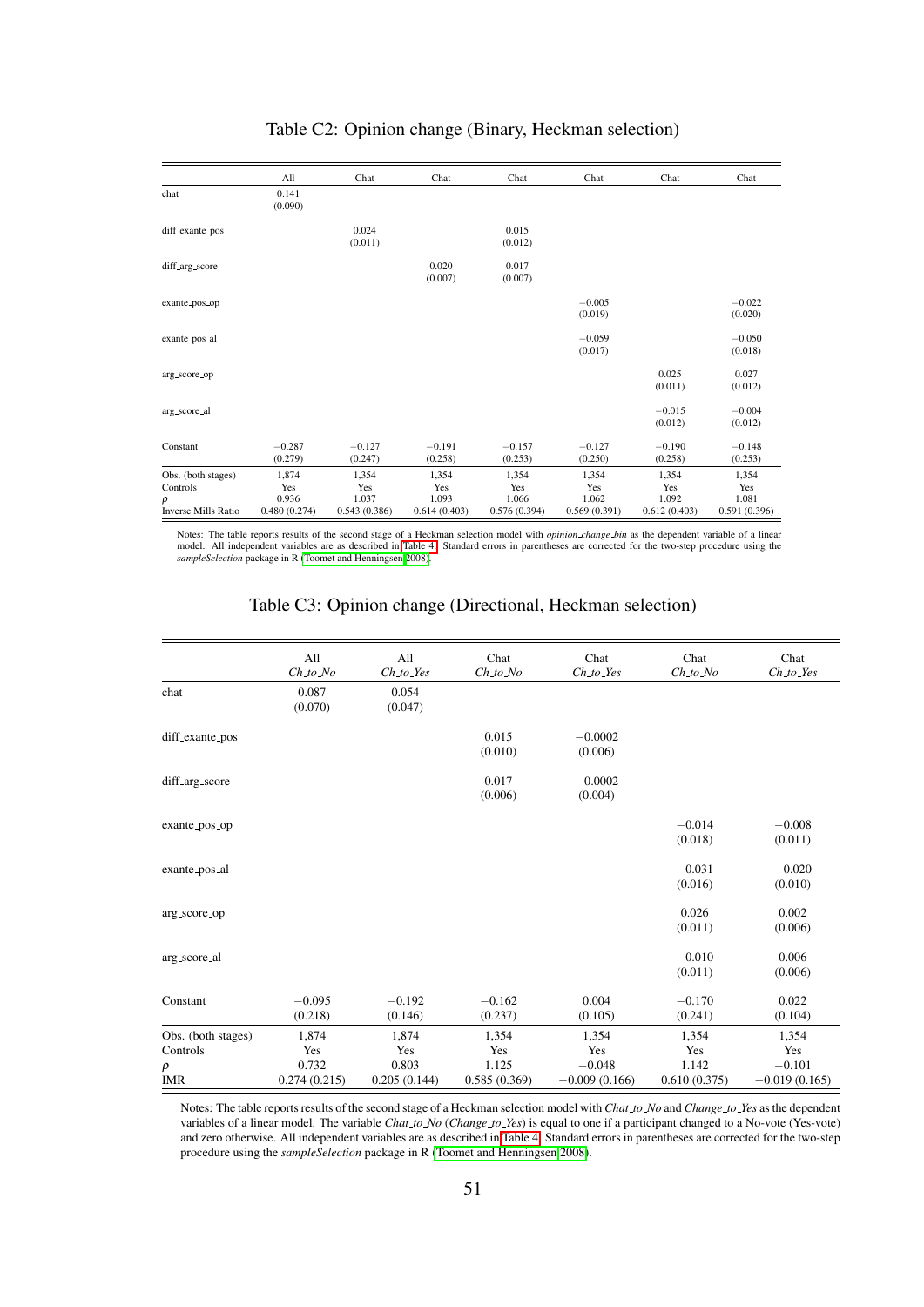|                                | All                   | Chat                  | Chat                  | Chat                  |
|--------------------------------|-----------------------|-----------------------|-----------------------|-----------------------|
| chat                           | 0.097<br>(0.081)      |                       |                       |                       |
| exante_pos_avg                 |                       | 0.030<br>(0.011)      |                       | 0.024<br>(0.013)      |
| arg_score_avg                  |                       |                       | 0.013<br>(0.006)      | 0.007<br>(0.007)      |
| Constant                       | $-0.574$<br>(0.389)   | $-0.171$<br>(0.579)   | $-0.186$<br>(0.582)   | $-0.193$<br>(0.579)   |
| Obs. (both stages)<br>Controls | 2,746<br>Yes          | 2,146<br>Yes          | 2,146<br>Yes          | 2,146<br>Yes          |
| ρ<br>IMR                       | 0.751<br>0.356(0.258) | 0.207<br>0.078(0.491) | 0.256<br>0.097(0.493) | 0.247<br>0.093(0.491) |

<span id="page-52-0"></span>Table C4: Opinion change (Distance to prior, Heckman selection)

Notes: The table reports results of the second stage of a Heckman selection model with *opinion\_change\_dist* as the dependent variable of a linear model. All independent variables are as described in [Table 4.](#page-13-0) Furthermore, the variable *exante pos avg* denotes the chat composition of chat-partners only (positions in favor of minus positions against rent control) and *arg score avg* denotes the argumentative positions of chat-partners only (arguments in favor of minus arguments against rent control). Standard errors in parentheses are corrected for the two-step procedure using the *sampleSelection* package in R [\(Toomet and Henningsen 2008\)](#page-26-6).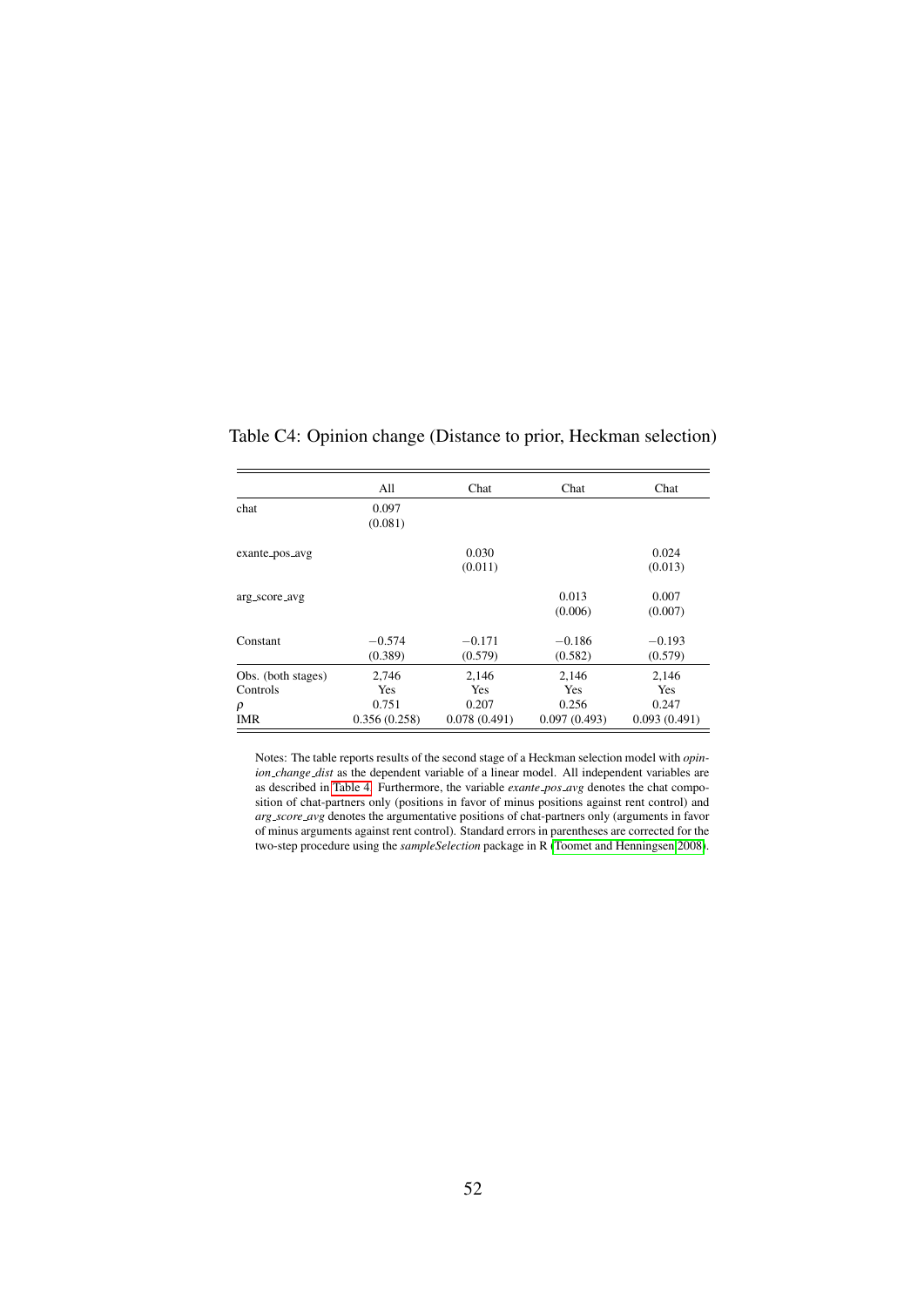# Online Appendix

In this section, we detail the argument mining procedures that result in the explanatory variable *diff\_arg\_score* we employ to account for the heterogeneity of argumentative positions of an individual's chat partners. The goal is to arrive at an average argumentative position for each subject that is used in the construction of *diff arg score*.

In a first step, a random forest classification model with features extracted from the language model BERT [\(Devlin et al. 2018\)](#page-24-12) is trained to distinguish argumentative messages from those that are not. We use the claim-premise model as the underlying theory of argumentation [\(Toulmin 1958,](#page-26-2) [Walton 2009\)](#page-26-3), where an argument consists of a claim and a premise. A premise, which is also referred to as evidence, gives justification for the claim. As [Rinott et al.](#page-26-7) [\(2015\)](#page-26-7) point out: "Needless to say, evidence plays a critical role in a persuasive argument".

For the training and testing phase of the classification exercise, 3933 textbox- and chat messages are manually labelled as either containing such a justification, i.e. a premise, for an underlying claim or not. The labeling scheme is outlined in [Table D1.](#page-54-0) A claim like *Rent control is not a good idea* does not contain any justification and is therefore labeled as *NoPremise*. The same is true for introductory messages such as *Hi there, how are you?*. Sometimes, justifications are provided without the claim being explicitly stated (premise plus implicit claim). In fact, this frequently occurs in our chat data, where a claim might be stated at the beginning of the discussion and justifications are given later on without referring to the underlying claim again. As we label our data for premises on rent control, we perform the argument mining task of context-specific premise detection. Overall, 1415 (44%) of messages were labeled as containing a premise and 1778 (56%) as not containing a premise. Three trained coders annotated the data set independently. Unweighted Cohen's kappa and Krippendorff's alpha for the labeling procedure are 0.75 and 0.75 respectively, indicating substantial agreement among coders. We discarded the 740 messages where coders disagreed.

In addition to our manual labels, each message is represented by a numerical vector that represents its semantic meaning using the language model BERT [\(Devlin](#page-24-12) [et al. 2018\)](#page-24-12). These vectors contain nondimensional numbers that numerically represent the meaning of the message. Similarities and differences in meaning across messages can be analyzed by the distance of the vectors in the vector space. These vectors representations are fed into a random forest classification model [\(Breiman 2001\)](#page-23-11) together with the manually obtained labels, i.e. *NoPremise* and *Premise*, to train the algorithm to automatically detect messages with and without argumentative reason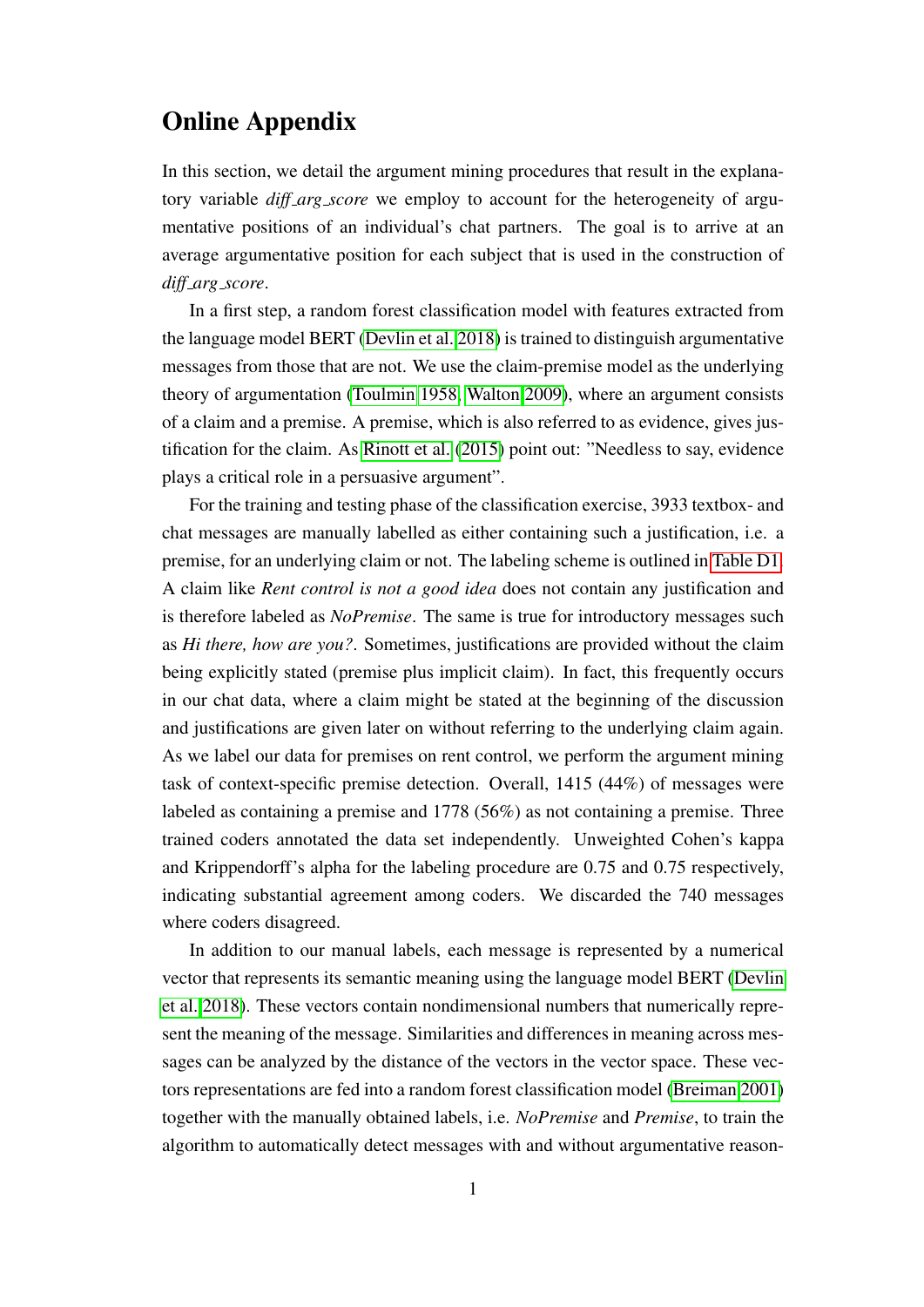ing. In other words, the labels help the algorithm to concentrate on those dimensions of the vectors that clearly distinguish argumentative from non-argumentative messages. Vector representations from BERT together with the random forest classification model are used because this results in one of the best algorithms with regard to overall performance (Hüning et al.  $(2021)$  perform a horse-race of different classification models and NLP techniques to detect arguments in the very same chat data). Moreover, the random forest classifier stands out compared to more sophisticated classification models such as multi-layer neural networks because it does not need extensive prior calibration, is easy to implement and shows little overfitting in applications [\(Varian 2014,](#page-26-8) [Penczynski 2019\)](#page-25-13).

Results of the Machine Learning exercise are obtained by performing stratified 10-fold cross validation. In each fold, 20 randomly drawn hyper-parameter were tested with regard to the number of variables randomly sampled as candidates at each split of a decision tree. The hyper-parameter value that resulted in the best overall accuracy was 85. The random forest estimated 504 decision trees. Overall the system can distinguish non-argumentative messages from argumentative messages with an accuracy of 91%. Precision, and recall of detecting premises are 89% and 90%, respectively. The F1-value, the harmonic mean of precision and recall, is 89%. As a result, the trained classification model predicts (out-of-sample) for each message the probability of an argument being present or not.

<span id="page-54-0"></span>

| Example                                                                | Type                           | Label     |
|------------------------------------------------------------------------|--------------------------------|-----------|
| "Hi there, how are you?"                                               | None                           | NoPremise |
| "Rent control is not a good idea"                                      | Claim only                     | NoPremise |
| "Rent control is good because"<br>it will lead to affordable housing." | Claim plus premise             | Premise   |
| "It would lead to higher rental<br>prices in the long run."            | Premise with<br>implicit claim | Premise   |

Notes: Three trained coders annotated the data set independently. Unweighted Cohen's kappa and Krippendorff's alpha for the labeling procedure are 0.75 and 0.75 respectively, indicating substantial agreement among coders. We discarded the 740 messages where coders disagreed.

In a second step, a second random forest is trained to predict the position for each argumentative message from the first step i.e. if it is in favor of or against rent control. For this, all arguments from the 3933 manually labelled messages are labelled as in favor of or against rent control. Again, vector representations from BERT and these labels are fed into a random forest to predict the position of the argument. The random forest estimated 504 decision trees. In each fold, 20 randomly drawn hyper-parameter were tested with regard to the number of variables randomly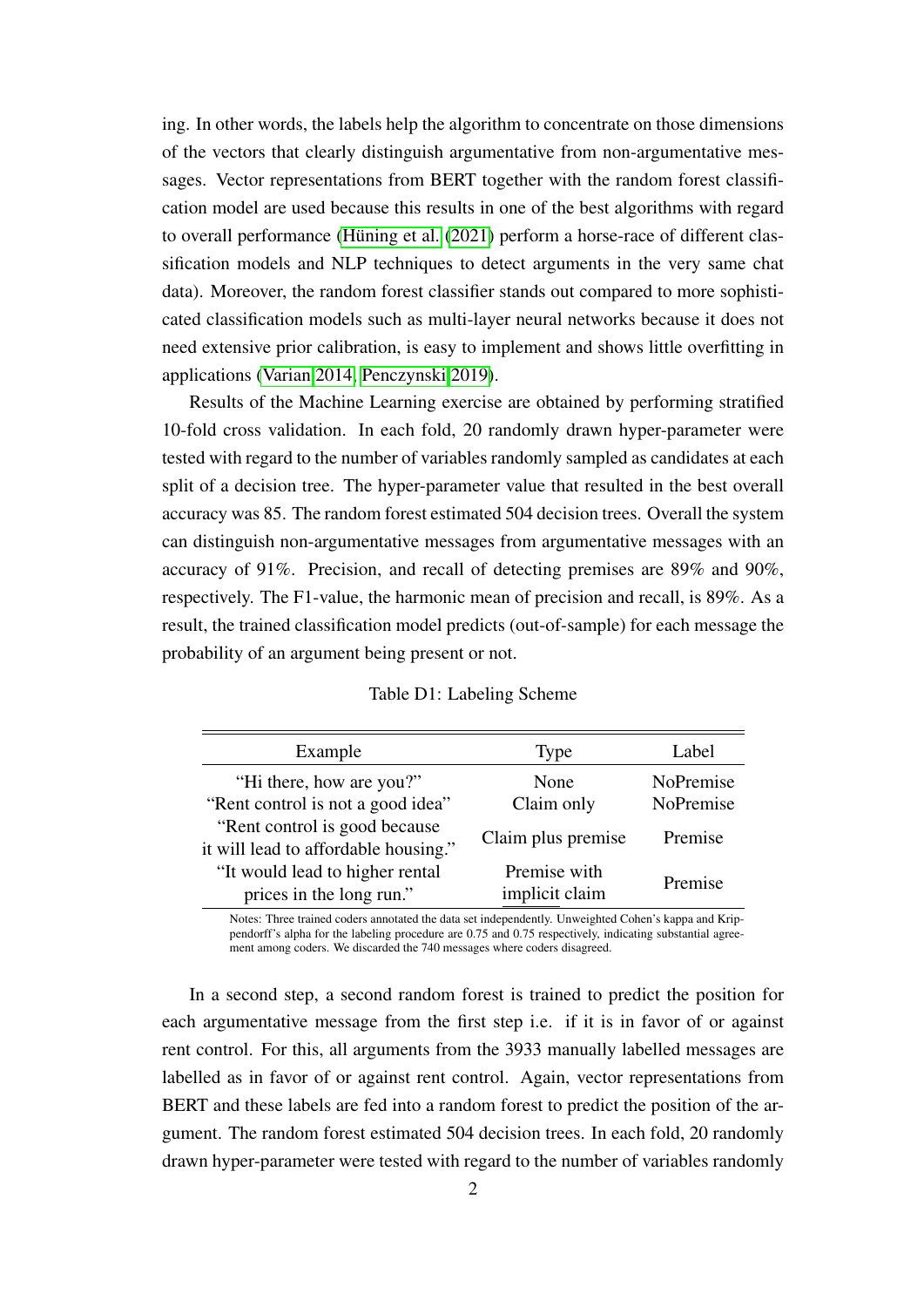sampled as candidates at each split of a decision tree. The value that resulted in the best overall accuracy was 160. The accuracy of this second algorithm is 78%. Precision, recall and F1-value are 80%, 76% and 78%. The raw probabilities of this prediction are used as a proxy for the argumentative persuasiveness of each message in the domains of being in favor of and being against rent control, respectively. Probabilities of arguments against rent control are multiplied by −1. Following this first two steps allows the first algorithm to concentrate on argumentative structure regardless of the position of the argument and the second algorithm to concentrate on what distinguishes pro versus con arguments of rent control.

In a third step, the average argumentative position of each subject is calculated as the sum of the message-level argument scores. For instance, an individual expressed three arguments during the chat discussion that were detected by the algorithm. One in favour of rent control assigned with probability 0.8 and two against assigned with probabilities 0.7 and 0.6. The average argumentative position of this individual is  $0.8 - 0.7 - 0.6 = -0.5$  (Remember that argument probabilities against rent control are multiplied by -1). Measuring the position of each argument, i.e. in favor of and against, on the message level has the following advantage: An individual might be engaged both in argumentation in favor of and against rent control. Only the sum of all arguments measures an individual's overall argumentative position on rent control. The left panel of [Figure D1](#page-55-0) illustrates the distribution of argument scores across all chat participants.

<span id="page-55-0"></span>

Figure D1: Distributions of individual argument scores and chat-partners' heterogeneity in scores

Finally, the heterogeneity of argumentative positions of an individual's chat partners is summarized as follows. Formally, for an individual *i* that is a priori against rent control, we calculate  $\sum_{j=1}^{n} ArgPosition_j$ , with  $j \neq i$ , while *n* is the number of subjects in *i*'s chat group without *i*. Contrastingly, for an individual that is a priori in favor of rent control, we calculate  $(-1)*\sum_{j=1}^{n}ArgPosition_j$ . We refer to this variable